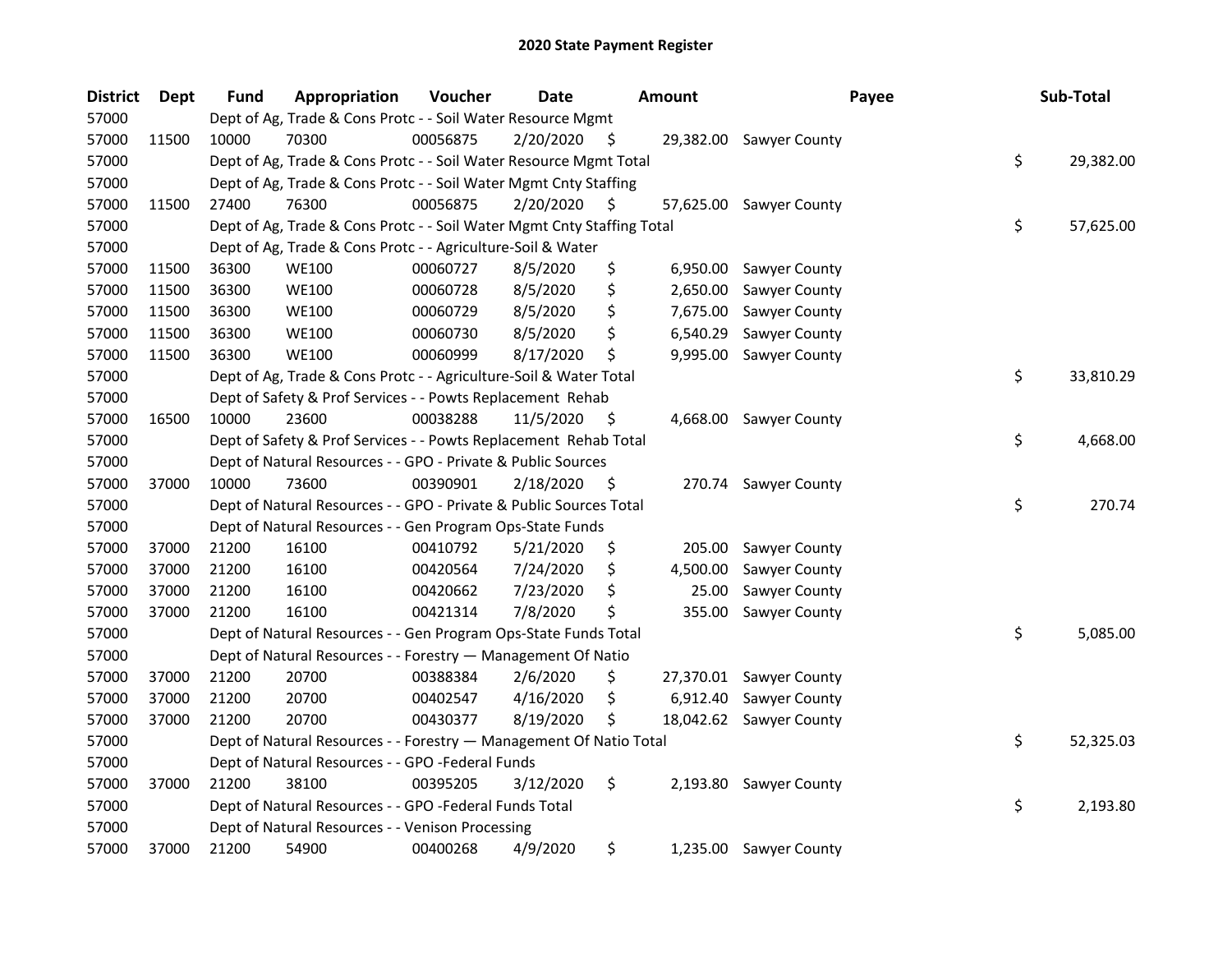| <b>District</b> | <b>Dept</b> | <b>Fund</b> | Appropriation                                                      | Voucher  | Date      |     | <b>Amount</b> | Payee                   | Sub-Total        |
|-----------------|-------------|-------------|--------------------------------------------------------------------|----------|-----------|-----|---------------|-------------------------|------------------|
| 57000           |             |             | Dept of Natural Resources - - Venison Processing Total             |          |           |     |               |                         | \$<br>1,235.00   |
| 57000           |             |             | Dept of Natural Resources - - Enf A - Boating Enforcement          |          |           |     |               |                         |                  |
| 57000           | 37000       | 21200       | 55000                                                              | 00395205 | 3/12/2020 | \$  |               | 4,494.61 Sawyer County  |                  |
| 57000           |             |             | Dept of Natural Resources - - Enf A - Boating Enforcement Total    |          |           |     |               |                         | \$<br>4,494.61   |
| 57000           |             |             | Dept of Natural Resources - - Enf A - Atv & Utv Enforcement        |          |           |     |               |                         |                  |
| 57000           | 37000       | 21200       | 55100                                                              | 00436269 | 9/18/2020 | \$  |               | 22,897.74 Sawyer County |                  |
| 57000           |             |             | Dept of Natural Resources - - Enf A - Atv & Utv Enforcement Total  |          |           |     |               |                         | \$<br>22,897.74  |
| 57000           |             |             | Dept of Natural Resources - - Enf A - Snow Enforcement             |          |           |     |               |                         |                  |
| 57000           | 37000       | 21200       | 55200                                                              | 00436451 | 9/24/2020 | \$  |               | 9,814.84 Sawyer County  |                  |
| 57000           |             |             | Dept of Natural Resources - - Enf A - Snow Enforcement Total       |          |           |     |               |                         | \$<br>9,814.84   |
| 57000           |             |             | Dept of Natural Resources - - Wildlife Damage Claims & Abat        |          |           |     |               |                         |                  |
| 57000           | 37000       | 21200       | 55300                                                              | 00400268 | 4/9/2020  | \$  |               | 71,241.94 Sawyer County |                  |
| 57000           | 37000       | 21200       | 55300                                                              | 00415903 | 6/10/2020 | \$  |               | 3,784.76 Sawyer County  |                  |
| 57000           |             |             | Dept of Natural Resources - - Wildlife Damage Claims & Abat Total  |          |           |     |               |                         | \$<br>75,026.70  |
| 57000           |             |             | Dept of Natural Resources - - Ra- Fish, WI & Forestry              |          |           |     |               |                         |                  |
| 57000           | 37000       | 21200       | 56400                                                              | 00400735 | 4/9/2020  | \$  |               | 5,383.38 Sawyer County  |                  |
| 57000           |             |             | Dept of Natural Resources - - Ra- Fish, WI & Forestry Total        |          |           |     |               |                         | \$<br>5,383.38   |
| 57000           |             |             | Dept of Natural Resources - - Resaids - Forest Croplnd & Mfl       |          |           |     |               |                         |                  |
| 57000           | 37000       | 21200       | 56600                                                              | 00436109 | 9/18/2020 | \$  |               | 49,500.47 Sawyer County |                  |
| 57000           |             |             | Dept of Natural Resources - - Resaids - Forest CropInd & Mfl Total |          |           |     |               |                         | \$<br>49,500.47  |
| 57000           |             |             | Dept of Natural Resources - - Ra- Suppl Snow Trail Aids            |          |           |     |               |                         |                  |
| 57000           | 37000       | 21200       | 56900                                                              | 00381121 | 1/16/2020 | \$  |               | 23,047.03 Sawyer County |                  |
| 57000           |             |             | Dept of Natural Resources - - Ra- Suppl Snow Trail Aids Total      |          |           |     |               |                         | \$<br>23,047.03  |
| 57000           |             |             | Dept of Natural Resources - - Resaids - Cnty Forst & Admin         |          |           |     |               |                         |                  |
| 57000           | 37000       | 21200       | 57200                                                              | 00395746 | 3/16/2020 | \$. |               | 53,462.81 Sawyer County |                  |
| 57000           |             |             | Dept of Natural Resources - - Resaids - Cnty Forst & Admin Total   |          |           |     |               |                         | \$<br>53,462.81  |
| 57000           |             |             | Dept of Natural Resources - - Ra- Cnty Snow Trail & Area Aid       |          |           |     |               |                         |                  |
| 57000           | 37000       | 21200       | 57400                                                              | 00432146 | 8/28/2020 | S   |               | 57,594.00 Sawyer County |                  |
| 57000           |             |             | Dept of Natural Resources - - Ra- Cnty Snow Trail & Area Aid Total |          |           |     |               |                         | \$<br>57,594.00  |
| 57000           |             |             | Dept of Natural Resources - - Ra- Snowmobile Trail Areas           |          |           |     |               |                         |                  |
| 57000           | 37000       | 21200       | 57500                                                              | 00433518 | 9/3/2020  | \$  |               | 57,477.00 Sawyer County |                  |
| 57000           | 37000       | 21200       | 57500                                                              | 00438141 | 9/30/2020 | \$  |               | 43,779.66 Sawyer County |                  |
| 57000           |             |             | Dept of Natural Resources - - Ra- Snowmobile Trail Areas Total     |          |           |     |               |                         | \$<br>101,256.66 |
| 57000           |             |             | Dept of Natural Resources - - Ra- Atv Prj Aids, Gas Tax Pymt       |          |           |     |               |                         |                  |
| 57000           | 37000       | 21200       | 57600                                                              | 00429167 | 8/17/2020 | \$  |               | 52,411.00 Sawyer County |                  |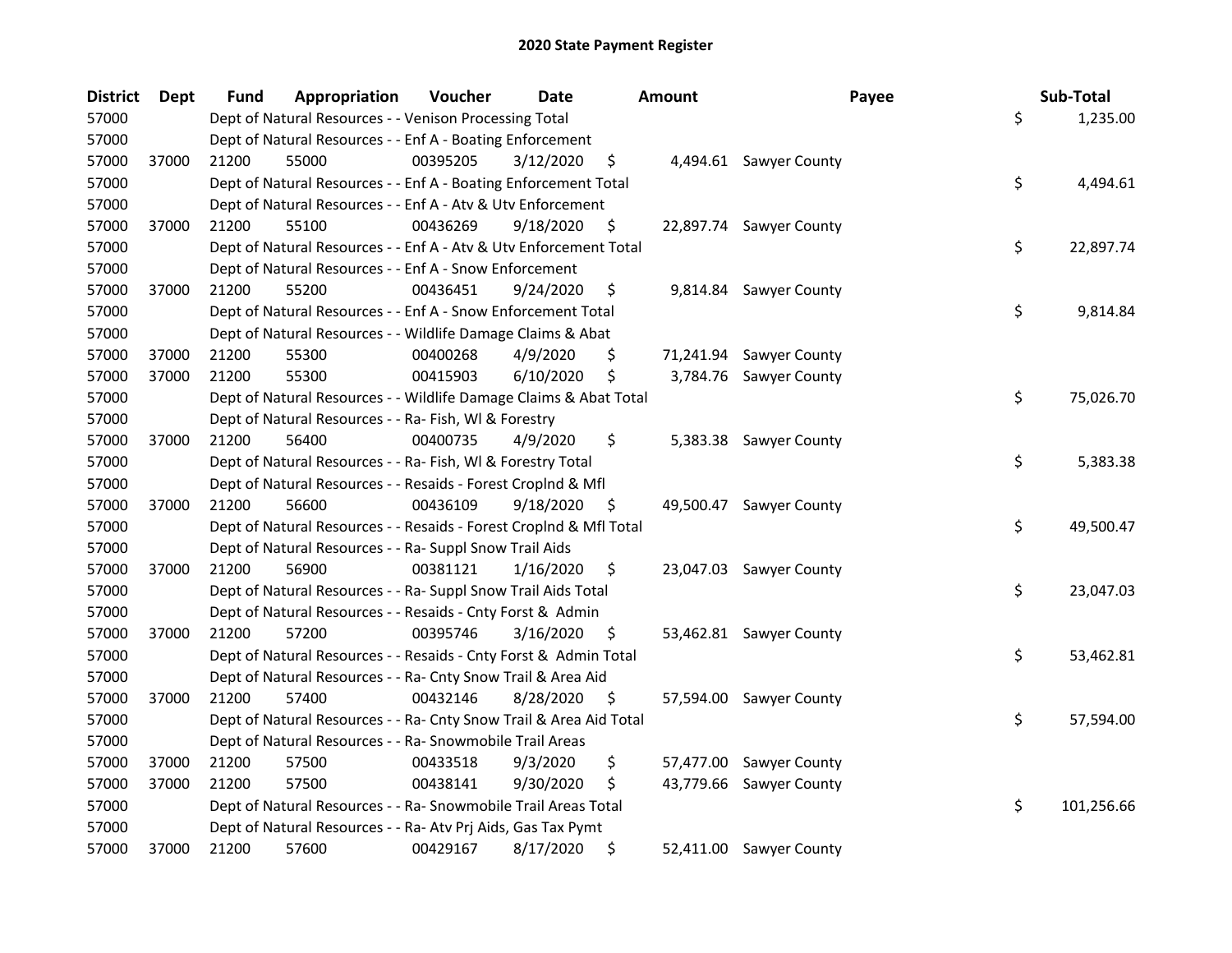| <b>District</b> | <b>Dept</b> | <b>Fund</b> | Appropriation                                                      | Voucher  | <b>Date</b>   |    | <b>Amount</b> |                        | Payee | Sub-Total        |
|-----------------|-------------|-------------|--------------------------------------------------------------------|----------|---------------|----|---------------|------------------------|-------|------------------|
| 57000           | 37000       | 21200       | 57600                                                              | 00429168 | 8/17/2020     | \$ | 7,490.00      | Sawyer County          |       |                  |
| 57000           | 37000       | 21200       | 57600                                                              | 00433459 | 9/3/2020      | \$ | 59,861.00     | Sawyer County          |       |                  |
| 57000           | 37000       | 21200       | 57600                                                              | 00433689 | 9/9/2020      | \$ | 7,490.00      | Sawyer County          |       |                  |
| 57000           |             |             | Dept of Natural Resources - - Ra- Atv Prj Aids, Gas Tax Pymt Total |          |               |    |               |                        |       | \$<br>127,252.00 |
| 57000           |             |             | Dept of Natural Resources - - Resaids - Nat Forest Income          |          |               |    |               |                        |       |                  |
| 57000           | 37000       | 21200       | 58200                                                              | 00402529 | 4/20/2020     | \$ |               | 5,387.83 Sawyer County |       |                  |
| 57000           |             |             | Dept of Natural Resources - - Resaids - Nat Forest Income Total    |          |               |    |               |                        |       | \$<br>5,387.83   |
| 57000           |             |             | Dept of Natural Resources - - Resaids - Pymt In Lieu Tax Fed       |          |               |    |               |                        |       |                  |
| 57000           | 37000       | 21200       | 58400                                                              | 00410778 | 5/22/2020     | \$ | 7,980.00      | Sawyer County          |       |                  |
| 57000           | 37000       | 21200       | 58400                                                              | 00439073 | 10/1/2020     | \$ | 7,287.57      | Sawyer County          |       |                  |
| 57000           |             |             | Dept of Natural Resources - - Resaids - Pymt In Lieu Tax Fed Total |          |               |    |               |                        |       | \$<br>15,267.57  |
| 57000           |             |             | Dept of Natural Resources - - Ea - Invasive Aqu & Lake Mon         |          |               |    |               |                        |       |                  |
| 57000           | 37000       | 21200       | 67800                                                              | 00426894 | 7/30/2020     | \$ | 2,051.07      | Sawyer County          |       |                  |
| 57000           |             |             | Dept of Natural Resources - - Ea - Invasive Aqu & Lake Mon Total   |          |               |    |               |                        |       | \$<br>2,051.07   |
| 57000           |             |             | Dept of Natural Resources - - GPO--State Funds                     |          |               |    |               |                        |       |                  |
| 57000           | 37000       | 21200       | 86100                                                              | 00446626 | 11/12/2020 \$ |    | 4.00          | Sawyer County          |       |                  |
| 57000           |             |             | Dept of Natural Resources - - GPO--State Funds Total               |          |               |    |               |                        |       | \$<br>4.00       |
| 57000           |             |             | Dept of Natural Resources - - Petrostorage Envr Remd Awards        |          |               |    |               |                        |       |                  |
| 57000           | 37000       | 27200       | 66700                                                              | 00388289 | 2/7/2020      | \$ | 887.27        | Sawyer County          |       |                  |
| 57000           | 37000       | 27200       | 66700                                                              | 00406829 | 4/29/2020     | \$ | 6,466.03      | Sawyer County          |       |                  |
| 57000           | 37000       | 27200       | 66700                                                              | 00428851 | 8/13/2020     | \$ | 2,380.16      | Sawyer County          |       |                  |
| 57000           | 37000       | 27200       | 66700                                                              | 00434534 | 9/10/2020     | S  | 1,611.18      | Sawyer County          |       |                  |
| 57000           |             |             | Dept of Natural Resources - - Petrostorage Envr Remd Awards Total  |          |               |    |               |                        |       | \$<br>11,344.64  |
| 57000           |             |             | Dept of Natural Resources - - Land Acquisition                     |          |               |    |               |                        |       |                  |
| 57000           | 37000       | 36300       | <b>TA100</b>                                                       | 00426031 | 7/23/2020     | \$ | 25,506.57     | Sawyer County          |       |                  |
| 57000           | 37000       | 36300       | <b>TA100</b>                                                       | 00436857 | 9/28/2020     | \$ | 8.00          | Sawyer County          |       |                  |
| 57000           |             |             | Dept of Natural Resources - - Land Acquisition Total               |          |               |    |               |                        |       | \$<br>25,514.57  |
| 57000           |             |             | Dept of Natural Resources - - Dnr-Dam Safety Projects              |          |               |    |               |                        |       |                  |
| 57000           | 37000       | 36300       | <b>TX100</b>                                                       | 00434374 | 9/9/2020      | \$ | 50,000.00     | Sawyer County          |       |                  |
| 57000           | 37000       | 36300       | <b>TX100</b>                                                       | 00434378 | 9/9/2020      | \$ | 90,037.73     | Sawyer County          |       |                  |
| 57000           |             |             | Dept of Natural Resources - - Dnr-Dam Safety Projects Total        |          |               |    |               |                        |       | \$<br>140,037.73 |
| 57000           |             |             | Dept of Natural Resources - - GPO - Sd Water Loan Prog, Fed        |          |               |    |               |                        |       |                  |
| 57000           | 37000       | 57300       | 48200                                                              | 00386739 | 2/21/2020     | \$ | 5,659.00      | Sawyer County          |       |                  |
| 57000           | 37000       | 57300       | 48200                                                              | 00397130 | 3/24/2020     | \$ | 4,030.00      | Sawyer County          |       |                  |
| 57000           | 37000       | 57300       | 48200                                                              | 00400326 | 4/8/2020      | \$ | 7,960.50      | Sawyer County          |       |                  |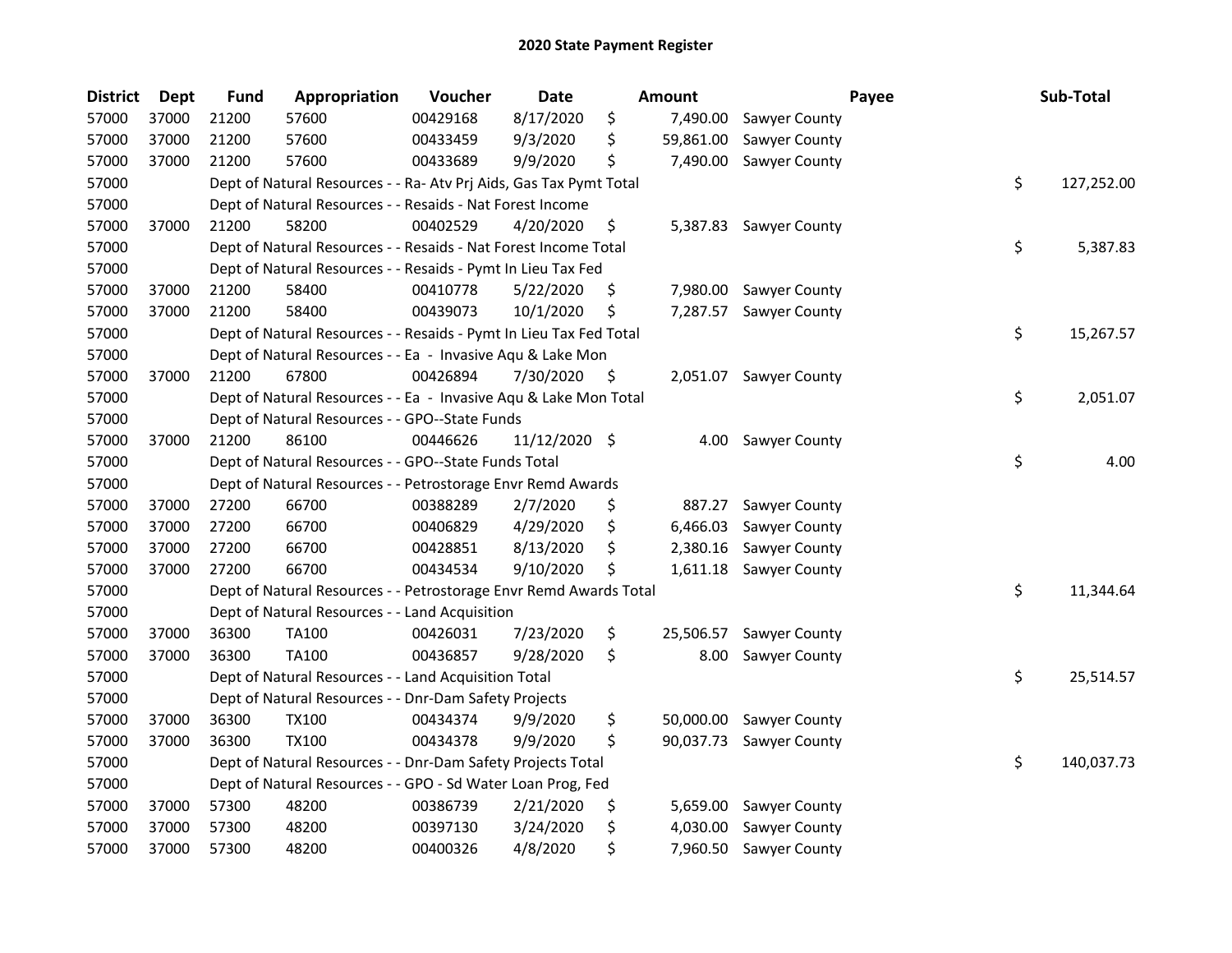| <b>District</b> | <b>Dept</b> | <b>Fund</b> | Appropriation                                                     | Voucher  | <b>Date</b> |     | <b>Amount</b> |               | Payee | Sub-Total        |
|-----------------|-------------|-------------|-------------------------------------------------------------------|----------|-------------|-----|---------------|---------------|-------|------------------|
| 57000           | 37000       | 57300       | 48200                                                             | 00418750 | 7/16/2020   | \$  | 7,960.50      | Sawyer County |       |                  |
| 57000           | 37000       | 57300       | 48200                                                             | 00436811 | 10/21/2020  | \$  | 7,960.50      | Sawyer County |       |                  |
| 57000           | 37000       | 57300       | 48200                                                             | 00454172 | 12/28/2020  | \$. | 9,229.50      | Sawyer County |       |                  |
| 57000           |             |             | Dept of Natural Resources - - GPO - Sd Water Loan Prog, Fed Total |          |             |     |               |               |       | \$<br>42,800.00  |
| 57000           |             |             | WI Dept of Transportation - - Eldly&Disa Co/Aid Sf                |          |             |     |               |               |       |                  |
| 57000           | 39500       | 21100       | 16800                                                             | 00481732 | 1/16/2020   | \$  | 79,889.00     | Sawyer County |       |                  |
| 57000           | 39500       | 21100       | 16800                                                             | 00513375 | 4/14/2020   | \$  | 351.00        | Sawyer County |       |                  |
| 57000           |             |             | WI Dept of Transportation - - Eldly&Disa Co/Aid Sf Total          |          |             |     |               |               |       | \$<br>80,240.00  |
| 57000           |             |             | WI Dept of Transportation - - Hwy Sfty Loc Aid Ffd                |          |             |     |               |               |       |                  |
| 57000           | 39500       | 21100       | 18500                                                             | 00486862 | 1/30/2020   | \$  | 1,013.74      | Sawyer County |       |                  |
| 57000           | 39500       | 21100       | 18500                                                             | 00493617 | 2/20/2020   | \$  | 4,300.52      | Sawyer County |       |                  |
| 57000           | 39500       | 21100       | 18500                                                             | 00504492 | 3/20/2020   | \$  | 6,373.87      | Sawyer County |       |                  |
| 57000           | 39500       | 21100       | 18500                                                             | 00517212 | 4/21/2020   | \$  | 4,880.72      | Sawyer County |       |                  |
| 57000           | 39500       | 21100       | 18500                                                             | 00534866 | 6/9/2020    | \$  | 2,142.58      | Sawyer County |       |                  |
| 57000           | 39500       | 21100       | 18500                                                             | 00547977 | 7/7/2020    | \$  | 1,138.40      | Sawyer County |       |                  |
| 57000           | 39500       | 21100       | 18500                                                             | 00558583 | 7/31/2020   | \$  | 1,743.84      | Sawyer County |       |                  |
| 57000           | 39500       | 21100       | 18500                                                             | 00573171 | 8/25/2020   | \$  | 3,445.34      | Sawyer County |       |                  |
| 57000           | 39500       | 21100       | 18500                                                             | 00583973 | 9/17/2020   | \$  | 5,273.59      | Sawyer County |       |                  |
| 57000           | 39500       | 21100       | 18500                                                             | 00599327 | 10/14/2020  | \$  | 1,509.49      | Sawyer County |       |                  |
| 57000           | 39500       | 21100       | 18500                                                             | 00626652 | 12/14/2020  | \$  | 335.44        | Sawyer County |       |                  |
| 57000           | 39500       | 21100       | 18500                                                             | 00626653 | 12/14/2020  | \$  | 907.44        | Sawyer County |       |                  |
| 57000           |             |             | WI Dept of Transportation - - Hwy Sfty Loc Aid Ffd Total          |          |             |     |               |               |       | \$<br>33,064.97  |
| 57000           |             |             | WI Dept of Transportation - - Trans Aids To Co.-Sf                |          |             |     |               |               |       |                  |
| 57000           | 39500       | 21100       | 19000                                                             | 00475480 | 1/6/2020    | \$  | 212,364.46    | Sawyer County |       |                  |
| 57000           | 39500       | 21100       | 19000                                                             | 00542327 | 7/6/2020    | \$  | 424,728.92    | Sawyer County |       |                  |
| 57000           | 39500       | 21100       | 19000                                                             | 00585153 | 10/5/2020   | \$  | 212,364.46    | Sawyer County |       |                  |
| 57000           |             |             | WI Dept of Transportation - - Trans Aids To Co.-Sf Total          |          |             |     |               |               |       | \$<br>849,457.84 |
| 57000           |             |             | WI Dept of Transportation - - Local Rds, Grants Sf                |          |             |     |               |               |       |                  |
| 57000           | 39500       | 21100       | 27000                                                             | 00621847 | 12/2/2020   | \$  | 100,000.00    | Sawyer County |       |                  |
| 57000           |             |             | WI Dept of Transportation - - Local Rds, Grants Sf Total          |          |             |     |               |               |       | \$<br>100,000.00 |
| 57000           |             |             | WI Dept of Transportation - - Loc Trns Facl Implfd                |          |             |     |               |               |       |                  |
| 57000           | 39500       | 21100       | 27600                                                             | 00559330 | 7/31/2020   | \$  | 192.47        | Sawyer County |       |                  |
| 57000           | 39500       | 21100       | 27600                                                             | 00633808 | 12/28/2020  | \$  | 223.02        | Sawyer County |       |                  |
| 57000           |             |             | WI Dept of Transportation - - Loc Trns Facl Implfd Total          |          |             |     |               |               |       | \$<br>415.49     |
| 57000           |             |             | WI Dept of Transportation - - Loc Rd Imp Prg St Fd                |          |             |     |               |               |       |                  |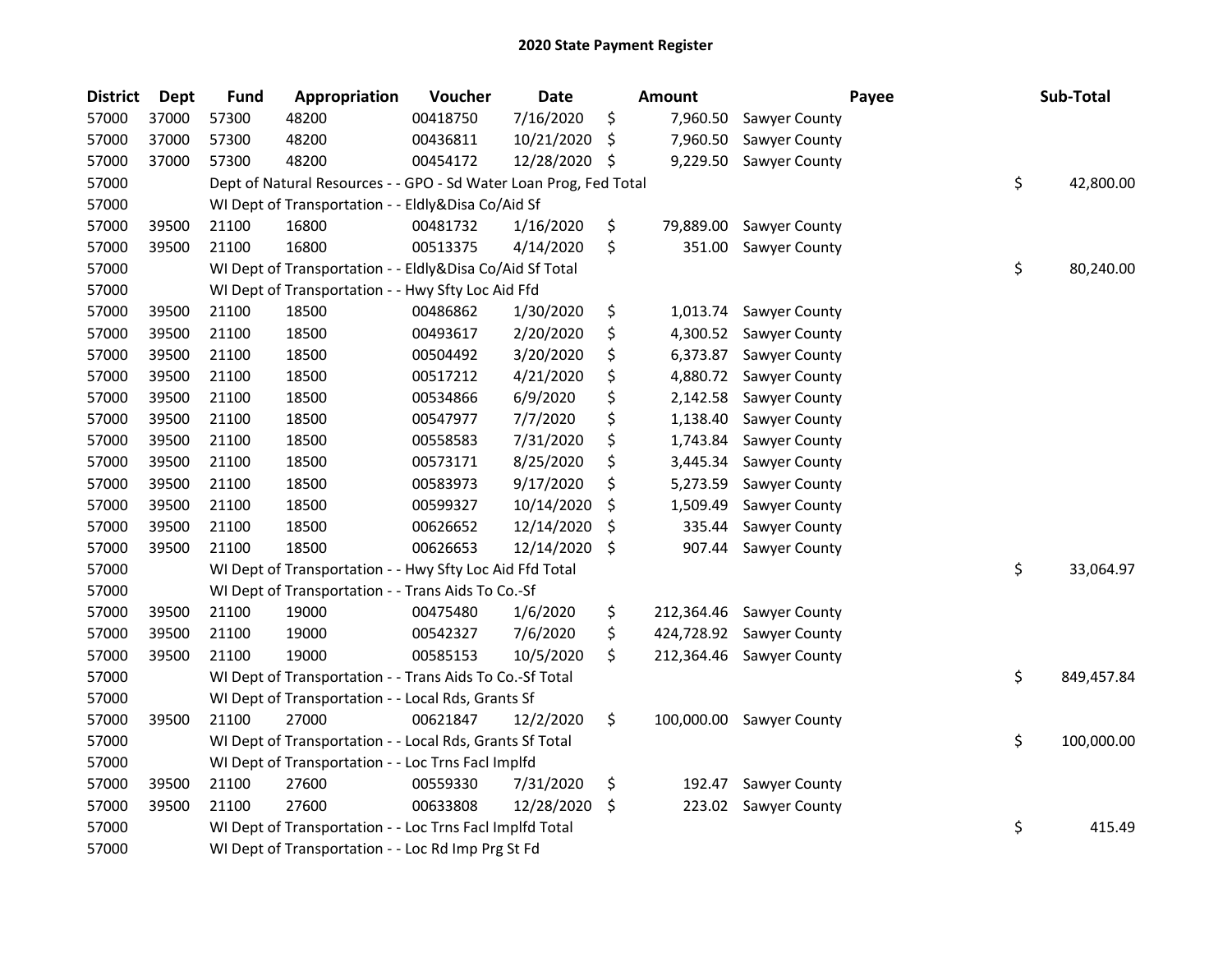| <b>District</b> | <b>Dept</b> | <b>Fund</b> | Appropriation                                            | Voucher  | <b>Date</b> | Amount           |               | Payee | Sub-Total       |
|-----------------|-------------|-------------|----------------------------------------------------------|----------|-------------|------------------|---------------|-------|-----------------|
| 57000           | 39500       | 21100       | 27800                                                    | 00556576 | 7/31/2020   | \$<br>4,608.11   | Sawyer County |       |                 |
| 57000           | 39500       | 21100       | 27800                                                    | 00593684 | 10/2/2020   | \$<br>95,387.54  | Sawyer County |       |                 |
| 57000           |             |             | WI Dept of Transportation - - Loc Rd Imp Prg St Fd Total |          |             |                  |               |       | \$<br>99,995.65 |
| 57000           |             |             | WI Dept of Transportation - - St Hwy Rehab, Sf           |          |             |                  |               |       |                 |
| 57000           | 39500       | 21100       | 36300                                                    | 00518604 | 4/23/2020   | \$<br>2.00       | Sawyer County |       |                 |
| 57000           | 39500       | 21100       | 36300                                                    | 00546620 | 7/6/2020    | \$<br>12,544.10  | Sawyer County |       |                 |
| 57000           | 39500       | 21100       | 36300                                                    | 00552075 | 7/14/2020   | \$<br>19.00      | Sawyer County |       |                 |
| 57000           | 39500       | 21100       | 36300                                                    | 00559324 | 7/31/2020   | \$<br>4,949.12   | Sawyer County |       |                 |
| 57000           | 39500       | 21100       | 36300                                                    | 00612642 | 11/6/2020   | \$<br>10.00      | Sawyer County |       |                 |
| 57000           |             |             | WI Dept of Transportation - - St Hwy Rehab, Sf Total     |          |             |                  |               |       | \$<br>17,524.22 |
| 57000           |             |             | WI Dept of Transportation - - Routine Maint Sf           |          |             |                  |               |       |                 |
| 57000           | 39500       | 21100       | 36800                                                    | 00490594 | 2/12/2020   | \$<br>43,329.85  | Sawyer County |       |                 |
| 57000           | 39500       | 21100       | 36800                                                    | 00490606 | 2/10/2020   | \$<br>54,475.49  | Sawyer County |       |                 |
| 57000           | 39500       | 21100       | 36800                                                    | 00490608 | 2/10/2020   | \$<br>73,318.20  | Sawyer County |       |                 |
| 57000           | 39500       | 21100       | 36800                                                    | 00490610 | 2/10/2020   | \$<br>69,132.24  | Sawyer County |       |                 |
| 57000           | 39500       | 21100       | 36800                                                    | 00491630 | 2/11/2020   | \$<br>78,663.48  | Sawyer County |       |                 |
| 57000           | 39500       | 21100       | 36800                                                    | 00491635 | 2/11/2020   | \$<br>142,106.62 | Sawyer County |       |                 |
| 57000           | 39500       | 21100       | 36800                                                    | 00492627 | 2/20/2020   | \$<br>39,116.66  | Sawyer County |       |                 |
| 57000           | 39500       | 21100       | 36800                                                    | 00492628 | 2/20/2020   | \$<br>6,699.90   | Sawyer County |       |                 |
| 57000           | 39500       | 21100       | 36800                                                    | 00499604 | 3/5/2020    | \$<br>145,005.50 | Sawyer County |       |                 |
| 57000           | 39500       | 21100       | 36800                                                    | 00509609 | 3/30/2020   | \$<br>91,366.58  | Sawyer County |       |                 |
| 57000           | 39500       | 21100       | 36800                                                    | 00509760 | 3/31/2020   | \$<br>2,064.43   | Sawyer County |       |                 |
| 57000           | 39500       | 21100       | 36800                                                    | 00510307 | 4/1/2020    | \$<br>1,426.13   | Sawyer County |       |                 |
| 57000           | 39500       | 21100       | 36800                                                    | 00520725 | 4/29/2020   | \$<br>70,582.70  | Sawyer County |       |                 |
| 57000           | 39500       | 21100       | 36800                                                    | 00521960 | 5/4/2020    | \$<br>20,136.00  | Sawyer County |       |                 |
| 57000           | 39500       | 21100       | 36800                                                    | 00533012 | 6/3/2020    | \$<br>808.14     | Sawyer County |       |                 |
| 57000           | 39500       | 21100       | 36800                                                    | 00533034 | 6/3/2020    | \$<br>82,172.77  | Sawyer County |       |                 |
| 57000           | 39500       | 21100       | 36800                                                    | 00536327 | 6/12/2020   | \$<br>55,862.87  | Sawyer County |       |                 |
| 57000           | 39500       | 21100       | 36800                                                    | 00539290 | 6/19/2020   | \$<br>11,270.80  | Sawyer County |       |                 |
| 57000           | 39500       | 21100       | 36800                                                    | 00548628 | 7/8/2020    | \$<br>67,680.80  | Sawyer County |       |                 |
| 57000           | 39500       | 21100       | 36800                                                    | 00550683 | 7/10/2020   | \$<br>7,044.21   | Sawyer County |       |                 |
| 57000           | 39500       | 21100       | 36800                                                    | 00557841 | 7/30/2020   | \$<br>93,499.00  | Sawyer County |       |                 |
| 57000           | 39500       | 21100       | 36800                                                    | 00566273 | 8/14/2020   | \$<br>2,555.52   | Sawyer County |       |                 |
| 57000           | 39500       | 21100       | 36800                                                    | 00576573 | 9/1/2020    | \$<br>59,692.38  | Sawyer County |       |                 |
| 57000           | 39500       | 21100       | 36800                                                    | 00592449 | 9/29/2020   | \$<br>58,952.19  | Sawyer County |       |                 |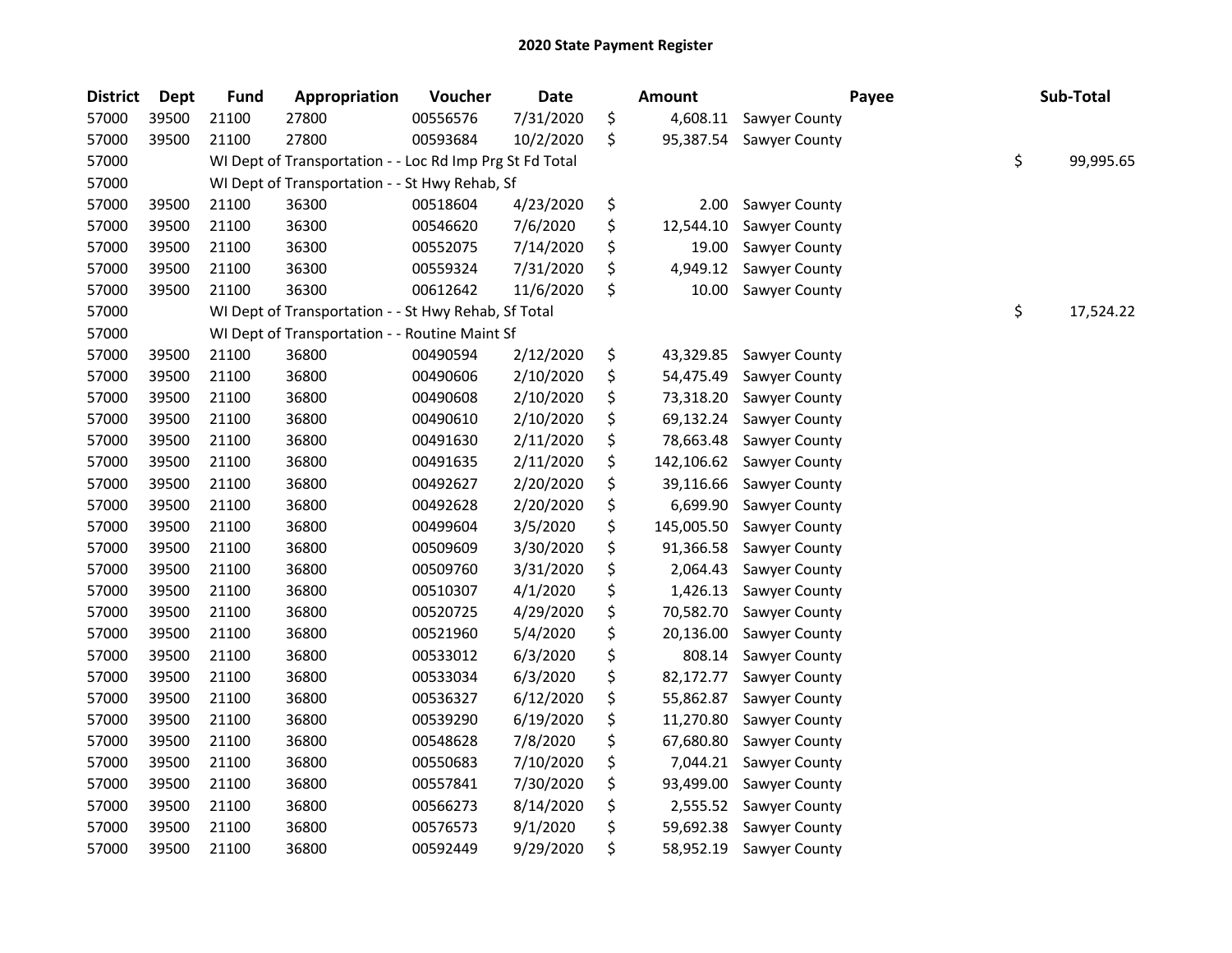| <b>District</b> | <b>Dept</b> | <b>Fund</b> | Appropriation                                                      | Voucher  | <b>Date</b>   | Amount          | Payee                                                                                                         | Sub-Total          |
|-----------------|-------------|-------------|--------------------------------------------------------------------|----------|---------------|-----------------|---------------------------------------------------------------------------------------------------------------|--------------------|
| 57000           | 39500       | 21100       | 36800                                                              | 00607810 | 10/29/2020    | \$<br>20,751.26 | Sawyer County                                                                                                 |                    |
| 57000           | 39500       | 21100       | 36800                                                              | 00623610 | 12/7/2020     | \$<br>54,931.68 | Sawyer County                                                                                                 |                    |
| 57000           | 39500       | 21100       | 36800                                                              | 00633808 | 12/28/2020    | \$<br>196.69    | Sawyer County                                                                                                 |                    |
| 57000           | 39500       | 21100       | 36800                                                              | 00633811 | 12/28/2020    | \$<br>1,118.77  | Sawyer County                                                                                                 |                    |
| 57000           | 39500       | 21100       | 36800                                                              | 00633813 | 12/28/2020    | \$<br>197.97    | Sawyer County                                                                                                 |                    |
| 57000           |             |             | WI Dept of Transportation - - Routine Maint Sf Total               |          |               |                 |                                                                                                               | \$<br>1,354,158.83 |
| 57000           |             |             | Department of Corrections - - Corrections Contracts And Agre       |          |               |                 |                                                                                                               |                    |
| 57000           | 41000       | 10000       | 11400                                                              | 00337267 | 1/24/2020     | \$<br>3,190.52  | Sawyer County                                                                                                 |                    |
| 57000           | 41000       | 10000       | 11400                                                              | 00344403 | 2/28/2020     | \$<br>4,477.02  | Sawyer County                                                                                                 |                    |
| 57000           | 41000       | 10000       | 11400                                                              | 00351100 | 4/1/2020      | \$<br>4,477.02  | <b>Sawyer County</b>                                                                                          |                    |
| 57000           | 41000       | 10000       | 11400                                                              | 00356539 | 4/28/2020     | \$<br>4,168.26  | Sawyer County                                                                                                 |                    |
| 57000           | 41000       | 10000       | 11400                                                              | 00357309 | 5/4/2020      | \$<br>2,315.70  | Sawyer County                                                                                                 |                    |
| 57000           | 41000       | 10000       | 11400                                                              | 00360594 | 5/22/2020     | \$<br>14,769.02 | Sawyer County                                                                                                 |                    |
| 57000           | 41000       | 10000       | 11400                                                              | 00368146 | 6/24/2020     | \$<br>14,357.34 | Sawyer County                                                                                                 |                    |
| 57000           | 41000       | 10000       | 11400                                                              | 00373884 | 7/23/2020     | \$<br>13,533.98 | Sawyer County                                                                                                 |                    |
| 57000           | 41000       | 10000       | 11400                                                              | 00379645 | 8/27/2020     | \$<br>874.82    | Sawyer County                                                                                                 |                    |
| 57000           | 41000       | 10000       | 11400                                                              | 00380230 | 8/27/2020     | \$<br>11,681.42 | Sawyer County                                                                                                 |                    |
| 57000           | 41000       | 10000       | 11400                                                              | 00386244 | 9/30/2020     | \$<br>1,749.64  | Sawyer County                                                                                                 |                    |
| 57000           | 41000       | 10000       | 11400                                                              | 00390146 | 10/22/2020    | \$<br>514.60    | Sawyer County                                                                                                 |                    |
| 57000           | 41000       | 10000       | 11400                                                              | 00397400 | 12/4/2020     | \$<br>2,778.84  | Sawyer County                                                                                                 |                    |
| 57000           |             |             | Department of Corrections - - Corrections Contracts And Agre Total |          |               |                 |                                                                                                               | \$<br>78,888.18    |
| 57000           |             |             |                                                                    |          |               |                 | Department of Corrections - - Reimbursing Counties For Probation, Extended Supervision And Parole Holds       |                    |
| 57000           | 41000       | 10000       | 11600                                                              | 00392607 | 11/5/2020     | \$              | 29,040.00 Sawyer County                                                                                       |                    |
| 57000           |             |             |                                                                    |          |               |                 | Department of Corrections - - Reimbursing Counties For Probation, Extended Supervision And Parole Holds Total | \$<br>29,040.00    |
| 57000           |             |             | Child Abuse & Neglect Prev Bd - - General Aids                     |          |               |                 |                                                                                                               |                    |
| 57000           | 43300       | 10000       | 99000                                                              | 00002392 | 4/24/2020     | \$              | 14,696.20 Sawyer County                                                                                       |                    |
| 57000           |             |             | Child Abuse & Neglect Prev Bd - - General Aids Total               |          |               |                 |                                                                                                               | \$<br>14,696.20    |
| 57000           |             |             | Department of Health Services - - State/Federal Aids               |          |               |                 |                                                                                                               |                    |
| 57000           | 43500       | 10000       | 00000                                                              | 92007    | $1/1/2020$ \$ | 13,052.00       | Sawyer County                                                                                                 |                    |
| 57000           | 43500       | 10000       | 00000                                                              | 92009    | $3/1/2020$ \$ | 167,339.00      | Sawyer County                                                                                                 |                    |
| 57000           | 43500       | 10000       | 00000                                                              | 92011    | $5/1/2020$ \$ | 41,737.00       | Sawyer County                                                                                                 |                    |
| 57000           | 43500       | 10000       | 00000                                                              | 92012    | $6/1/2020$ \$ | 14,087.00       | Sawyer County                                                                                                 |                    |
| 57000           | 43500       | 10000       | 00000                                                              | 92100    | 7/1/2020 \$   | 353,200.00      | Sawyer County                                                                                                 |                    |
| 57000           | 43500       | 10000       | 00000                                                              | 92101    | $8/1/2020$ \$ | 43,934.00       | Sawyer County                                                                                                 |                    |
| 57000           | 43500       | 10000       | 00000                                                              | 92102    | $9/1/2020$ \$ | 84,491.00       | Sawyer County                                                                                                 |                    |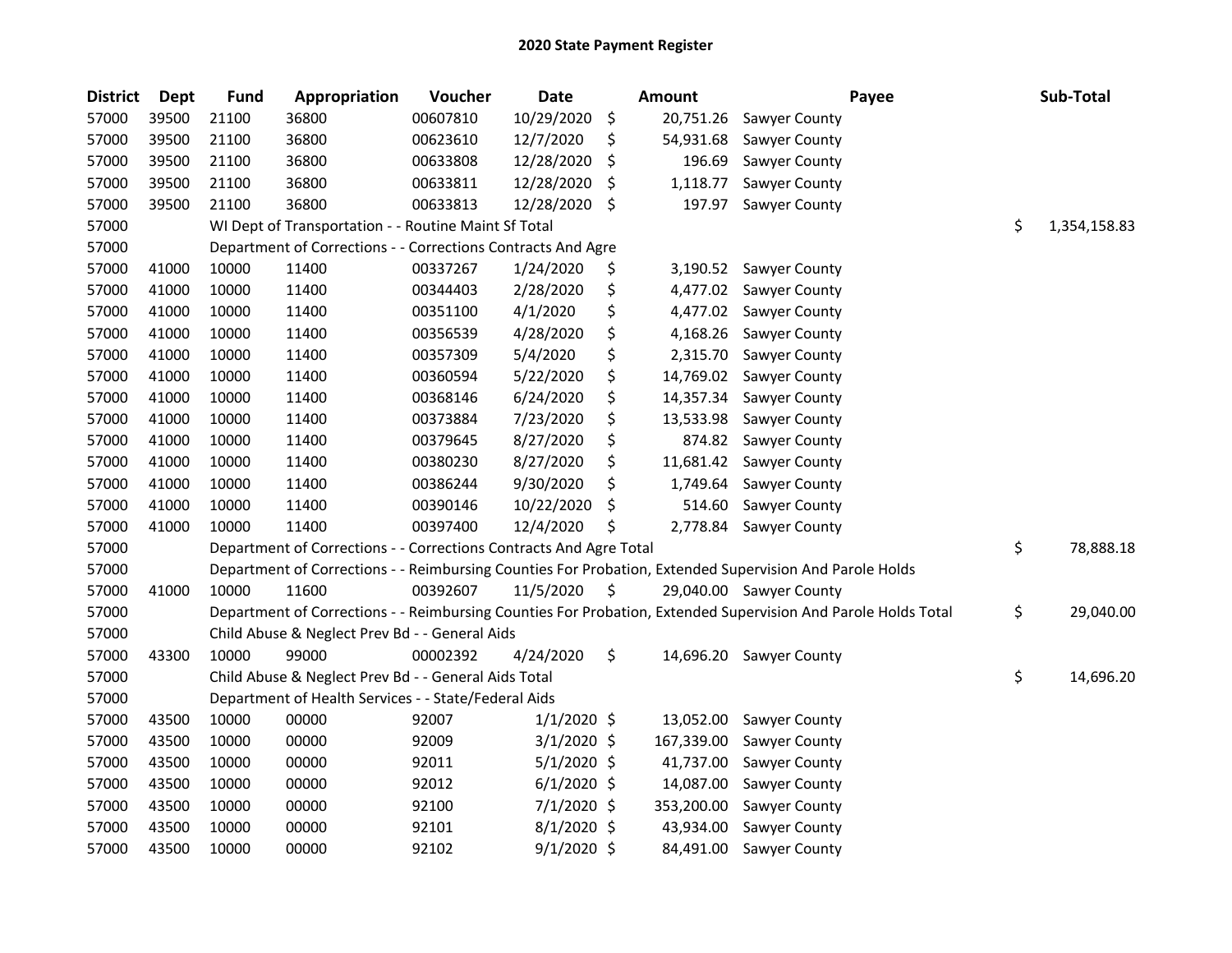| <b>District</b> | <b>Dept</b> | <b>Fund</b> | Appropriation                                                          | Voucher  | <b>Date</b>  |     | Amount     |                        | Payee | Sub-Total        |
|-----------------|-------------|-------------|------------------------------------------------------------------------|----------|--------------|-----|------------|------------------------|-------|------------------|
| 57000           | 43500       | 10000       | 00000                                                                  | 92103    | 10/1/2020 \$ |     | 64,033.00  | Sawyer County          |       |                  |
| 57000           | 43500       | 10000       | 00000                                                                  | 92104    | 11/1/2020 \$ |     | 75,211.00  | Sawyer County          |       |                  |
| 57000           | 43500       | 10000       | 00000                                                                  | 92105    | 12/1/2020 \$ |     | 53,368.00  | Sawyer County          |       |                  |
| 57000           |             |             | Department of Health Services - - State/Federal Aids Total             |          |              |     |            |                        |       | \$<br>910,452.00 |
| 57000           |             |             | Department of Health Services - - Emergency Medical Services, Ai       |          |              |     |            |                        |       |                  |
| 57000           | 43500       | 10000       | 11900                                                                  | 00379127 | 9/15/2020    | S   |            | 4,429.40 Sawyer County |       |                  |
| 57000           |             |             | Department of Health Services - - Emergency Medical Services, Ai Total |          |              |     |            |                        |       | \$<br>4,429.40   |
| 57000           |             |             | Department of Health Services - - General Program Operations           |          |              |     |            |                        |       |                  |
| 57000           | 43500       | 10000       | 40100                                                                  | 00365093 | 6/30/2020    | \$, |            | 1.50 Sawyer County     |       |                  |
| 57000           | 43500       | 10000       | 40100                                                                  | 00397064 | 12/15/2020   | \$  | 1.50       | Sawyer County          |       |                  |
| 57000           |             |             | Department of Health Services - - General Program Operations Total     |          |              |     |            |                        |       | \$<br>3.00       |
| 57000           |             |             | Department of Health Services - - Medical Assistance State Admin       |          |              |     |            |                        |       |                  |
| 57000           | 43500       | 10000       | 44000                                                                  | 00365093 | 6/30/2020    | \$, | 1.50       | <b>Sawyer County</b>   |       |                  |
| 57000           | 43500       | 10000       | 44000                                                                  | 00397064 | 12/15/2020   | S   | 1.50       | Sawyer County          |       |                  |
| 57000           |             |             | Department of Health Services - - Medical Assistance State Admin Total |          |              |     |            |                        |       | \$<br>3.00       |
| 57000           |             |             | Dept of Children and Families - - Fees For Administrative Servic       |          |              |     |            |                        |       |                  |
| 57000           | 43700       | 10000       | 23100                                                                  | 00065134 | 1/27/2020    | \$  | 40.00      | Sawyer County          |       |                  |
| 57000           | 43700       | 10000       | 23100                                                                  | 00069745 | 5/1/2020     | \$  | 45.00      | Sawyer County          |       |                  |
| 57000           | 43700       | 10000       | 23100                                                                  | 00073029 | 7/23/2020    | \$  | 5.00       | Sawyer County          |       |                  |
| 57000           | 43700       | 10000       | 23100                                                                  | 00076548 | 10/22/2020   | \$  | 5.00       | Sawyer County          |       |                  |
| 57000           |             |             | Dept of Children and Families - - Fees For Administrative Servic Total |          |              |     |            |                        |       | \$<br>95.00      |
| 57000           |             |             | Dept of Children and Families - - Child Care Block Grant - Ops         |          |              |     |            |                        |       |                  |
| 57000           | 43700       | 10000       | 24500                                                                  | 00065711 | 2/6/2020     | \$  | 11.25      | Sawyer County          |       |                  |
| 57000           |             |             | Dept of Children and Families - - Child Care Block Grant - Ops Total   |          |              |     |            |                        |       | \$<br>11.25      |
| 57000           |             |             | Dept of Children and Families - - General Aids                         |          |              |     |            |                        |       |                  |
| 57000           | 43700       | 10000       | 99000                                                                  | 00064533 | 1/6/2020     | \$  | 12,955.46  | Sawyer County          |       |                  |
| 57000           | 43700       | 10000       | 99000                                                                  | 00065384 | 1/30/2020    | \$  | 52,802.87  | Sawyer County          |       |                  |
| 57000           | 43700       | 10000       | 99000                                                                  | 00065683 | 2/5/2020     | \$  | 130.23     | Sawyer County          |       |                  |
| 57000           | 43700       | 10000       | 99000                                                                  | 00065813 | 2/11/2020    | \$  | 144.00     | Sawyer County          |       |                  |
| 57000           | 43700       | 10000       | 99000                                                                  | 00066643 | 3/2/2020     | \$  | 11,294.37  | Sawyer County          |       |                  |
| 57000           | 43700       | 10000       | 99000                                                                  | 00066875 | 3/5/2020     | \$  | 78,650.78  | Sawyer County          |       |                  |
| 57000           | 43700       | 10000       | 99000                                                                  | 00066952 | 3/5/2020     | \$  | 114.03     | Sawyer County          |       |                  |
| 57000           | 43700       | 10000       | 99000                                                                  | 00068301 | 4/6/2020     | \$  | 144,840.78 | Sawyer County          |       |                  |
| 57000           | 43700       | 10000       | 99000                                                                  | 00069155 | 4/21/2020    | \$  | 12,063.00  | Sawyer County          |       |                  |
| 57000           | 43700       | 10000       | 99000                                                                  | 00069403 | 4/30/2020    | \$  | 55,304.60  | <b>Sawyer County</b>   |       |                  |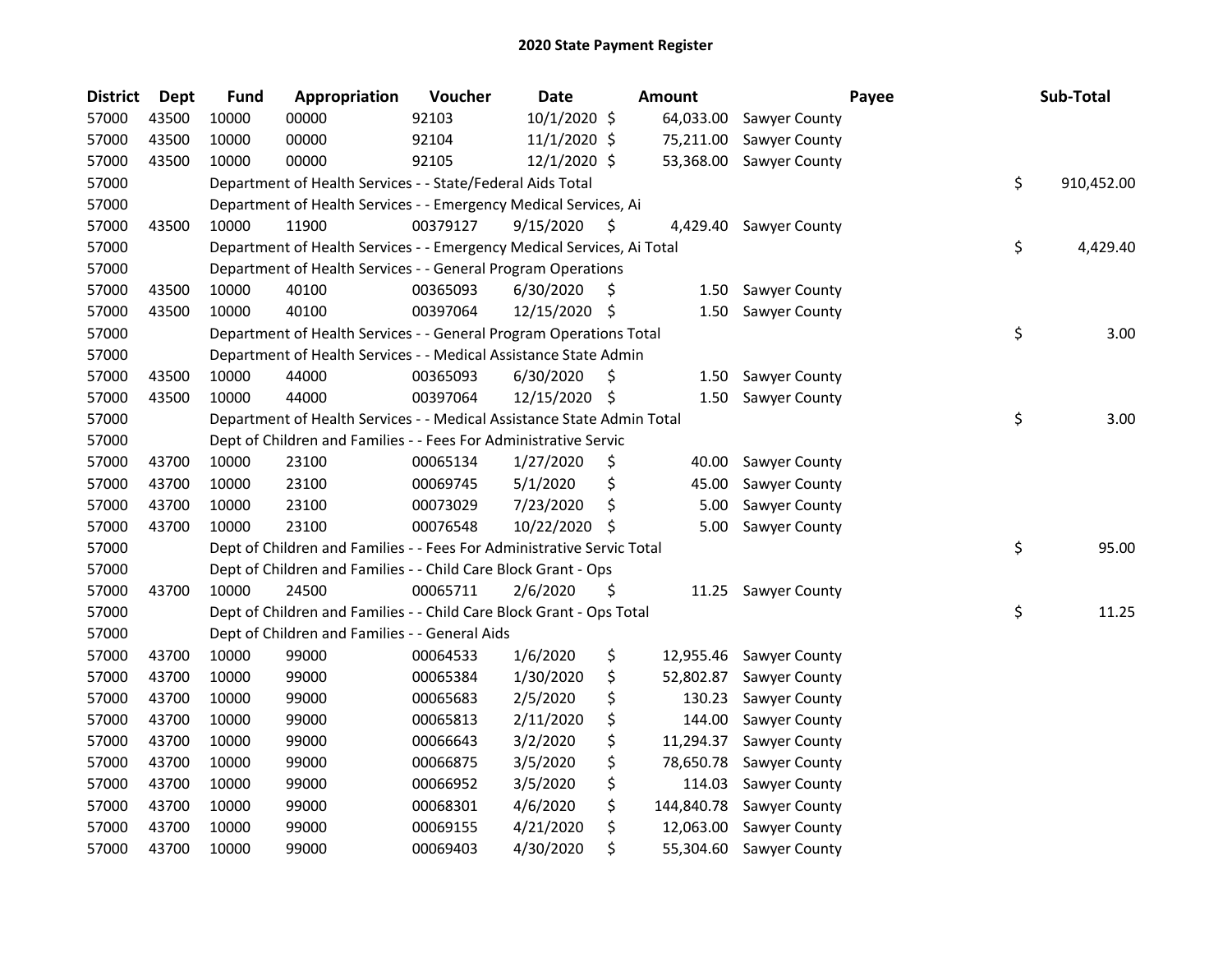| <b>District</b> | <b>Dept</b> | <b>Fund</b> | Appropriation                                              | Voucher  | <b>Date</b> |     | Amount     |               | Payee | Sub-Total          |
|-----------------|-------------|-------------|------------------------------------------------------------|----------|-------------|-----|------------|---------------|-------|--------------------|
| 57000           | 43700       | 10000       | 99000                                                      | 00069622 | 4/30/2020   | \$  | 17,283.22  | Sawyer County |       |                    |
| 57000           | 43700       | 10000       | 99000                                                      | 00069932 | 5/5/2020    | \$  | 36,605.15  | Sawyer County |       |                    |
| 57000           | 43700       | 10000       | 99000                                                      | 00070073 | 5/8/2020    | \$  | 5,400.00   | Sawyer County |       |                    |
| 57000           | 43700       | 10000       | 99000                                                      | 00070893 | 6/5/2020    | \$  | 9,123.55   | Sawyer County |       |                    |
| 57000           | 43700       | 10000       | 99000                                                      | 00071497 | 6/17/2020   | \$  | 5,211.70   | Sawyer County |       |                    |
| 57000           | 43700       | 10000       | 99000                                                      | 00072347 | 7/6/2020    | \$  | 12,163.46  | Sawyer County |       |                    |
| 57000           | 43700       | 10000       | 99000                                                      | 00073355 | 7/30/2020   | \$  | 31,915.94  | Sawyer County |       |                    |
| 57000           | 43700       | 10000       | 99000                                                      | 00073409 | 7/30/2020   | \$  | 17,407.08  | Sawyer County |       |                    |
| 57000           | 43700       | 10000       | 99000                                                      | 00073590 | 8/5/2020    | \$  | 6,368.48   | Sawyer County |       |                    |
| 57000           | 43700       | 10000       | 99000                                                      | 00073906 | 8/12/2020   | \$  | 10,164.00  | Sawyer County |       |                    |
| 57000           | 43700       | 10000       | 99000                                                      | 00074697 | 9/8/2020    | \$  | 9,944.84   | Sawyer County |       |                    |
| 57000           | 43700       | 10000       | 99000                                                      | 00074812 | 9/10/2020   | \$  | 438,268.00 | Sawyer County |       |                    |
| 57000           | 43700       | 10000       | 99000                                                      | 00075145 | 9/17/2020   | \$  | 39,182.00  | Sawyer County |       |                    |
| 57000           | 43700       | 10000       | 99000                                                      | 00075146 | 9/17/2020   | \$  | 125.00     | Sawyer County |       |                    |
| 57000           | 43700       | 10000       | 99000                                                      | 00075240 | 9/18/2020   | \$  | 10,249.64  | Sawyer County |       |                    |
| 57000           | 43700       | 10000       | 99000                                                      | 00075936 | 10/5/2020   | \$  | 11,195.37  | Sawyer County |       |                    |
| 57000           | 43700       | 10000       | 99000                                                      | 00076828 | 10/30/2020  | \$  | 44,443.71  | Sawyer County |       |                    |
| 57000           | 43700       | 10000       | 99000                                                      | 00076854 | 10/30/2020  | \$  | 17,954.11  | Sawyer County |       |                    |
| 57000           | 43700       | 10000       | 99000                                                      | 00077056 | 11/5/2020   | \$  | 9,998.72   | Sawyer County |       |                    |
| 57000           | 43700       | 10000       | 99000                                                      | 00077181 | 11/6/2020   | \$  | 17,188.00  | Sawyer County |       |                    |
| 57000           | 43700       | 10000       | 99000                                                      | 00077283 | 11/10/2020  | \$, | 485.00     | Sawyer County |       |                    |
| 57000           | 43700       | 10000       | 99000                                                      | 00077776 | 11/23/2020  | \$  | 40.46      | Sawyer County |       |                    |
| 57000           | 43700       | 10000       | 99000                                                      | 00078186 | 12/4/2020   | \$  | 3,300.00   | Sawyer County |       |                    |
| 57000           | 43700       | 10000       | 99000                                                      | 00078275 | 12/7/2020   | \$  | 11,427.00  | Sawyer County |       |                    |
| 57000           |             |             | Dept of Children and Families - - General Aids Total       |          |             |     |            |               |       | \$<br>1,133,744.55 |
| 57000           |             |             | Dept of Workforce Development - - Auxiliary Services       |          |             |     |            |               |       |                    |
| 57000           | 44500       | 10000       | 13000                                                      | 00304287 | 11/3/2020   | \$  | 40.00      | Sawyer County |       |                    |
| 57000           | 44500       | 10000       | 13000                                                      | 00307420 | 12/2/2020   | \$  | 40.00      | Sawyer County |       |                    |
| 57000           |             |             | Dept of Workforce Development - - Auxiliary Services Total |          |             |     |            |               |       | \$<br>80.00        |
| 57000           |             |             | Dept of Workforce Development - - Ui Admin Fed             |          |             |     |            |               |       |                    |
| 57000           | 44500       | 10000       | 15100                                                      | 00267664 | 1/14/2020   | \$  | 25.00      | Sawyer County |       |                    |
| 57000           | 44500       | 10000       | 15100                                                      | 00270904 | 2/4/2020    | \$  | 5.00       | Sawyer County |       |                    |
| 57000           | 44500       | 10000       | 15100                                                      | 00275635 | 3/3/2020    | \$  | 25.00      | Sawyer County |       |                    |
| 57000           | 44500       | 10000       | 15100                                                      | 00280619 | 4/2/2020    | \$  | 5.00       | Sawyer County |       |                    |
| 57000           | 44500       | 10000       | 15100                                                      | 00284513 | 5/4/2020    | \$  | 30.00      | Sawyer County |       |                    |
|                 |             |             |                                                            |          |             |     |            |               |       |                    |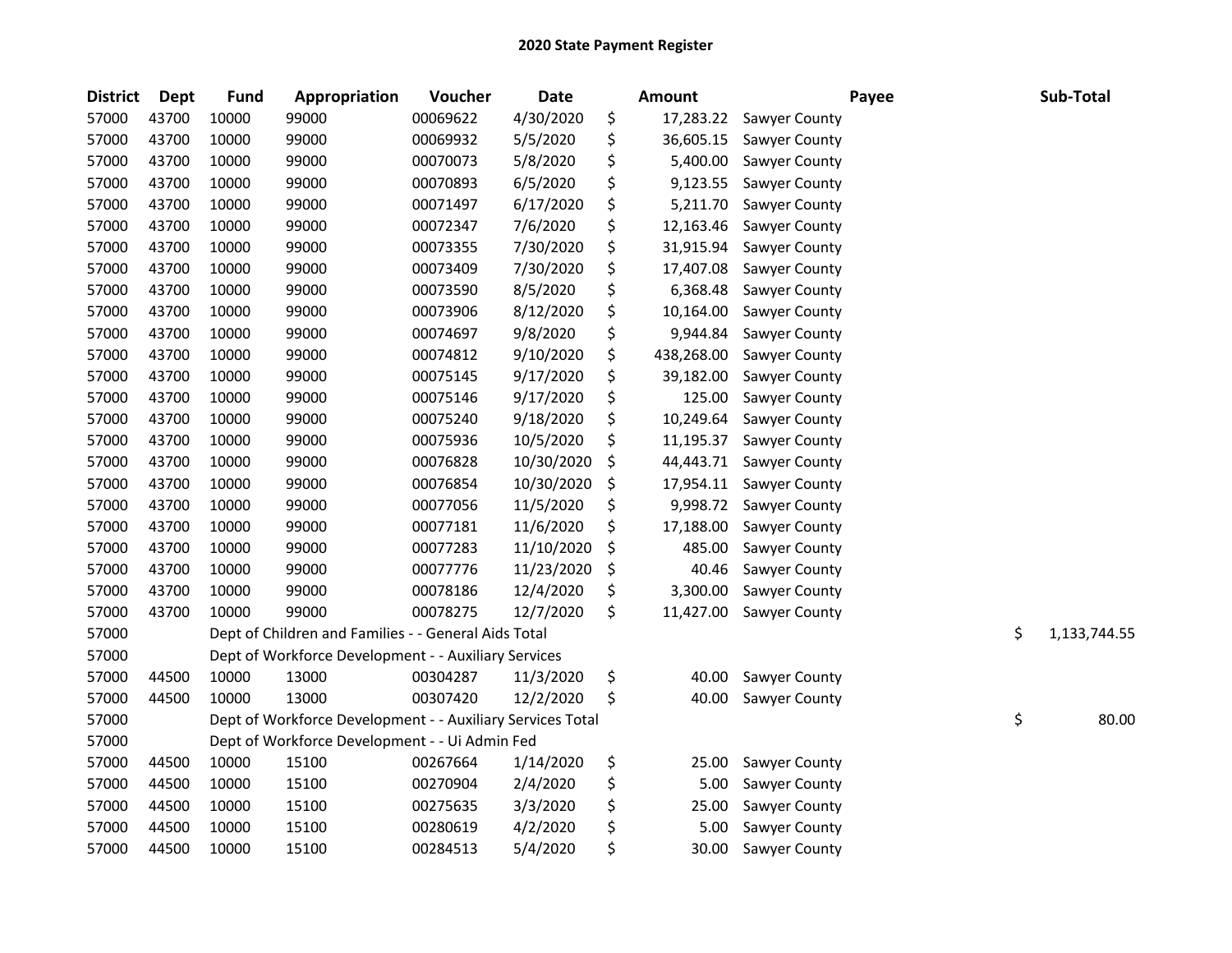| <b>District</b> | Dept  | <b>Fund</b> | Appropriation                                                          | Voucher  | <b>Date</b>   |     | Amount    |                         | Payee | Sub-Total       |
|-----------------|-------|-------------|------------------------------------------------------------------------|----------|---------------|-----|-----------|-------------------------|-------|-----------------|
| 57000           | 44500 | 10000       | 15100                                                                  | 00287361 | 6/2/2020      | \$  | 15.00     | Sawyer County           |       |                 |
| 57000           | 44500 | 10000       | 15100                                                                  | 00290182 | 7/2/2020      | \$  | 10.00     | Sawyer County           |       |                 |
| 57000           | 44500 | 10000       | 15100                                                                  | 00293619 | 8/4/2020      | \$  | 10.00     | Sawyer County           |       |                 |
| 57000           | 44500 | 10000       | 15100                                                                  | 00296656 | 9/2/2020      | \$  | 40.00     | Sawyer County           |       |                 |
| 57000           | 44500 | 10000       | 15100                                                                  | 00300327 | 10/2/2020     | \$  | 15.00     | Sawyer County           |       |                 |
| 57000           |       |             | Dept of Workforce Development - - Ui Admin Fed Total                   |          |               |     |           |                         |       | \$<br>180.00    |
| 57000           |       |             | Dept of Workforce Development - - Wc Ops Uninsured Emplyr Admin        |          |               |     |           |                         |       |                 |
| 57000           | 44500 | 22700       | 17700                                                                  | 00288651 | 6/17/2020     | \$  | 5.00      | Sawyer County           |       |                 |
| 57000           | 44500 | 22700       | 17700                                                                  | 00291209 | 7/14/2020     | Ş   | 20.00     | Sawyer County           |       |                 |
| 57000           | 44500 | 22700       | 17700                                                                  | 00291210 | 7/14/2020     | Ş   | 30.00     | Sawyer County           |       |                 |
| 57000           |       |             | Dept of Workforce Development - - Wc Ops Uninsured Emplyr Admin Total  |          |               |     |           |                         |       | \$<br>55.00     |
| 57000           |       |             | Department of Justice - - Crime Laboratories, Dna                      |          |               |     |           |                         |       |                 |
| 57000           | 45500 | 10000       | 22100                                                                  | 00085877 | 7/16/2020     | \$  | 1,680.00  | Sawyer County           |       |                 |
| 57000           |       |             | Department of Justice - - Crime Laboratories, Dna Total                |          |               |     |           |                         |       | \$<br>1,680.00  |
| 57000           |       |             | Department of Justice - - Law Enforcement Train, Local                 |          |               |     |           |                         |       |                 |
| 57000           | 45500 | 10000       | 23100                                                                  | 00092030 | 12/11/2020 \$ |     | 6,400.00  | Sawyer County           |       |                 |
| 57000           |       |             | Department of Justice - - Law Enforcement Train, Local Total           |          |               |     |           |                         |       | \$<br>6,400.00  |
| 57000           |       |             | Department of Justice - - County-Tribal Programs, Local                |          |               |     |           |                         |       |                 |
| 57000           | 45500 | 10000       | 26300                                                                  | 00078411 | 1/15/2020     | \$  | 50,099.00 | <b>Sawyer County</b>    |       |                 |
| 57000           |       |             | Department of Justice - - County-Tribal Programs, Local Total          |          |               |     |           |                         |       | \$<br>50,099.00 |
| 57000           |       |             | Department of Justice - - Crime Victim Witness Assist                  |          |               |     |           |                         |       |                 |
| 57000           | 45500 | 10000       | 53200                                                                  | 00080510 | 2/25/2020     | \$  |           | 16,545.26 Sawyer County |       |                 |
| 57000           | 45500 | 10000       | 53200                                                                  | 00086056 | 7/16/2020     | \$  |           | 14,265.61 Sawyer County |       |                 |
| 57000           |       |             | Department of Justice - - Crime Victim Witness Assist Total            |          |               |     |           |                         |       | \$<br>30,810.87 |
| 57000           |       |             | Department of Military Affairs - - Disaster Recovery Aid               |          |               |     |           |                         |       |                 |
| 57000           | 46500 | 10000       | 30500                                                                  | 00079117 | 6/19/2020     | \$  | 6,040.84  | Sawyer County           |       |                 |
| 57000           |       |             | Department of Military Affairs - - Disaster Recovery Aid Total         |          |               |     |           |                         |       | \$<br>6,040.84  |
| 57000           |       |             | Department of Military Affairs - - Local Emer Planning Grants          |          |               |     |           |                         |       |                 |
| 57000           | 46500 | 10000       | 33700                                                                  | 00072849 | 1/27/2020     | \$, |           | 5,933.06 Sawyer County  |       |                 |
| 57000           |       |             | Department of Military Affairs - - Local Emer Planning Grants Total    |          |               |     |           |                         |       | \$<br>5,933.06  |
| 57000           |       |             | Department of Military Affairs - - Federal Aid, Local Assistance       |          |               |     |           |                         |       |                 |
| 57000           | 46500 | 10000       | 34200                                                                  | 00071556 | 1/8/2020      | \$  | 37,665.12 | Sawyer County           |       |                 |
| 57000           | 46500 | 10000       | 34200                                                                  | 00079117 | 6/19/2020     | \$  | 36,245.07 | Sawyer County           |       |                 |
| 57000           | 46500 | 10000       | 34200                                                                  | 00083133 | 9/18/2020     | \$  | 166.23    | Sawyer County           |       |                 |
| 57000           |       |             | Department of Military Affairs - - Federal Aid, Local Assistance Total |          |               |     |           |                         |       | \$<br>74,076.42 |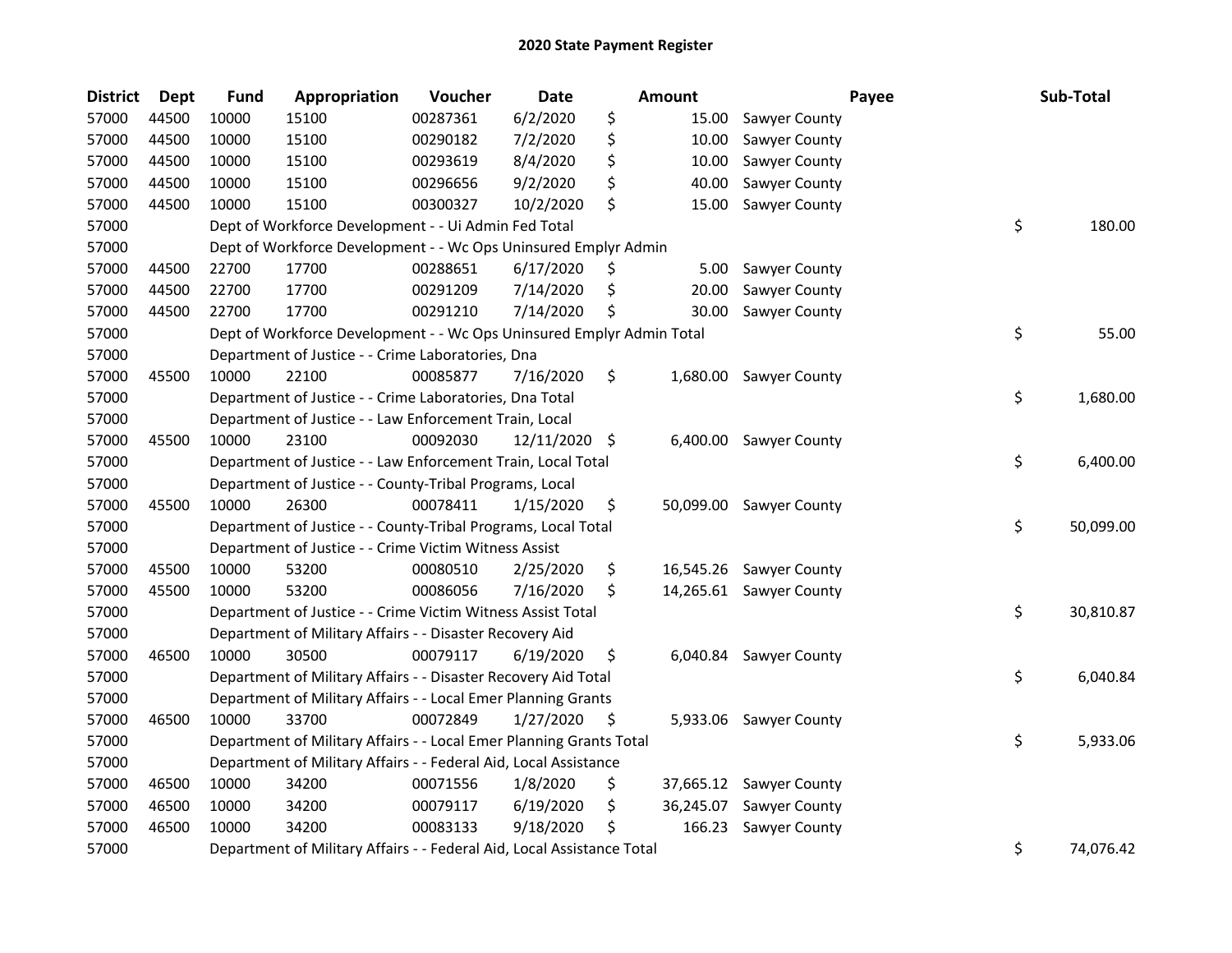| <b>District</b> | <b>Dept</b> | <b>Fund</b> | Appropriation                                                          | Voucher  | <b>Date</b>   |     | <b>Amount</b> | Payee                   | Sub-Total        |
|-----------------|-------------|-------------|------------------------------------------------------------------------|----------|---------------|-----|---------------|-------------------------|------------------|
| 57000           |             |             | Department of Veterans Affairs - - County Grants                       |          |               |     |               |                         |                  |
| 57000           | 48500       | 58200       | 26700                                                                  | 00077486 | 2/24/2020     | \$  |               | 8,500.00 Sawyer County  |                  |
| 57000           |             |             | Department of Veterans Affairs - - County Grants Total                 |          |               |     |               |                         | \$<br>8,500.00   |
| 57000           |             |             | Department of Veterans Affairs - - Veterans Transportation Grant       |          |               |     |               |                         |                  |
| 57000           | 48500       | 58200       | 28000                                                                  | 00086995 | 11/18/2020 \$ |     |               | 6,903.91 Sawyer County  |                  |
| 57000           |             |             | Department of Veterans Affairs - - Veterans Transportation Grant Total |          |               |     |               |                         | \$<br>6,903.91   |
| 57000           |             |             | Department of Administration - - Gifts, Grants And Bequests            |          |               |     |               |                         |                  |
| 57000           | 50500       | 10000       | 13100                                                                  | 00124353 | 7/17/2020     | \$  |               | 82.12 Sawyer County     |                  |
| 57000           |             |             | Department of Administration - - Gifts, Grants And Bequests Total      |          |               |     |               |                         | \$<br>82.12      |
| 57000           |             |             | Department of Administration - - Federal Aid                           |          |               |     |               |                         |                  |
| 57000           | 50500       | 10000       | 14200                                                                  | 00135096 | 12/10/2020 \$ |     | 348,454.07    | Sawyer County           |                  |
| 57000           | 50500       | 10000       | 14200                                                                  | 00136513 | 12/17/2020 \$ |     |               | 29,148.01 Sawyer County |                  |
| 57000           |             |             | Department of Administration - - Federal Aid Total                     |          |               |     |               |                         | \$<br>377,602.08 |
| 57000           |             |             | Department of Administration - - Low-Income Assistance Grants          |          |               |     |               |                         |                  |
| 57000           | 50500       | 23500       | 37100                                                                  | 00117645 | 2/18/2020     | \$  | 7,913.48      | Sawyer County           |                  |
| 57000           | 50500       | 23500       | 37100                                                                  | 00118345 | 3/2/2020      | \$  | 5,523.75      | Sawyer County           |                  |
| 57000           | 50500       | 23500       | 37100                                                                  | 00120257 | 3/31/2020     | \$  | 9,209.31      | Sawyer County           |                  |
| 57000           | 50500       | 23500       | 37100                                                                  | 00120983 | 4/15/2020     | \$  | 5,497.92      | Sawyer County           |                  |
| 57000           | 50500       | 23500       | 37100                                                                  | 00122623 | 5/15/2020     | \$  | 635.10        | Sawyer County           |                  |
| 57000           | 50500       | 23500       | 37100                                                                  | 00123925 | 6/16/2020     | \$  | 3,964.37      | Sawyer County           |                  |
| 57000           | 50500       | 23500       | 37100                                                                  | 00125576 | 7/15/2020     | \$  | 4,767.91      | Sawyer County           |                  |
| 57000           | 50500       | 23500       | 37100                                                                  | 00127234 | 8/17/2020     | \$  | 2,760.72      | Sawyer County           |                  |
| 57000           | 50500       | 23500       | 37100                                                                  | 00132915 | 11/18/2020    | \$, | 5,293.71      | Sawyer County           |                  |
| 57000           | 50500       | 23500       | 37100                                                                  | 00136755 | 12/15/2020    | \$  | 6,661.78      | Sawyer County           |                  |
| 57000           |             |             | Department of Administration - - Low-Income Assistance Grants Total    |          |               |     |               |                         | \$<br>52,228.05  |
| 57000           |             |             | Department of Administration - - Land Information Program; Loca        |          |               |     |               |                         |                  |
| 57000           | 50500       | 26900       | 17300                                                                  | 00117372 | 2/13/2020     | \$  | 1,000.00      | Sawyer County           |                  |
| 57000           | 50500       | 26900       | 17300                                                                  | 00119448 | 4/2/2020      | \$  | 56,376.00     | Sawyer County           |                  |
| 57000           | 50500       | 26900       | 17300                                                                  | 00123240 | 6/2/2020      | \$  | 20,000.00     | Sawyer County           |                  |
| 57000           |             |             | Department of Administration - - Land Information Program; Loca Total  |          |               |     |               |                         | \$<br>77,376.00  |
| 57000           |             |             | Commissioners of Public Lands - - General Program Operations           |          |               |     |               |                         |                  |
| 57000           | 50700       | 10000       | 10100                                                                  | 00003449 | 12/23/2020 \$ |     | 37.00         | <b>Sawyer County</b>    |                  |
| 57000           |             |             | Commissioners of Public Lands - - General Program Operations Total     |          |               |     |               |                         | \$<br>37.00      |
| 57000           |             |             | Elections Commission - - 2018 Hava Election Security                   |          |               |     |               |                         |                  |
| 57000           | 51000       | 22000       | 18200                                                                  | 00004343 | 8/28/2020     | \$  |               | 39,065.00 Sawyer County |                  |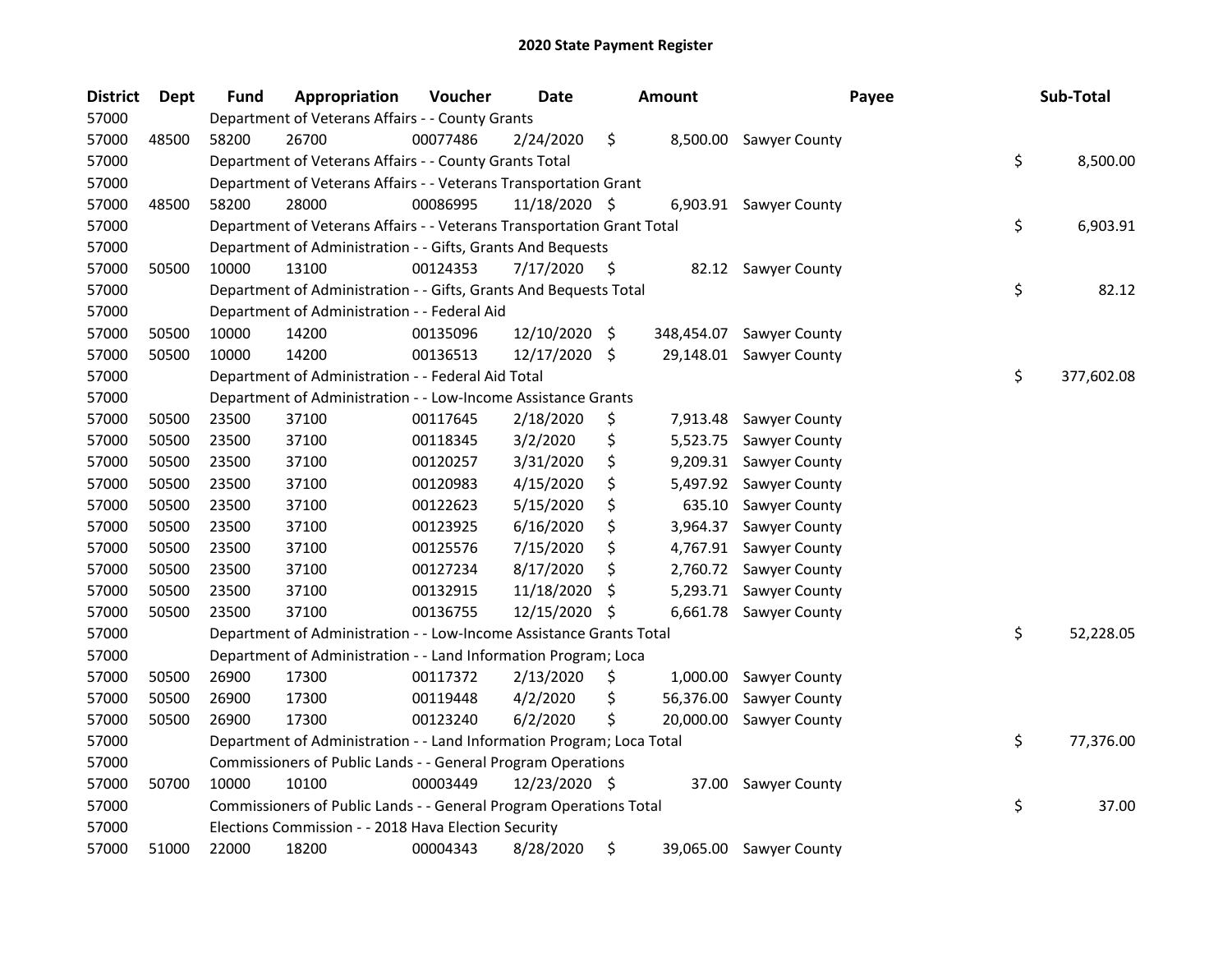| <b>District</b> | <b>Dept</b> | <b>Fund</b> | Appropriation                                                                                     | Voucher  | <b>Date</b>   |     | Amount    | Payee                                                                                                   | Sub-Total       |
|-----------------|-------------|-------------|---------------------------------------------------------------------------------------------------|----------|---------------|-----|-----------|---------------------------------------------------------------------------------------------------------|-----------------|
| 57000           | 51000       | 22000       | 18200                                                                                             | 00004971 | 12/14/2020    | \$  | 8,036.00  | Sawyer County                                                                                           |                 |
| 57000           |             |             | Elections Commission - - 2018 Hava Election Security Total                                        |          |               |     |           |                                                                                                         | \$<br>47,101.00 |
| 57000           |             |             | Public Defender Board - - Transcript, Discovery and Records Provided to the Public Defender Board |          |               |     |           |                                                                                                         |                 |
| 57000           | 55000       | 10000       | 10600                                                                                             | 00235721 | 2/21/2020     | \$  | 2,822.20  | <b>Sawyer County</b>                                                                                    |                 |
| 57000           | 55000       | 10000       | 10600                                                                                             | 00235722 | 2/21/2020     | \$  | 12.80     | Sawyer County                                                                                           |                 |
| 57000           | 55000       | 10000       | 10600                                                                                             | 00257608 | 7/31/2020     | \$  | 11.20     | Sawyer County                                                                                           |                 |
| 57000           | 55000       | 10000       | 10600                                                                                             | 00264756 | 10/19/2020    | \$  | 10.00     | Sawyer County                                                                                           |                 |
| 57000           | 55000       | 10000       | 10600                                                                                             | 00269469 | 12/1/2020     | \$  | 2,321.14  | Sawyer County                                                                                           |                 |
| 57000           | 55000       | 10000       | 10600                                                                                             | 00270870 | 12/15/2020    | \$  | 7.40      | Sawyer County                                                                                           |                 |
| 57000           |             |             |                                                                                                   |          |               |     |           | Public Defender Board - - Transcript, Discovery and Records Provided to the Public Defender Board Total | \$<br>5,184.74  |
| 57000           |             |             | Department of Revenue - - Warrants and Satisfactions                                              |          |               |     |           |                                                                                                         |                 |
| 57000           | 56600       | 10000       | 10100                                                                                             | 00156061 | 1/15/2020     | \$  | 210.50    | Sawyer County                                                                                           |                 |
| 57000           | 56600       | 10000       | 10100                                                                                             | 00156567 | 1/31/2020     | \$  | 190.00    | Sawyer County                                                                                           |                 |
| 57000           | 56600       | 10000       | 10100                                                                                             | 00158980 | 2/14/2020     | \$  | 210.50    | Sawyer County                                                                                           |                 |
| 57000           | 56600       | 10000       | 10100                                                                                             | 00171020 | 6/4/2020      | \$  | 210.50    | Sawyer County                                                                                           |                 |
| 57000           | 56600       | 10000       | 10100                                                                                             | 00171095 | 5/18/2020     | \$  | 210.50    | Sawyer County                                                                                           |                 |
| 57000           | 56600       | 10000       | 10100                                                                                             | 00174577 | 6/24/2020     | \$  | 170.00    | Sawyer County                                                                                           |                 |
| 57000           | 56600       | 10000       | 10100                                                                                             | 00176549 | 7/31/2020     | \$  | 305.00    | Sawyer County                                                                                           |                 |
| 57000           | 56600       | 10000       | 10100                                                                                             | 00177934 | 8/20/2020     | \$  | 210.50    | Sawyer County                                                                                           |                 |
| 57000           | 56600       | 10000       | 10100                                                                                             | 00179686 | 9/11/2020     | \$  | 210.50    | Sawyer County                                                                                           |                 |
| 57000           | 56600       | 10000       | 10100                                                                                             | 00184234 | 10/30/2020    | \$. | 170.00    | Sawyer County                                                                                           |                 |
| 57000           |             |             | Department of Revenue - - Warrants and Satisfactions Total                                        |          |               |     |           |                                                                                                         | \$<br>2,098.00  |
| 57000           |             |             | Circuit Courts - - Circuit Court Costs                                                            |          |               |     |           |                                                                                                         |                 |
| 57000           | 62500       | 10000       | 10500                                                                                             | 00001792 | 1/17/2020     | \$  | 29,079.00 | Sawyer County                                                                                           |                 |
| 57000           | 62500       | 10000       | 10500                                                                                             | 00001985 | 7/17/2020     | \$  | 52,753.00 | Sawyer County                                                                                           |                 |
| 57000           |             |             | Circuit Courts - - Circuit Court Costs Total                                                      |          |               |     |           |                                                                                                         | \$<br>81,832.00 |
| 57000           |             |             | Supreme Court - - Federal Aid                                                                     |          |               |     |           |                                                                                                         |                 |
| 57000           | 68000       | 10000       | 24100                                                                                             | 00011242 | 10/23/2020 \$ |     |           | 1,063.76 Sawyer County                                                                                  |                 |
| 57000           |             |             | Supreme Court - - Federal Aid Total                                                               |          |               |     |           |                                                                                                         | \$<br>1,063.76  |
| 57000           |             |             | Shared Revenue and Tax Relief - - County And Municipal Aid                                        |          |               |     |           |                                                                                                         |                 |
| 57000           | 83500       | 10000       | 10500                                                                                             | 00068951 | 7/27/2020     | \$. |           | 3,806.46 Sawyer County                                                                                  |                 |
| 57000           |             |             | Shared Revenue and Tax Relief - - County And Municipal Aid Total                                  |          |               |     |           |                                                                                                         | \$<br>3,806.46  |
| 57000           |             |             | Shared Revenue and Tax Relief - - Exempt Computer Aid                                             |          |               |     |           |                                                                                                         |                 |
| 57000           | 83500       | 10000       | 10900                                                                                             | 00064629 | 7/27/2020     | \$  |           | 4,588.31 Sawyer County                                                                                  |                 |
| 57000           |             |             | Shared Revenue and Tax Relief - - Exempt Computer Aid Total                                       |          |               |     |           |                                                                                                         | \$<br>4,588.31  |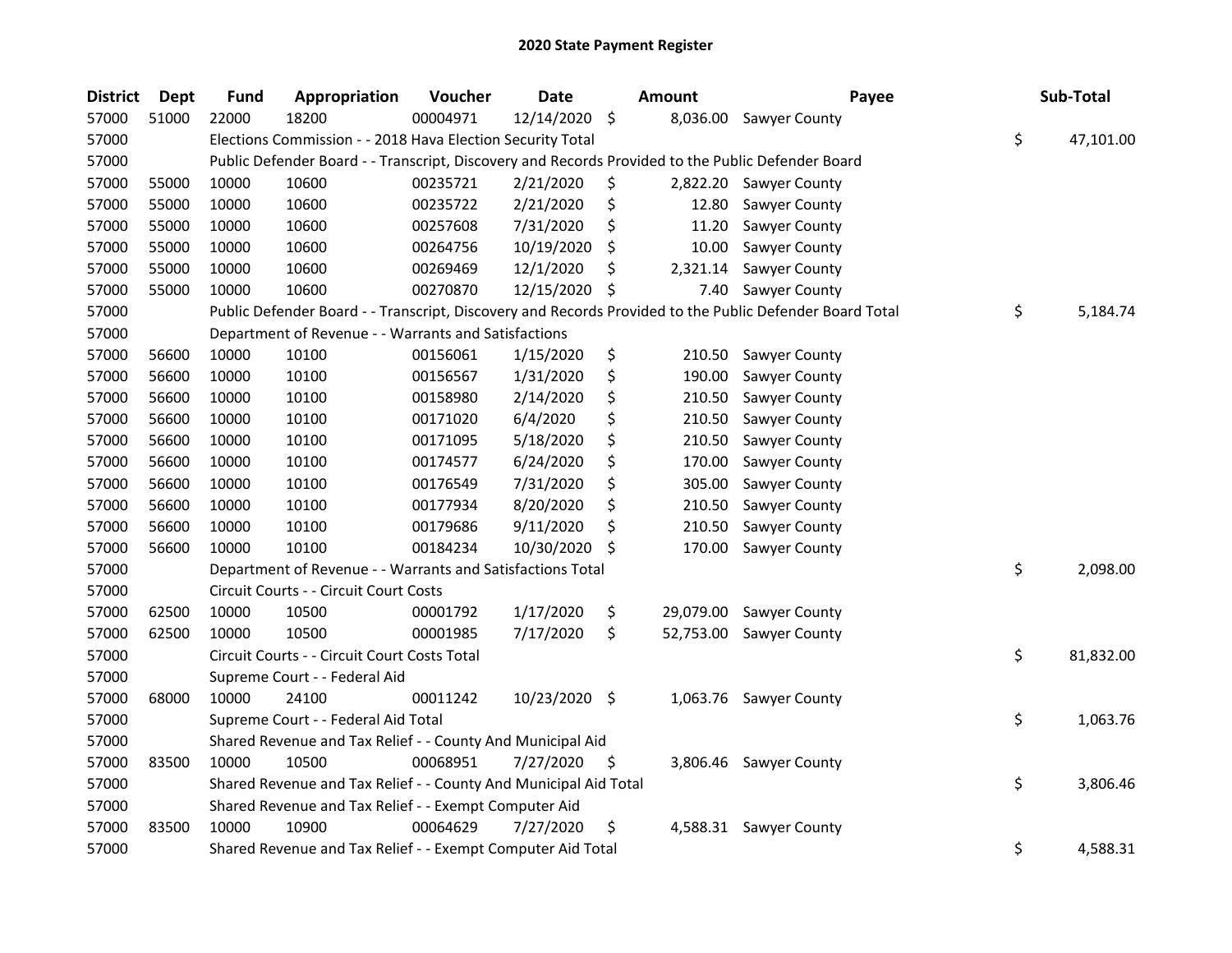| <b>District</b>    | Dept  | Fund  | Appropriation                                                         | <b>Voucher</b> | Date       |    | <b>Amount</b> | Payee                | Sub-Total          |
|--------------------|-------|-------|-----------------------------------------------------------------------|----------------|------------|----|---------------|----------------------|--------------------|
| 57000              |       |       | Shared Revenue and Tax Relief - - Utility Aid                         |                |            |    |               |                      |                    |
| 57000              | 83500 | 10000 | 11000                                                                 | 00068951       | 7/27/2020  | S. | 35,616.58     | Sawyer County        |                    |
| 57000              | 83500 | 10000 | 11000                                                                 | 00072919       | 11/16/2020 | S  | 217,200.84    | <b>Sawyer County</b> |                    |
| 57000              |       |       | Shared Revenue and Tax Relief - - Utility Aid Total                   |                |            |    |               |                      | \$<br>252,817.42   |
| 57000              |       |       | Shared Revenue and Tax Relief - - Personal Property Aid               |                |            |    |               |                      |                    |
| 57000              | 83500 | 10000 | 11100                                                                 | 00059992       | 5/4/2020   | S. | 17,581.27     | Sawyer County        |                    |
| 57000              |       |       | Shared Revenue and Tax Relief - - Personal Property Aid Total         |                |            |    |               |                      | \$<br>17,581.27    |
| 57000              |       |       | Shared Revenue and Tax Relief - - School Lvy Tx/First Dollar Cr       |                |            |    |               |                      |                    |
| 57000              | 83500 | 10000 | 30200                                                                 | 00064017       | 7/27/2020  | S. | 721,136.15    | Sawyer County        |                    |
| 57000              | 83500 | 10000 | 30200                                                                 | 00067409       | 7/27/2020  | S  | 4,437,307.37  | Sawyer County        |                    |
| 57000              |       |       | Shared Revenue and Tax Relief - - School Lvy Tx/First Dollar Cr Total |                |            |    |               |                      | \$<br>5,158,443.52 |
| 57000              |       |       | Shared Revenue and Tax Relief - - Lottery & Gaming Credit             |                |            |    |               |                      |                    |
| 57000              | 83500 | 52100 | 36300                                                                 | 00055740       | 3/23/2020  | Ŝ. | 610,895.66    | Sawyer County        |                    |
| 57000              |       |       | Shared Revenue and Tax Relief - - Lottery & Gaming Credit Total       |                |            |    |               |                      | \$<br>610,895.66   |
| <b>57000 Total</b> |       |       |                                                                       |                |            |    |               |                      | 12,548,448.58      |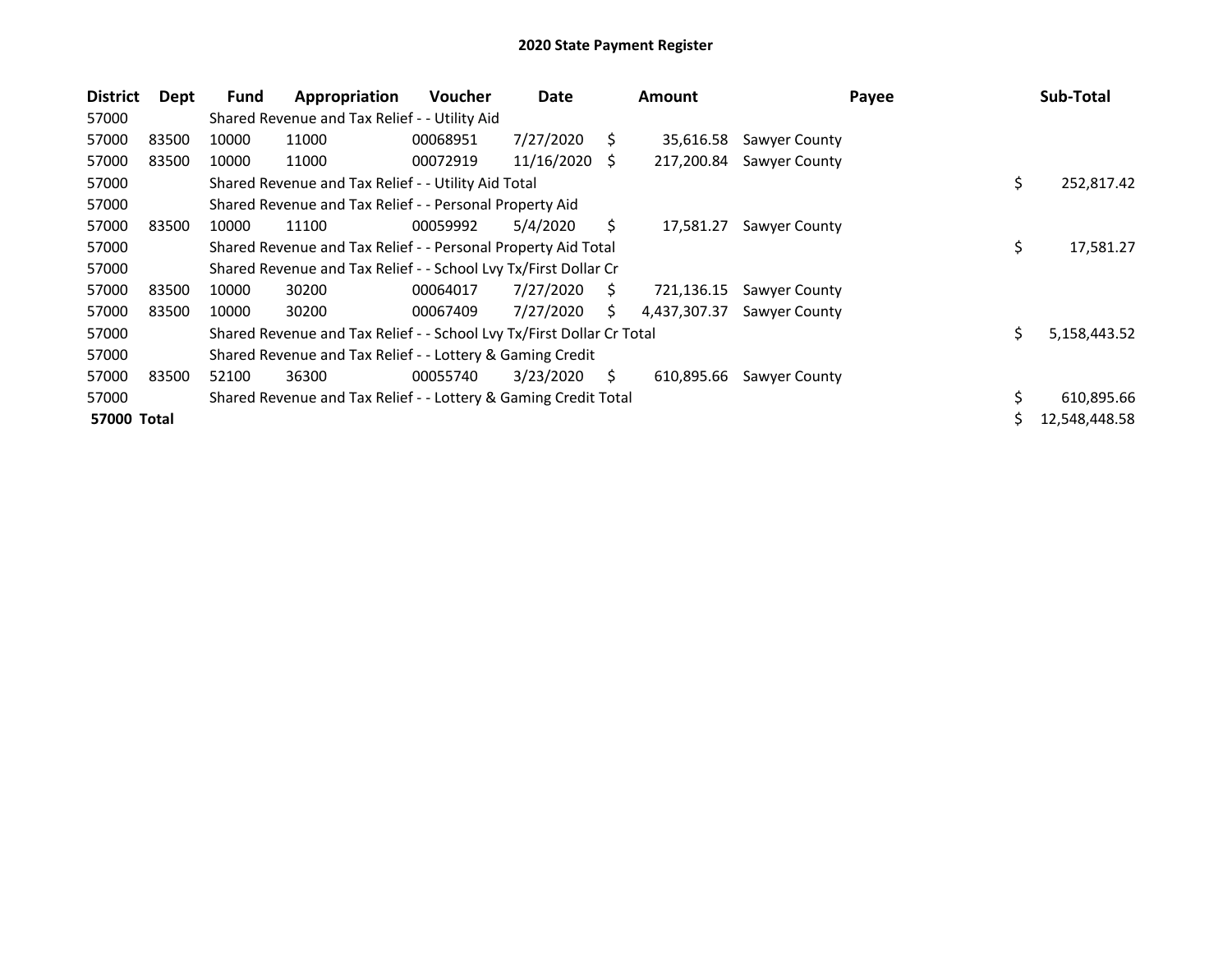| <b>District</b> | Dept  | Fund  | Appropriation                                                        | Voucher  | Date          |     | <b>Amount</b> | Payee                       | Sub-Total        |
|-----------------|-------|-------|----------------------------------------------------------------------|----------|---------------|-----|---------------|-----------------------------|------------------|
| 57002           |       |       | Dept of Safety & Prof Services - - Fire Dues Distribution            |          |               |     |               |                             |                  |
| 57002           | 16500 | 10000 | 22500                                                                | 00036989 | 7/20/2020     | \$  |               | 12,043.30 Town Of Bass Lake |                  |
| 57002           |       |       | Dept of Safety & Prof Services - - Fire Dues Distribution Total      |          |               |     |               |                             | \$<br>12,043.30  |
| 57002           |       |       | Dept of Natural Resources - - Aids In Lieu Of Taxes - Gener          |          |               |     |               |                             |                  |
| 57002           | 37000 | 10000 | 50300                                                                | 00404648 | 4/21/2020     | \$  |               | 93.06 Town Of Bass Lake     |                  |
| 57002           |       |       | Dept of Natural Resources - - Aids In Lieu Of Taxes - Gener Total    |          |               |     |               |                             | \$<br>93.06      |
| 57002           |       |       | Dept of Natural Resources - - Resaids - Fire Suppress Grant          |          |               |     |               |                             |                  |
| 57002           | 37000 | 21200 | 54500                                                                | 00414470 | 6/9/2020      | \$  |               | 4,501.68 Town Of Bass Lake  |                  |
| 57002           |       |       | Dept of Natural Resources - - Resaids - Fire Suppress Grant Total    |          |               |     |               |                             | \$<br>4,501.68   |
| 57002           |       |       | Dept of Natural Resources - - Resaids - Cnty Forst, Cl & Mfl         |          |               |     |               |                             |                  |
| 57002           | 37000 | 21200 | 57100                                                                | 00417737 | 6/18/2020     | Ş   |               | 351.11 Town Of Bass Lake    |                  |
| 57002           |       |       | Dept of Natural Resources - - Resaids - Cnty Forst, Cl & Mfl Total   |          |               |     |               |                             | \$<br>351.11     |
| 57002           |       |       | Dept of Natural Resources - - Aids In Lieu Of Taxes - Sum S          |          |               |     |               |                             |                  |
| 57002           | 37000 | 21200 | 57900                                                                | 00404645 | 4/21/2020     | \$  |               | 12.72 Town Of Bass Lake     |                  |
| 57002           | 37000 | 21200 | 57900                                                                | 00404646 | 4/21/2020     | \$, | 187.08        | Town Of Bass Lake           |                  |
| 57002           | 37000 | 21200 | 57900                                                                | 00404647 | 4/21/2020     | \$  |               | 377.34 Town Of Bass Lake    |                  |
| 57002           |       |       | Dept of Natural Resources - - Aids In Lieu Of Taxes - Sum S Total    |          |               |     |               |                             | \$<br>577.14     |
| 57002           |       |       | Dept of Natural Resources - - Fin Asst For Responsible Units         |          |               |     |               |                             |                  |
| 57002           | 37000 | 27400 | 67000                                                                | 00412878 | 5/29/2020     | \$  |               | 8,847.52 Town Of Bass Lake  |                  |
| 57002           |       |       | Dept of Natural Resources - - Fin Asst For Responsible Units Total   |          |               |     |               |                             | \$<br>8,847.52   |
| 57002           |       |       | WI Dept of Transportation - - Trns Aids To Mnc.-Sf                   |          |               |     |               |                             |                  |
| 57002           | 39500 | 21100 | 19100                                                                | 00476936 | 1/6/2020      | \$  |               | 54,668.97 Town Of Bass Lake |                  |
| 57002           | 39500 | 21100 | 19100                                                                | 00506791 | 4/6/2020      | \$  |               | 54,668.97 Town Of Bass Lake |                  |
| 57002           | 39500 | 21100 | 19100                                                                | 00543783 | 7/6/2020      | \$  |               | 54,668.97 Town Of Bass Lake |                  |
| 57002           | 39500 | 21100 | 19100                                                                | 00586609 | 10/5/2020     | \$  |               | 54,668.97 Town Of Bass Lake |                  |
| 57002           |       |       | WI Dept of Transportation - - Trns Aids To Mnc.-Sf Total             |          |               |     |               |                             | \$<br>218,675.88 |
| 57002           |       |       | Department of Administration - - Federal Aid                         |          |               |     |               |                             |                  |
| 57002           | 50500 | 10000 | 14200                                                                | 00135097 | 12/10/2020 \$ |     |               | 27,154.13 Town Of Bass Lake |                  |
| 57002           |       |       | Department of Administration - - Federal Aid Total                   |          |               |     |               |                             | \$<br>27,154.13  |
| 57002           |       |       | Department of Administration - - Hv Trans Ln Annual Impact Fee       |          |               |     |               |                             |                  |
| 57002           | 50500 | 10000 | 17400                                                                | 00121195 | 5/1/2020      | \$  |               | 15,716.00 Town Of Bass Lake |                  |
| 57002           |       |       | Department of Administration - - Hv Trans Ln Annual Impact Fee Total |          |               |     |               |                             | \$<br>15,716.00  |
| 57002           |       |       | Elections Commission - - 2018 Hava Election Security                 |          |               |     |               |                             |                  |
| 57002           | 51000 | 22000 | 18200                                                                | 00004352 | 8/28/2020     | \$  |               | 1,921.50 Town Of Bass Lake  |                  |
| 57002           |       |       | Elections Commission - - 2018 Hava Election Security Total           |          |               |     |               |                             | \$<br>1,921.50   |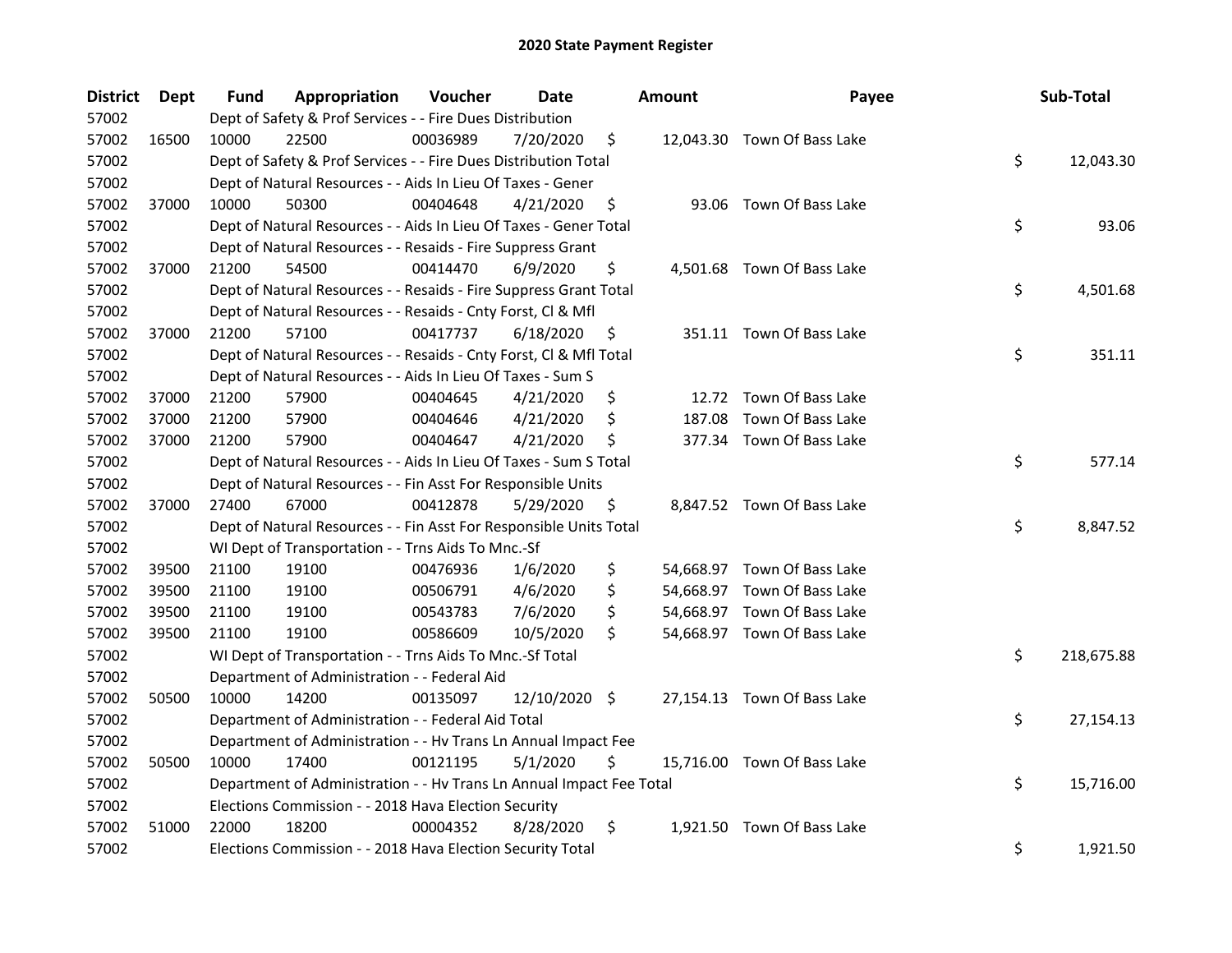| <b>District</b>    | Dept  | Fund  | Appropriation                                                    | <b>Voucher</b> | Date       |    | <b>Amount</b> | Payee             | Sub-Total       |
|--------------------|-------|-------|------------------------------------------------------------------|----------------|------------|----|---------------|-------------------|-----------------|
| 57002              |       |       | Shared Revenue and Tax Relief - - County And Municipal Aid       |                |            |    |               |                   |                 |
| 57002              | 83500 | 10000 | 10500                                                            | 00068930       | 7/27/2020  | S  | 3.588.45      | Town Of Bass Lake |                 |
| 57002              | 83500 | 10000 | 10500                                                            | 00072898       | 11/16/2020 | S  | 20,334.52     | Town Of Bass Lake |                 |
| 57002              |       |       | Shared Revenue and Tax Relief - - County And Municipal Aid Total |                |            |    |               |                   | \$<br>23,922.97 |
| 57002              |       |       | Shared Revenue and Tax Relief - - Exempt Computer Aid            |                |            |    |               |                   |                 |
| 57002              | 83500 | 10000 | 10900                                                            | 00065995       | 7/27/2020  | S. | 4.16          | Town Of Bass Lake |                 |
| 57002              |       |       | Shared Revenue and Tax Relief - - Exempt Computer Aid Total      |                |            |    |               |                   | \$<br>4.16      |
| 57002              |       |       | Shared Revenue and Tax Relief - - Utility Aid                    |                |            |    |               |                   |                 |
| 57002              | 83500 | 10000 | 11000                                                            | 00068930       | 7/27/2020  | Ś. | 10.617.63     | Town Of Bass Lake |                 |
| 57002              | 83500 | 10000 | 11000                                                            | 00072898       | 11/16/2020 | Ŝ. | 62,643.51     | Town Of Bass Lake |                 |
| 57002              |       |       | Shared Revenue and Tax Relief - - Utility Aid Total              |                |            |    |               |                   | \$<br>73,261.14 |
| 57002              |       |       | Shared Revenue and Tax Relief - - Personal Property Aid          |                |            |    |               |                   |                 |
| 57002              | 83500 | 10000 | 11100                                                            | 00061408       | 5/4/2020   | Ś  | 56.76         | Town Of Bass Lake |                 |
| 57002              |       |       | Shared Revenue and Tax Relief - - Personal Property Aid Total    |                |            |    |               |                   | \$<br>56.76     |
| <b>57002 Total</b> |       |       |                                                                  |                |            |    |               |                   | 387,126.35      |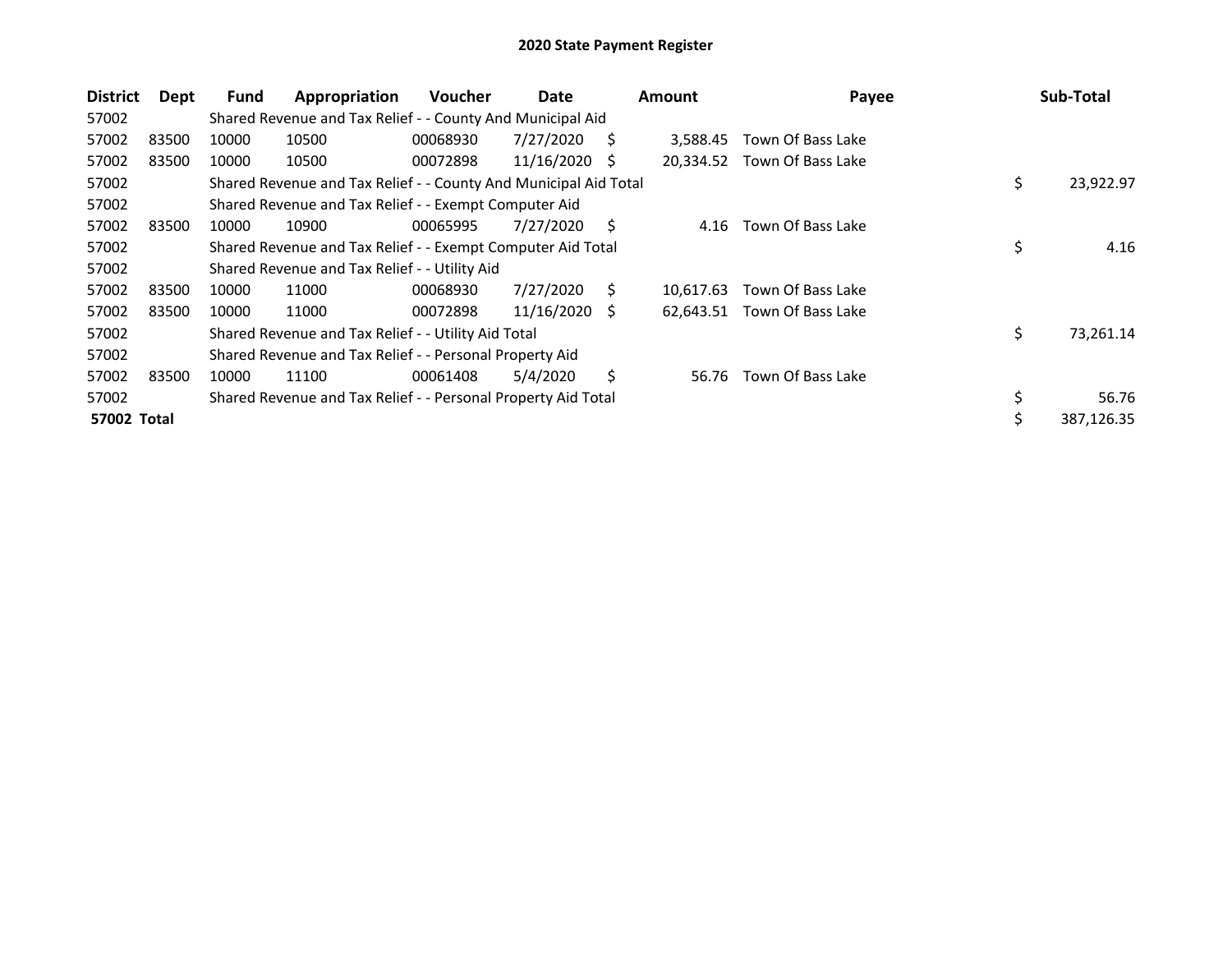| <b>District</b> | Dept  | <b>Fund</b> | Appropriation                                                        | Voucher  | <b>Date</b> |     | <b>Amount</b> | Payee                      | Sub-Total        |
|-----------------|-------|-------------|----------------------------------------------------------------------|----------|-------------|-----|---------------|----------------------------|------------------|
| 57004           |       |             | Dept of Safety & Prof Services - - Fire Dues Distribution            |          |             |     |               |                            |                  |
| 57004           | 16500 | 10000       | 22500                                                                | 00036990 | 7/20/2020   | \$  |               | 738.16 Town Of Couderay    |                  |
| 57004           |       |             | Dept of Safety & Prof Services - - Fire Dues Distribution Total      |          |             |     |               |                            | \$<br>738.16     |
| 57004           |       |             | Dept of Natural Resources - - Aids In Lieu Of Taxes - Gener          |          |             |     |               |                            |                  |
| 57004           | 37000 | 10000       | 50300                                                                | 00385947 | 1/28/2020   | \$  |               | 117.57 Town Of Couderay    |                  |
| 57004           | 37000 | 10000       | 50300                                                                | 00405342 | 4/21/2020   | \$  | 211.36        | Town Of Couderay           |                  |
| 57004           | 37000 | 10000       | 50300                                                                | 00405343 | 4/21/2020   | \$, | 84.80         | Town Of Couderay           |                  |
| 57004           |       |             | Dept of Natural Resources - - Aids In Lieu Of Taxes - Gener Total    |          |             |     |               |                            | \$<br>413.73     |
| 57004           |       |             | Dept of Natural Resources - - Resaids - Cnty Forst, Cl & Mfl         |          |             |     |               |                            |                  |
| 57004           | 37000 | 21200       | 57100                                                                | 00417738 | 6/18/2020   | \$  |               | 2,943.83 Town Of Couderay  |                  |
| 57004           |       |             | Dept of Natural Resources - - Resaids - Cnty Forst, Cl & Mfl Total   |          |             |     |               |                            | \$<br>2,943.83   |
| 57004           |       |             | Dept of Natural Resources - - Aids In Lieu Of Taxes - Sum S          |          |             |     |               |                            |                  |
| 57004           | 37000 | 21200       | 57900                                                                | 00405344 | 4/21/2020   | \$. | 8.17          | Town Of Couderay           |                  |
| 57004           | 37000 | 21200       | 57900                                                                | 00405345 | 4/21/2020   | \$  |               | 252.77 Town Of Couderay    |                  |
| 57004           |       |             | Dept of Natural Resources - - Aids In Lieu Of Taxes - Sum S Total    |          |             |     |               |                            | \$<br>260.94     |
| 57004           |       |             | Dept of Natural Resources - - Fin Asst For Responsible Units         |          |             |     |               |                            |                  |
| 57004           | 37000 | 27400       | 67000                                                                | 00413162 | 5/29/2020   | \$  |               | 1,360.55 Town Of Couderay  |                  |
| 57004           |       |             | Dept of Natural Resources - - Fin Asst For Responsible Units Total   |          |             |     |               |                            | \$<br>1,360.55   |
| 57004           |       |             | Dept of Natural Resources - - Recycling Consolidation Grants         |          |             |     |               |                            |                  |
| 57004           | 37000 | 27400       | 67300                                                                | 00413162 | 5/29/2020   | \$  |               | 103.99 Town Of Couderay    |                  |
| 57004           |       |             | Dept of Natural Resources - - Recycling Consolidation Grants Total   |          |             |     |               |                            | \$<br>103.99     |
| 57004           |       |             | WI Dept of Transportation - - Trns Aids To Mnc.-Sf                   |          |             |     |               |                            |                  |
| 57004           | 39500 | 21100       | 19100                                                                | 00476937 | 1/6/2020    | \$  |               | 26,879.90 Town Of Couderay |                  |
| 57004           | 39500 | 21100       | 19100                                                                | 00506792 | 4/6/2020    | \$  |               | 26,879.90 Town Of Couderay |                  |
| 57004           | 39500 | 21100       | 19100                                                                | 00543784 | 7/6/2020    | \$  |               | 26,879.90 Town Of Couderay |                  |
| 57004           | 39500 | 21100       | 19100                                                                | 00586610 | 10/5/2020   | \$  |               | 26,879.92 Town Of Couderay |                  |
| 57004           |       |             | WI Dept of Transportation - - Trns Aids To Mnc.-Sf Total             |          |             |     |               |                            | \$<br>107,519.62 |
| 57004           |       |             | WI Dept of Transportation - - Supplemental Transportation Aids       |          |             |     |               |                            |                  |
| 57004           | 39500 | 21100       | 19600                                                                | 00477573 | 1/6/2020    | \$  |               | 17,397.89 Town Of Couderay |                  |
| 57004           |       |             | WI Dept of Transportation - - Supplemental Transportation Aids Total |          |             |     |               |                            | \$<br>17,397.89  |
| 57004           |       |             | Department of Administration - - Hv Trans Ln Annual Impact Fee       |          |             |     |               |                            |                  |
| 57004           | 50500 | 10000       | 17400                                                                | 00121199 | 5/1/2020    | \$  |               | 21,511.00 Town Of Couderay |                  |
| 57004           |       |             | Department of Administration - - Hv Trans Ln Annual Impact Fee Total |          |             |     |               |                            | \$<br>21,511.00  |
| 57004           |       |             | Shared Revenue and Tax Relief - - County And Municipal Aid           |          |             |     |               |                            |                  |
| 57004           | 83500 | 10000       | 10500                                                                | 00068931 | 7/27/2020   | \$  |               | 3,237.72 Town Of Couderay  |                  |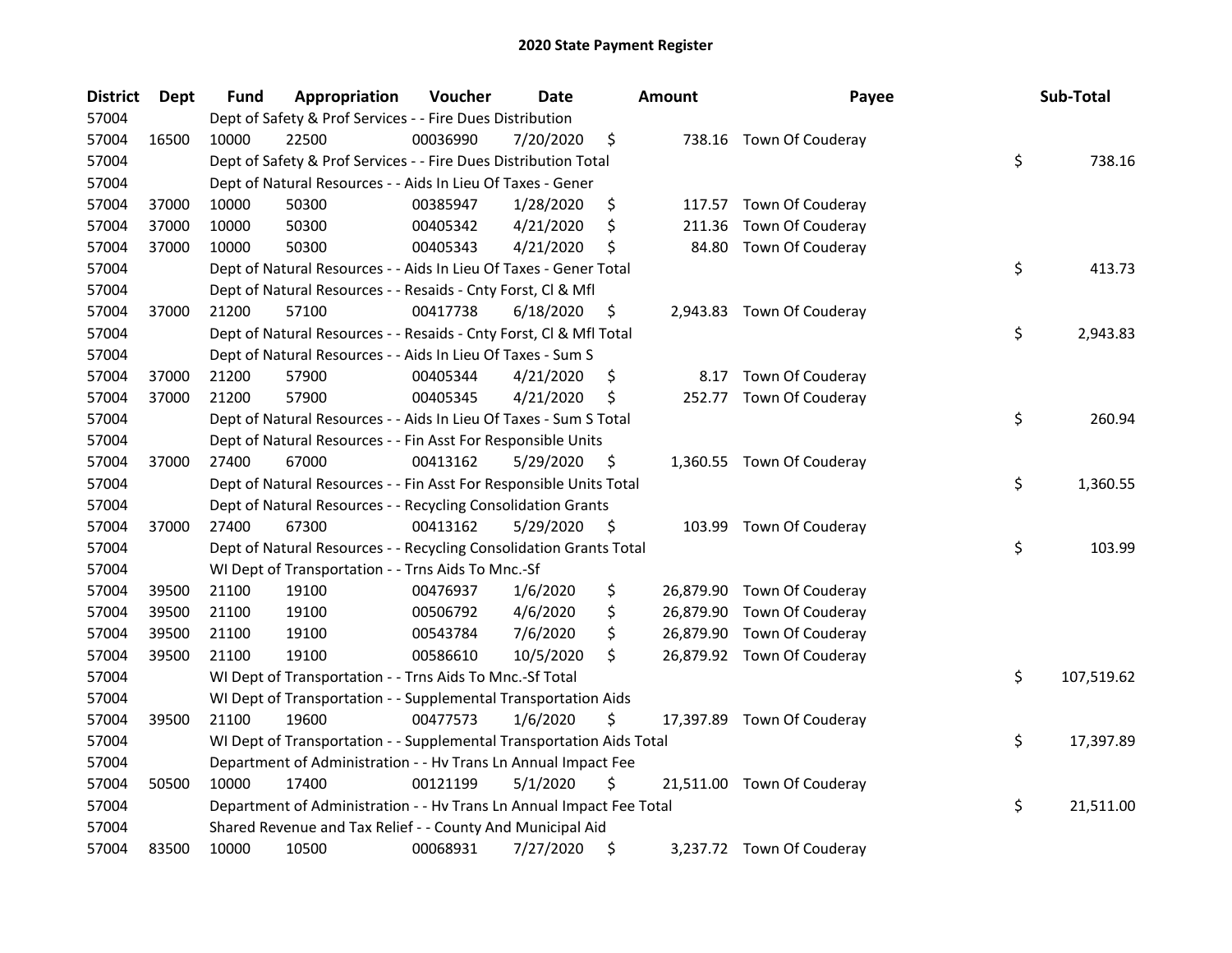| <b>District</b> | Dept  | <b>Fund</b> | Appropriation                                                    | <b>Voucher</b> | Date            | Amount    | Payee            | Sub-Total  |
|-----------------|-------|-------------|------------------------------------------------------------------|----------------|-----------------|-----------|------------------|------------|
| 57004           | 83500 | 10000       | 10500                                                            | 00072899       | $11/16/2020$ \$ | 18.347.09 | Town Of Couderay |            |
| 57004           |       |             | Shared Revenue and Tax Relief - - County And Municipal Aid Total |                |                 |           |                  | 21,584.81  |
| 57004           |       |             | Shared Revenue and Tax Relief - - Exempt Computer Aid            |                |                 |           |                  |            |
| 57004           | 83500 | 10000       | 10900                                                            | 00065996       | 7/27/2020       | 1.03      | Town Of Couderay |            |
| 57004           |       |             | Shared Revenue and Tax Relief - - Exempt Computer Aid Total      |                |                 |           |                  | 1.03       |
| 57004           |       |             | Shared Revenue and Tax Relief - - Personal Property Aid          |                |                 |           |                  |            |
| 57004           | 83500 | 10000       | 11100                                                            | 00061409       | 5/4/2020        | 2.47      | Town Of Couderay |            |
| 57004           |       |             | Shared Revenue and Tax Relief - - Personal Property Aid Total    |                |                 |           |                  | 2.47       |
| 57004 Total     |       |             |                                                                  |                |                 |           |                  | 173,838.02 |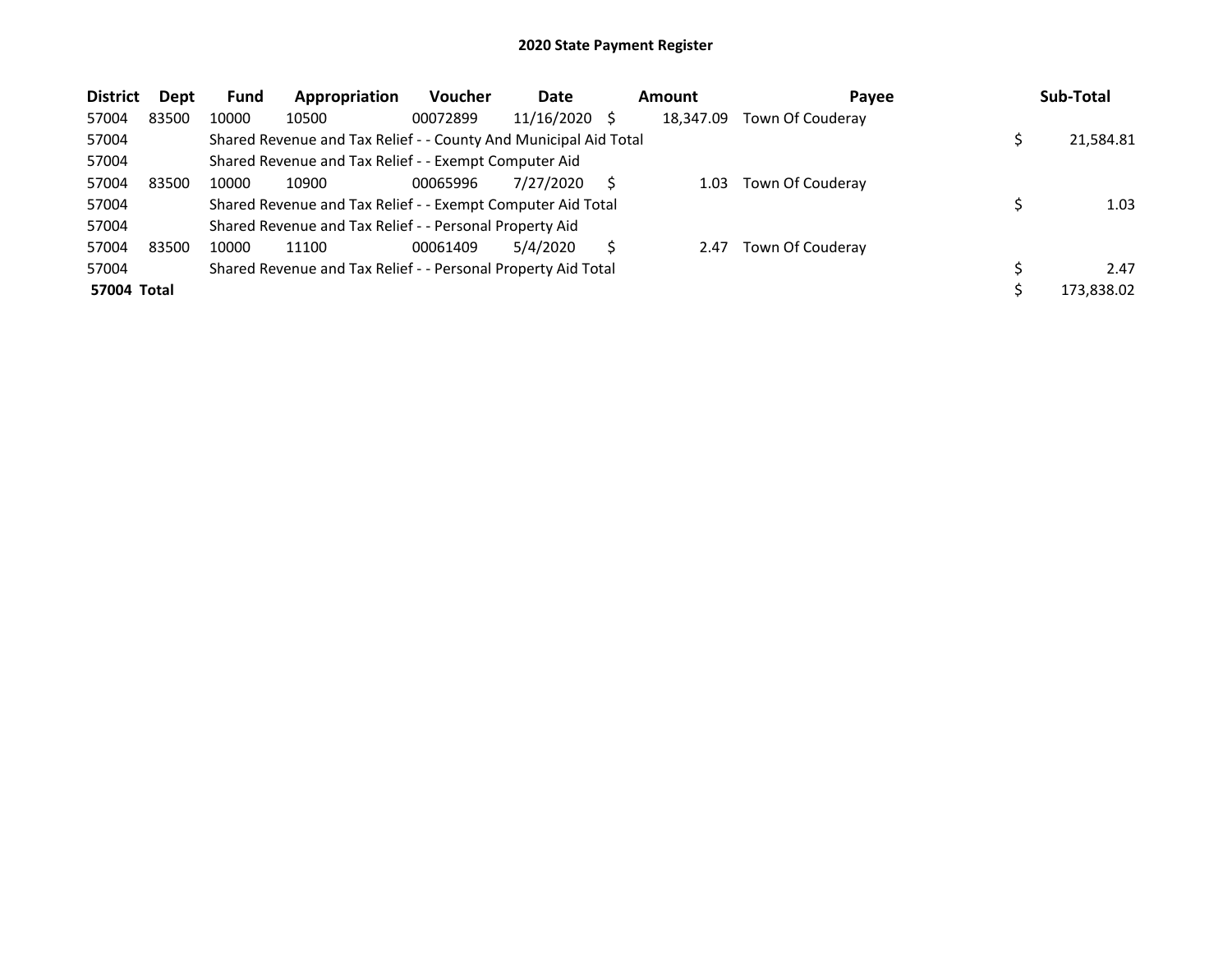| <b>District</b> | Dept  | Fund  | Appropriation                                                      | Voucher  | <b>Date</b> |    | <b>Amount</b> | Payee                    | Sub-Total        |
|-----------------|-------|-------|--------------------------------------------------------------------|----------|-------------|----|---------------|--------------------------|------------------|
| 57006           |       |       | Dept of Safety & Prof Services - - Fire Dues Distribution          |          |             |    |               |                          |                  |
| 57006           | 16500 | 10000 | 22500                                                              | 00036991 | 7/20/2020   | \$ |               | 1,295.61 Town Of Draper  |                  |
| 57006           |       |       | Dept of Safety & Prof Services - - Fire Dues Distribution Total    |          |             |    |               |                          | \$<br>1,295.61   |
| 57006           |       |       | Dept of Natural Resources - - Aids In Lieu Of Taxes - Gener        |          |             |    |               |                          |                  |
| 57006           | 37000 | 10000 | 50300                                                              | 00385929 | 1/28/2020   | \$ |               | 1,307.62 Town Of Draper  |                  |
| 57006           | 37000 | 10000 | 50300                                                              | 00385930 | 1/28/2020   | \$ | 18,707.93     | Town Of Draper           |                  |
| 57006           | 37000 | 10000 | 50300                                                              | 00385931 | 1/28/2020   | \$ | 145.81        | Town Of Draper           |                  |
| 57006           | 37000 | 10000 | 50300                                                              | 00404722 | 4/21/2020   | \$ | 105.03        | Town Of Draper           |                  |
| 57006           |       |       | Dept of Natural Resources - - Aids In Lieu Of Taxes - Gener Total  |          |             |    |               |                          | \$<br>20,266.39  |
| 57006           |       |       | Dept of Natural Resources - - Gen Program Ops-State Funds          |          |             |    |               |                          |                  |
| 57006           | 37000 | 21200 | 16100                                                              | 00437947 | 10/9/2020   | \$ |               | 82.53 Town Of Draper     |                  |
| 57006           |       |       | Dept of Natural Resources - - Gen Program Ops-State Funds Total    |          |             |    |               |                          | \$<br>82.53      |
| 57006           |       |       | Dept of Natural Resources - - Resaids - Cnty Forst, Cl & Mfl       |          |             |    |               |                          |                  |
| 57006           | 37000 | 21200 | 57100                                                              | 00417739 | 6/18/2020   | \$ |               | 5,530.91 Town Of Draper  |                  |
| 57006           |       |       | Dept of Natural Resources - - Resaids - Cnty Forst, CI & Mfl Total |          |             |    |               |                          | \$<br>5,530.91   |
| 57006           |       |       | Dept of Natural Resources - - Aids In Lieu Of Taxes - Sum S        |          |             |    |               |                          |                  |
| 57006           | 37000 | 21200 | 57900                                                              | 00404723 | 4/21/2020   | \$ |               | 12,542.90 Town Of Draper |                  |
| 57006           | 37000 | 21200 | 57900                                                              | 00404724 | 4/21/2020   | \$ | 10.50         | Town Of Draper           |                  |
| 57006           |       |       | Dept of Natural Resources - - Aids In Lieu Of Taxes - Sum S Total  |          |             |    |               |                          | \$<br>12,553.40  |
| 57006           |       |       | Dept of Natural Resources - - Resaids - Pymt In Lieu Tax Fed       |          |             |    |               |                          |                  |
| 57006           | 37000 | 21200 | 58400                                                              | 00439132 | 10/1/2020   | \$ |               | 87,051.05 Town Of Draper |                  |
| 57006           |       |       | Dept of Natural Resources - - Resaids - Pymt In Lieu Tax Fed Total |          |             |    |               |                          | \$<br>87,051.05  |
| 57006           |       |       | Dept of Natural Resources - - Resource Maint Develop Sp Frst       |          |             |    |               |                          |                  |
| 57006           | 37000 | 21200 | 77900                                                              | 00437947 | 10/9/2020   | -S |               | 195.22 Town Of Draper    |                  |
| 57006           |       |       | Dept of Natural Resources - - Resource Maint Develop Sp Frst Total |          |             |    |               |                          | \$<br>195.22     |
| 57006           |       |       | Dept of Natural Resources - - Fin Asst For Responsible Units       |          |             |    |               |                          |                  |
| 57006           | 37000 | 27400 | 67000                                                              | 00412893 | 5/29/2020   | S  |               | 733.65 Town Of Draper    |                  |
| 57006           |       |       | Dept of Natural Resources - - Fin Asst For Responsible Units Total |          |             |    |               |                          | \$<br>733.65     |
| 57006           |       |       | WI Dept of Transportation - - Trns Aids To Mnc.-Sf                 |          |             |    |               |                          |                  |
| 57006           | 39500 | 21100 | 19100                                                              | 00476938 | 1/6/2020    | \$ | 55,693.89     | Town Of Draper           |                  |
| 57006           | 39500 | 21100 | 19100                                                              | 00506793 | 4/6/2020    | \$ | 55,693.89     | Town Of Draper           |                  |
| 57006           | 39500 | 21100 | 19100                                                              | 00543785 | 7/6/2020    | \$ | 55,693.89     | Town Of Draper           |                  |
| 57006           | 39500 | 21100 | 19100                                                              | 00586611 | 10/5/2020   | \$ | 55,693.89     | Town Of Draper           |                  |
| 57006           |       |       | WI Dept of Transportation - - Trns Aids To Mnc.-Sf Total           |          |             |    |               |                          | \$<br>222,775.56 |
| 57006           |       |       | Department of Administration - - Federal Aid                       |          |             |    |               |                          |                  |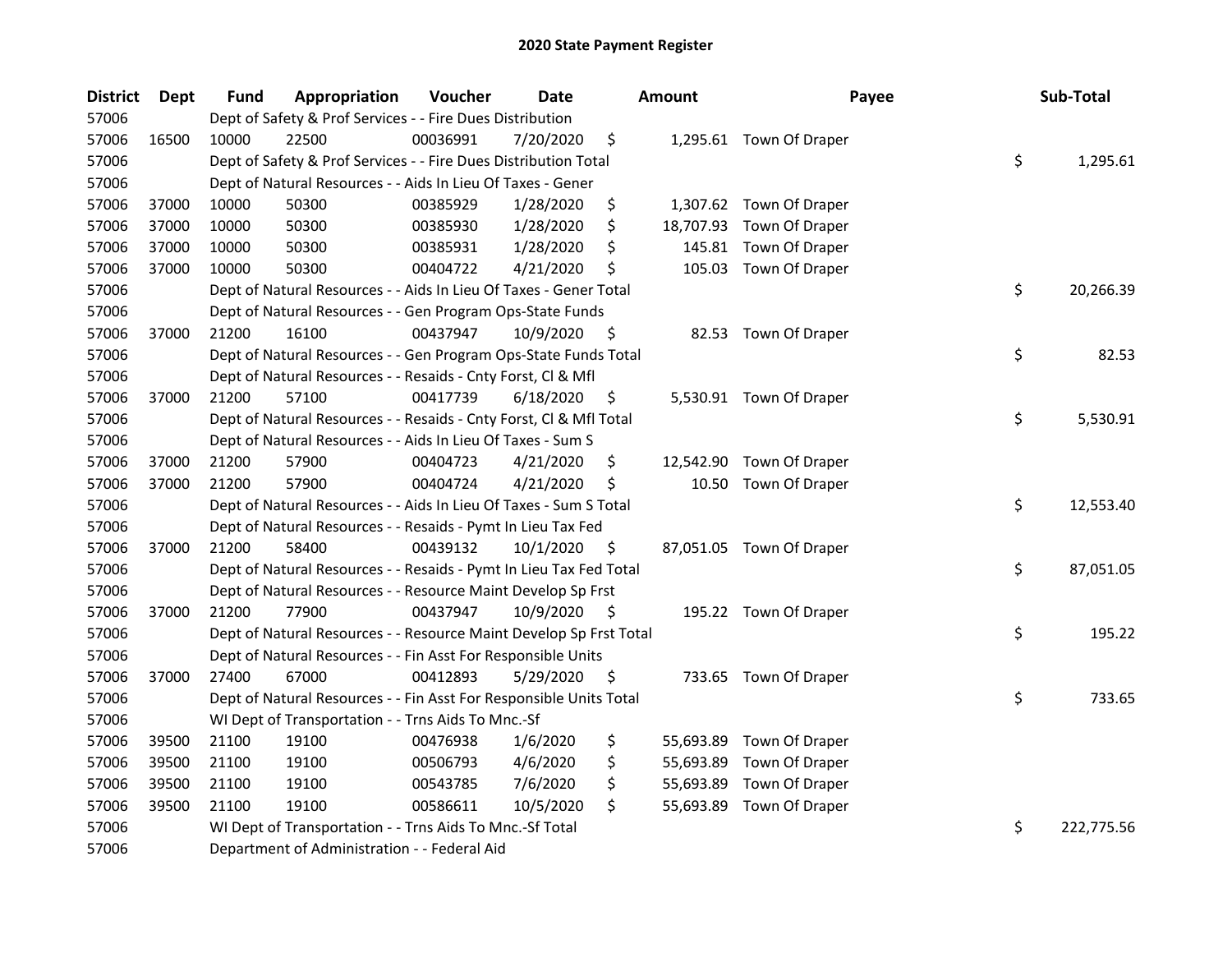| <b>District</b> | Dept  | <b>Fund</b> | Appropriation                                                       | <b>Voucher</b> | Date       |     | <b>Amount</b> | Payee          | Sub-Total        |
|-----------------|-------|-------------|---------------------------------------------------------------------|----------------|------------|-----|---------------|----------------|------------------|
| 57006           | 50500 | 10000       | 14200                                                               | 00135098       | 12/10/2020 | S.  | 116.60        | Town Of Draper |                  |
| 57006           |       |             | Department of Administration - - Federal Aid Total                  |                |            |     |               |                | \$<br>116.60     |
| 57006           |       |             | Elections Commission - - 2018 Hava Election Security                |                |            |     |               |                |                  |
| 57006           | 51000 | 22000       | 18200                                                               | 00003587       | 6/30/2020  | \$. | 377.10        | Town Of Draper |                  |
| 57006           |       |             | Elections Commission - - 2018 Hava Election Security Total          |                |            |     |               |                | \$<br>377.10     |
| 57006           |       |             | Shared Revenue and Tax Relief - - County And Municipal Aid          |                |            |     |               |                |                  |
| 57006           | 83500 | 10000       | 10500                                                               | 00068932       | 7/27/2020  | S   | 793.56        | Town Of Draper |                  |
| 57006           | 83500 | 10000       | 10500                                                               | 00072900       | 11/16/2020 | -S  | 4,496.82      | Town Of Draper |                  |
| 57006           |       |             | Shared Revenue and Tax Relief - - County And Municipal Aid Total    |                |            |     |               |                | \$<br>5,290.38   |
| 57006           |       |             | Shared Revenue and Tax Relief - - Exempt Computer Aid               |                |            |     |               |                |                  |
| 57006           | 83500 | 10000       | 10900                                                               | 00065997       | 7/27/2020  | \$  | 4.16          | Town Of Draper |                  |
| 57006           |       |             | Shared Revenue and Tax Relief - - Exempt Computer Aid Total         |                |            |     |               |                | \$<br>4.16       |
| 57006           |       |             | Shared Revenue and Tax Relief - - Personal Property Aid             |                |            |     |               |                |                  |
| 57006           | 83500 | 10000       | 11100                                                               | 00061410       | 5/4/2020   | \$  | 18.91         | Town Of Draper |                  |
| 57006           |       |             | Shared Revenue and Tax Relief - - Personal Property Aid Total       |                |            |     |               |                | \$<br>18.91      |
| 57006           |       |             | Shared Revenue and Tax Relief - - Payments For Municipal Svcs       |                |            |     |               |                |                  |
| 57006           | 83500 | 10000       | 50100                                                               | 00054843       | 2/3/2020   | S   | 62.42         | Town Of Draper |                  |
| 57006           |       |             | Shared Revenue and Tax Relief - - Payments For Municipal Svcs Total |                |            |     |               |                | \$<br>62.42      |
| 57006 Total     |       |             |                                                                     |                |            |     |               |                | \$<br>356,353.89 |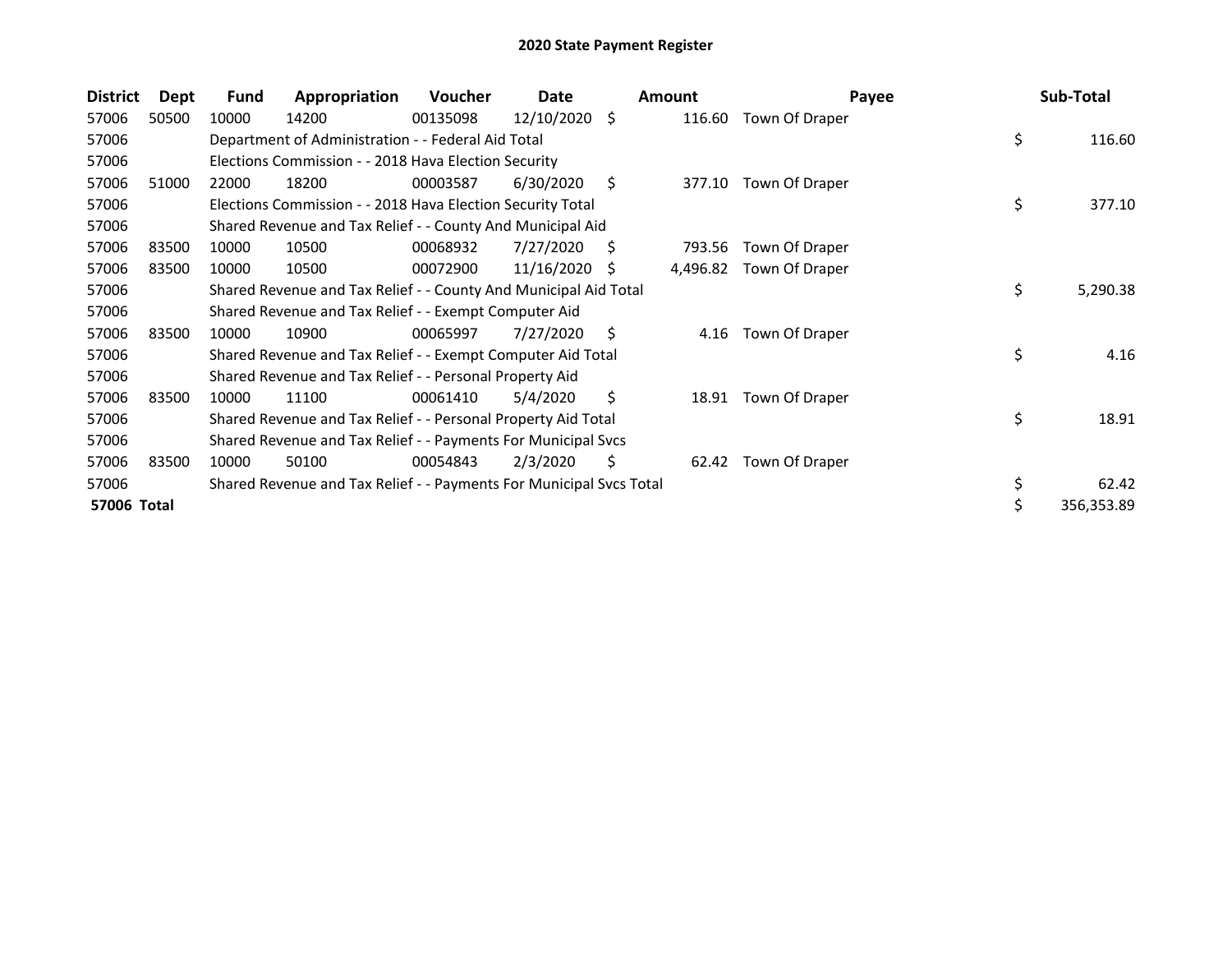| <b>District</b> | Dept  | Fund  | Appropriation                                                        | Voucher  | <b>Date</b>   |      | <b>Amount</b> | Payee                       | Sub-Total        |
|-----------------|-------|-------|----------------------------------------------------------------------|----------|---------------|------|---------------|-----------------------------|------------------|
| 57008           |       |       | Dept of Safety & Prof Services - - Fire Dues Distribution            |          |               |      |               |                             |                  |
| 57008           | 16500 | 10000 | 22500                                                                | 00036992 | 7/20/2020     | \$   |               | 4,766.66 Town Of Edgewater  |                  |
| 57008           |       |       | Dept of Safety & Prof Services - - Fire Dues Distribution Total      |          |               |      |               |                             | \$<br>4,766.66   |
| 57008           |       |       | Dept of Natural Resources - - Aids In Lieu Of Taxes - Gener          |          |               |      |               |                             |                  |
| 57008           | 37000 | 10000 | 50300                                                                | 00385898 | 1/28/2020     | \$   |               | 417.31 Town Of Edgewater    |                  |
| 57008           | 37000 | 10000 | 50300                                                                | 00404052 | 4/21/2020     | \$   | 87.80         | Town Of Edgewater           |                  |
| 57008           | 37000 | 10000 | 50300                                                                | 00404053 | 4/21/2020     | \$   | 50.50         | Town Of Edgewater           |                  |
| 57008           |       |       | Dept of Natural Resources - - Aids In Lieu Of Taxes - Gener Total    |          |               |      |               |                             | \$<br>555.61     |
| 57008           |       |       | Dept of Natural Resources - - Resaids - Cnty Forst, Cl & Mfl         |          |               |      |               |                             |                  |
| 57008           | 37000 | 21200 | 57100                                                                | 00417740 | 6/18/2020     | \$   |               | 3,522.24 Town Of Edgewater  |                  |
| 57008           |       |       | Dept of Natural Resources - - Resaids - Cnty Forst, Cl & Mfl Total   |          |               |      |               |                             | \$<br>3,522.24   |
| 57008           |       |       | Dept of Natural Resources - - Aids In Lieu Of Taxes - Sum S          |          |               |      |               |                             |                  |
| 57008           | 37000 | 21200 | 57900                                                                | 00404051 | 4/21/2020     | \$   | 159.72        | Town Of Edgewater           |                  |
| 57008           | 37000 | 21200 | 57900                                                                | 00404054 | 4/21/2020     | \$   | 0.48          | Town Of Edgewater           |                  |
| 57008           | 37000 | 21200 | 57900                                                                | 00404055 | 4/21/2020     | \$   | 5.05          | Town Of Edgewater           |                  |
| 57008           |       |       | Dept of Natural Resources - - Aids In Lieu Of Taxes - Sum S Total    |          |               |      |               |                             | \$<br>165.25     |
| 57008           |       |       | Dept of Natural Resources - - Fin Asst For Responsible Units         |          |               |      |               |                             |                  |
| 57008           | 37000 | 27400 | 67000                                                                | 00413434 | 5/29/2020     | \$   |               | 2,641.15 Town Of Edgewater  |                  |
| 57008           |       |       | Dept of Natural Resources - - Fin Asst For Responsible Units Total   |          |               |      |               |                             | \$<br>2,641.15   |
| 57008           |       |       | WI Dept of Transportation - - Trns Aids To Mnc.-Sf                   |          |               |      |               |                             |                  |
| 57008           | 39500 | 21100 | 19100                                                                | 00476939 | 1/6/2020      | \$   | 30,399.39     | Town Of Edgewater           |                  |
| 57008           | 39500 | 21100 | 19100                                                                | 00506794 | 4/6/2020      | \$   | 30,399.39     | Town Of Edgewater           |                  |
| 57008           | 39500 | 21100 | 19100                                                                | 00543786 | 7/6/2020      | \$   | 30,399.39     | Town Of Edgewater           |                  |
| 57008           | 39500 | 21100 | 19100                                                                | 00586612 | 10/5/2020     | \$   |               | 30,399.39 Town Of Edgewater |                  |
| 57008           |       |       | WI Dept of Transportation - - Trns Aids To Mnc.-Sf Total             |          |               |      |               |                             | \$<br>121,597.56 |
| 57008           |       |       | Department of Administration - - Federal Aid                         |          |               |      |               |                             |                  |
| 57008           | 50500 | 10000 | 14200                                                                | 00135099 | 12/10/2020    | - \$ | 8,682.00      | Town Of Edgewater           |                  |
| 57008           | 50500 | 10000 | 14200                                                                | 00136514 | 12/17/2020 \$ |      | 921.43        | Town Of Edgewater           |                  |
| 57008           |       |       | Department of Administration - - Federal Aid Total                   |          |               |      |               |                             | \$<br>9,603.43   |
| 57008           |       |       | Department of Administration - - Hv Trans Ln Annual Impact Fee       |          |               |      |               |                             |                  |
| 57008           | 50500 | 10000 | 17400                                                                | 00121200 | 5/1/2020      | \$   |               | 5,239.00 Town Of Edgewater  |                  |
| 57008           |       |       | Department of Administration - - Hv Trans Ln Annual Impact Fee Total |          |               |      |               |                             | \$<br>5,239.00   |
| 57008           |       |       | Shared Revenue and Tax Relief - - County And Municipal Aid           |          |               |      |               |                             |                  |
| 57008           | 83500 | 10000 | 10500                                                                | 00068933 | 7/27/2020     | \$   | 1,204.87      | Town Of Edgewater           |                  |
| 57008           | 83500 | 10000 | 10500                                                                | 00072901 | 11/16/2020    | \$   |               | 6,827.57 Town Of Edgewater  |                  |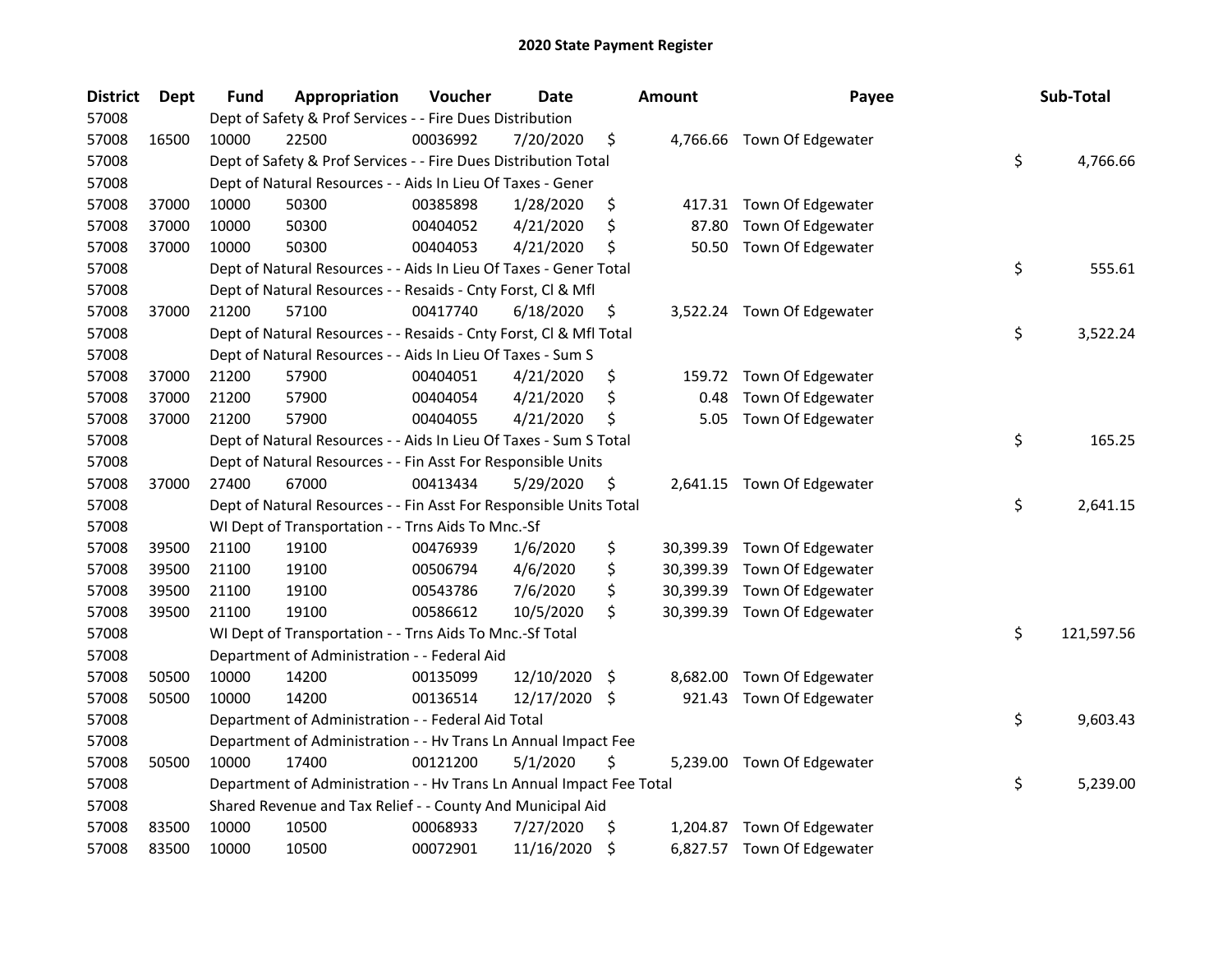| <b>District</b>    | Dept  | Fund  | Appropriation                                                    | <b>Voucher</b> | Date       | Amount |       | Payee             | Sub-Total      |
|--------------------|-------|-------|------------------------------------------------------------------|----------------|------------|--------|-------|-------------------|----------------|
| 57008              |       |       | Shared Revenue and Tax Relief - - County And Municipal Aid Total |                |            |        |       |                   | \$<br>8,032.44 |
| 57008              |       |       | Shared Revenue and Tax Relief - - Exempt Computer Aid            |                |            |        |       |                   |                |
| 57008              | 83500 | 10000 | 10900                                                            | 00065998       | 7/27/2020  | S      | 6.24  | Town Of Edgewater |                |
| 57008              |       |       | Shared Revenue and Tax Relief - - Exempt Computer Aid Total      |                |            |        |       |                   | 6.24           |
| 57008              |       |       | Shared Revenue and Tax Relief - - Utility Aid                    |                |            |        |       |                   |                |
| 57008              | 83500 | 10000 | 11000                                                            | 00068933       | 7/27/2020  | S      | 11.22 | Town Of Edgewater |                |
| 57008              | 83500 | 10000 | 11000                                                            | 00072901       | 11/16/2020 | S      | 60.96 | Town Of Edgewater |                |
| 57008              |       |       | Shared Revenue and Tax Relief - - Utility Aid Total              |                |            |        |       |                   | \$<br>72.18    |
| 57008              |       |       | Shared Revenue and Tax Relief - - Personal Property Aid          |                |            |        |       |                   |                |
| 57008              | 83500 | 10000 | 11100                                                            | 00061411       | 5/4/2020   | S      | 99.28 | Town Of Edgewater |                |
| 57008              |       |       | Shared Revenue and Tax Relief - - Personal Property Aid Total    |                |            |        |       |                   | 99.28          |
| <b>57008 Total</b> |       |       |                                                                  |                |            |        |       |                   | 156,301.04     |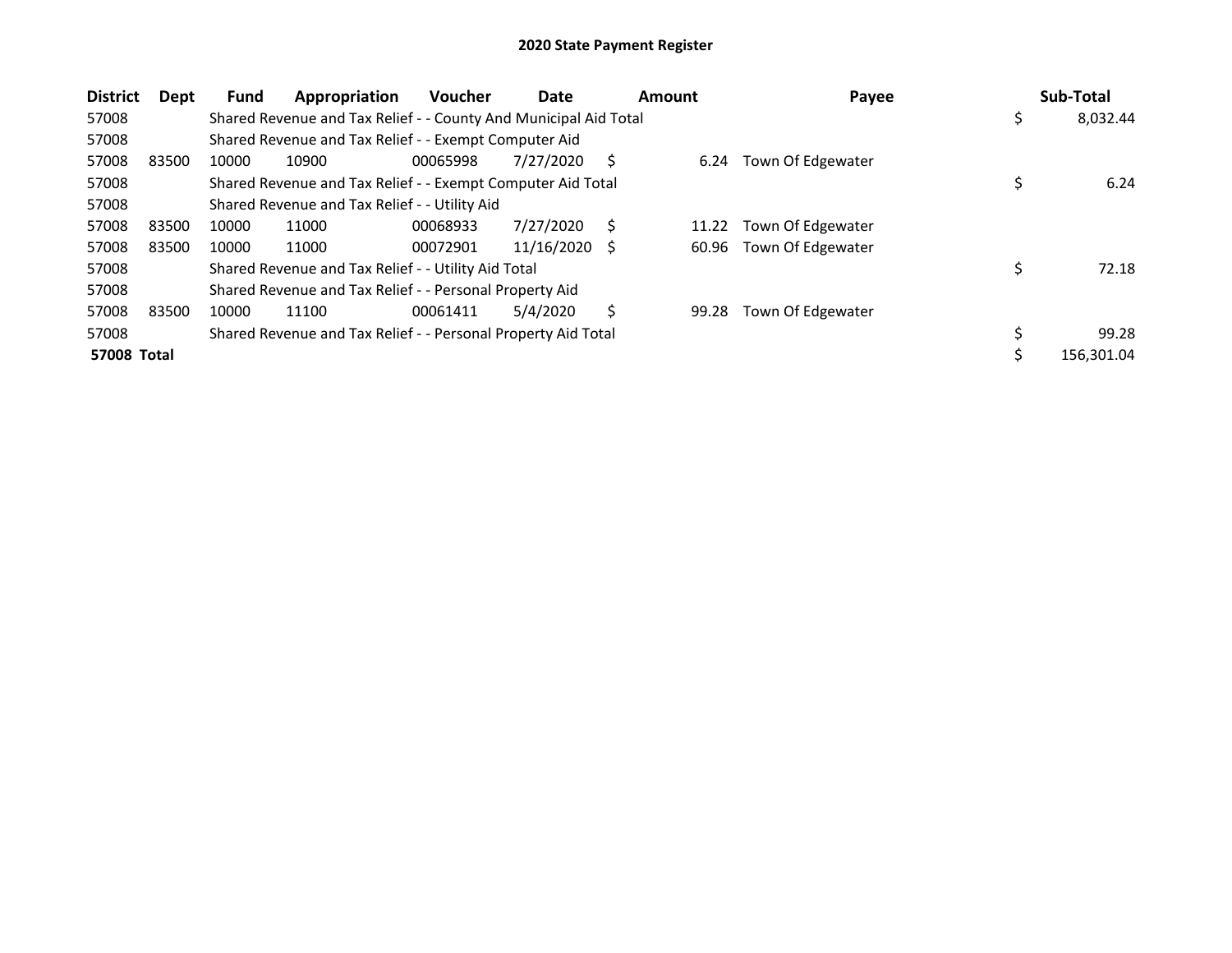| <b>District</b> | Dept  | Fund  | Appropriation                                                      | Voucher  | <b>Date</b>   | <b>Amount</b>   | Payee                     | Sub-Total        |
|-----------------|-------|-------|--------------------------------------------------------------------|----------|---------------|-----------------|---------------------------|------------------|
| 57010           |       |       | Dept of Safety & Prof Services - - Fire Dues Distribution          |          |               |                 |                           |                  |
| 57010           | 16500 | 10000 | 22500                                                              | 00036993 | 7/20/2020     | \$              | 15,545.08 Town Of Hayward |                  |
| 57010           |       |       | Dept of Safety & Prof Services - - Fire Dues Distribution Total    |          |               |                 |                           | \$<br>15,545.08  |
| 57010           |       |       | Dept of Natural Resources - - Aids In Lieu Of Taxes - Gener        |          |               |                 |                           |                  |
| 57010           | 37000 | 10000 | 50300                                                              | 00385946 | 1/28/2020     | \$<br>1,010.35  | Town Of Hayward           |                  |
| 57010           | 37000 | 10000 | 50300                                                              | 00405307 | 4/21/2020     | \$<br>25.09     | Town Of Hayward           |                  |
| 57010           |       |       | Dept of Natural Resources - - Aids In Lieu Of Taxes - Gener Total  |          |               |                 |                           | \$<br>1,035.44   |
| 57010           |       |       | Dept of Natural Resources - - Resaids - Cnty Forst, Cl & Mfl       |          |               |                 |                           |                  |
| 57010           | 37000 | 21200 | 57100                                                              | 00417741 | 6/18/2020     | \$              | 979.95 Town Of Hayward    |                  |
| 57010           |       |       | Dept of Natural Resources - - Resaids - Cnty Forst, Cl & Mfl Total |          |               |                 |                           | \$<br>979.95     |
| 57010           |       |       | Dept of Natural Resources - - Aids In Lieu Of Taxes - Sum S        |          |               |                 |                           |                  |
| 57010           | 37000 | 21200 | 57900                                                              | 00405306 | 4/21/2020     | \$<br>390.95    | Town Of Hayward           |                  |
| 57010           | 37000 | 21200 | 57900                                                              | 00405308 | 4/21/2020     | \$<br>828.23    | Town Of Hayward           |                  |
| 57010           |       |       | Dept of Natural Resources - - Aids In Lieu Of Taxes - Sum S Total  |          |               |                 |                           | \$<br>1,219.18   |
| 57010           |       |       | Dept of Natural Resources - - Fin Asst For Responsible Units       |          |               |                 |                           |                  |
| 57010           | 37000 | 27400 | 67000                                                              | 00413426 | 5/29/2020     | \$              | 3,047.55 Town Of Hayward  |                  |
| 57010           |       |       | Dept of Natural Resources - - Fin Asst For Responsible Units Total |          |               |                 |                           | \$<br>3,047.55   |
| 57010           |       |       | WI Dept of Transportation - - Trns Aids To Mnc.-Sf                 |          |               |                 |                           |                  |
| 57010           | 39500 | 21100 | 19100                                                              | 00476940 | 1/6/2020      | \$<br>56,048.67 | Town Of Hayward           |                  |
| 57010           | 39500 | 21100 | 19100                                                              | 00506795 | 4/6/2020      | \$<br>56,048.67 | Town Of Hayward           |                  |
| 57010           | 39500 | 21100 | 19100                                                              | 00543787 | 7/6/2020      | \$<br>56,048.67 | Town Of Hayward           |                  |
| 57010           | 39500 | 21100 | 19100                                                              | 00586613 | 10/5/2020     | \$              | 56,048.67 Town Of Hayward |                  |
| 57010           |       |       | WI Dept of Transportation - - Trns Aids To Mnc.-Sf Total           |          |               |                 |                           | \$<br>224,194.68 |
| 57010           |       |       | Department of Justice - - Law Enforcement Train, Local             |          |               |                 |                           |                  |
| 57010           | 45500 | 10000 | 23100                                                              | 00091225 | 12/2/2020     | \$              | 160.00 Town Of Hayward    |                  |
| 57010           |       |       | Department of Justice - - Law Enforcement Train, Local Total       |          |               |                 |                           | \$<br>160.00     |
| 57010           |       |       | Department of Administration - - Federal Aid                       |          |               |                 |                           |                  |
| 57010           | 50500 | 10000 | 14200                                                              | 00135100 | 12/10/2020 \$ |                 | 21,081.53 Town Of Hayward |                  |
| 57010           |       |       | Department of Administration - - Federal Aid Total                 |          |               |                 |                           | \$<br>21,081.53  |
| 57010           |       |       | Shared Revenue and Tax Relief - - County And Municipal Aid         |          |               |                 |                           |                  |
| 57010           | 83500 | 10000 | 10500                                                              | 00068934 | 7/27/2020     | \$<br>7,780.44  | Town Of Hayward           |                  |
| 57010           | 83500 | 10000 | 10500                                                              | 00072902 | 11/16/2020    | \$<br>44,089.16 | Town Of Hayward           |                  |
| 57010           |       |       | Shared Revenue and Tax Relief - - County And Municipal Aid Total   |          |               |                 |                           | \$<br>51,869.60  |
| 57010           |       |       | Shared Revenue and Tax Relief - - Exempt Computer Aid              |          |               |                 |                           |                  |
| 57010           | 83500 | 10000 | 10900                                                              | 00065999 | 7/27/2020     | \$              | 246.30 Town Of Hayward    |                  |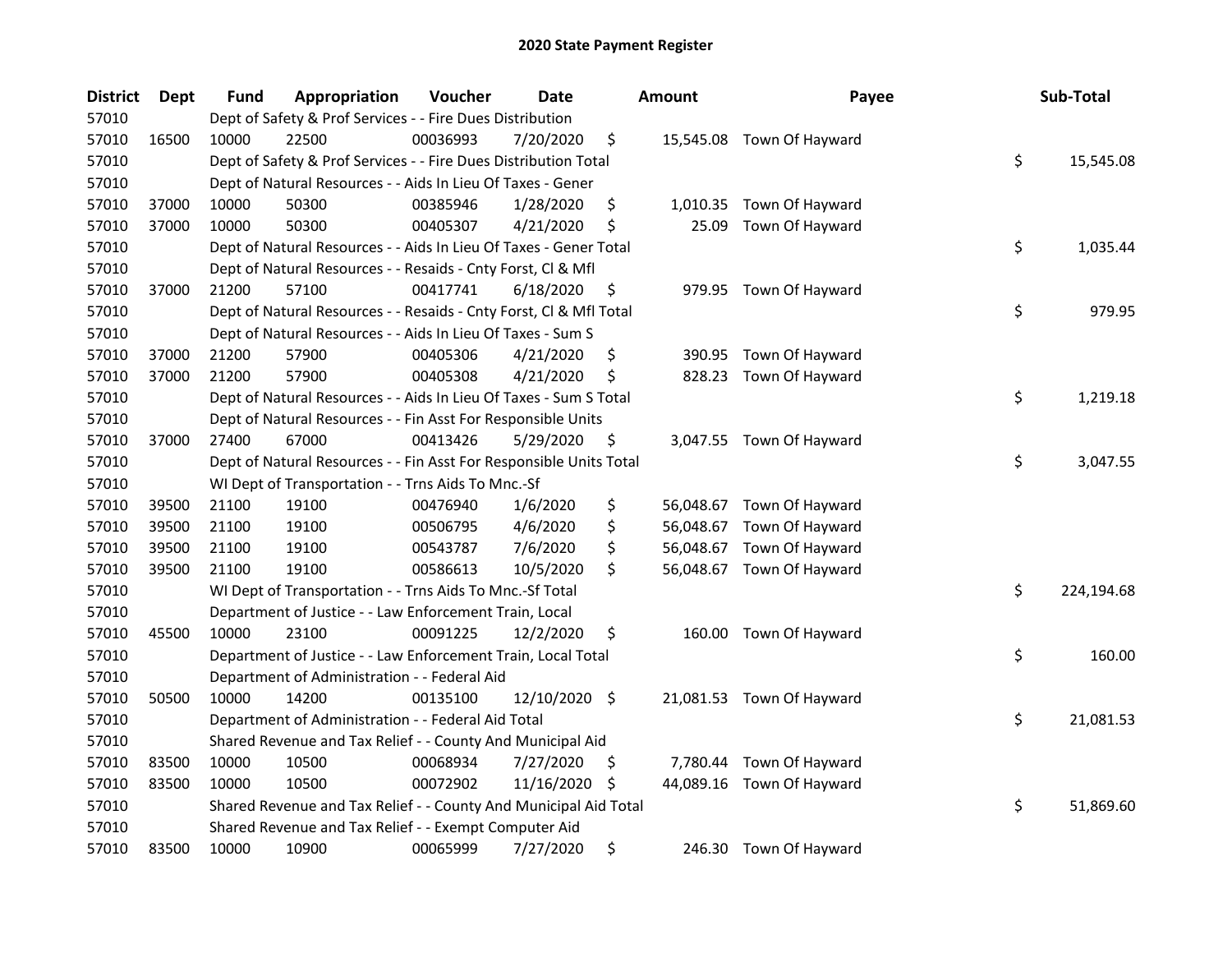| <b>District</b> | Dept  | <b>Fund</b> | Appropriation                                                       | <b>Voucher</b> | Date       |   | <b>Amount</b> | Payee           | Sub-Total        |
|-----------------|-------|-------------|---------------------------------------------------------------------|----------------|------------|---|---------------|-----------------|------------------|
| 57010           |       |             | Shared Revenue and Tax Relief - - Exempt Computer Aid Total         |                |            |   |               |                 | \$<br>246.30     |
| 57010           |       |             | Shared Revenue and Tax Relief - - Utility Aid                       |                |            |   |               |                 |                  |
| 57010           | 83500 | 10000       | 11000                                                               | 00068934       | 7/27/2020  | Ś | 867.78        | Town Of Hayward |                  |
| 57010           | 83500 | 10000       | 11000                                                               | 00072902       | 11/16/2020 | S | 4,961.70      | Town Of Hayward |                  |
| 57010           |       |             | Shared Revenue and Tax Relief - - Utility Aid Total                 |                |            |   |               |                 | \$<br>5,829.48   |
| 57010           |       |             | Shared Revenue and Tax Relief - - Personal Property Aid             |                |            |   |               |                 |                  |
| 57010           | 83500 | 10000       | 11100                                                               | 00061412       | 5/4/2020   | Ś | 1,515.00      | Town Of Hayward |                  |
| 57010           |       |             | Shared Revenue and Tax Relief - - Personal Property Aid Total       |                |            |   |               |                 | \$<br>1,515.00   |
| 57010           |       |             | Shared Revenue and Tax Relief - - Payments For Municipal Svcs       |                |            |   |               |                 |                  |
| 57010           | 83500 | 10000       | 50100                                                               | 00054959       | 2/3/2020   | Ś | 247.35        | Town Of Hayward |                  |
| 57010           |       |             | Shared Revenue and Tax Relief - - Payments For Municipal Svcs Total |                |            |   |               |                 | \$<br>247.35     |
| 57010           |       |             | Shared Revenue and Tax Relief - - Lottery & Gaming Credit           |                |            |   |               |                 |                  |
| 57010           | 83500 | 52100       | 36300                                                               | 00055526       | 3/23/2020  | Ś | 4,107.60      | Town Of Hayward |                  |
| 57010           |       |             | Shared Revenue and Tax Relief - - Lottery & Gaming Credit Total     |                |            |   |               |                 | 4,107.60         |
| 57010 Total     |       |             |                                                                     |                |            |   |               |                 | \$<br>331,078.74 |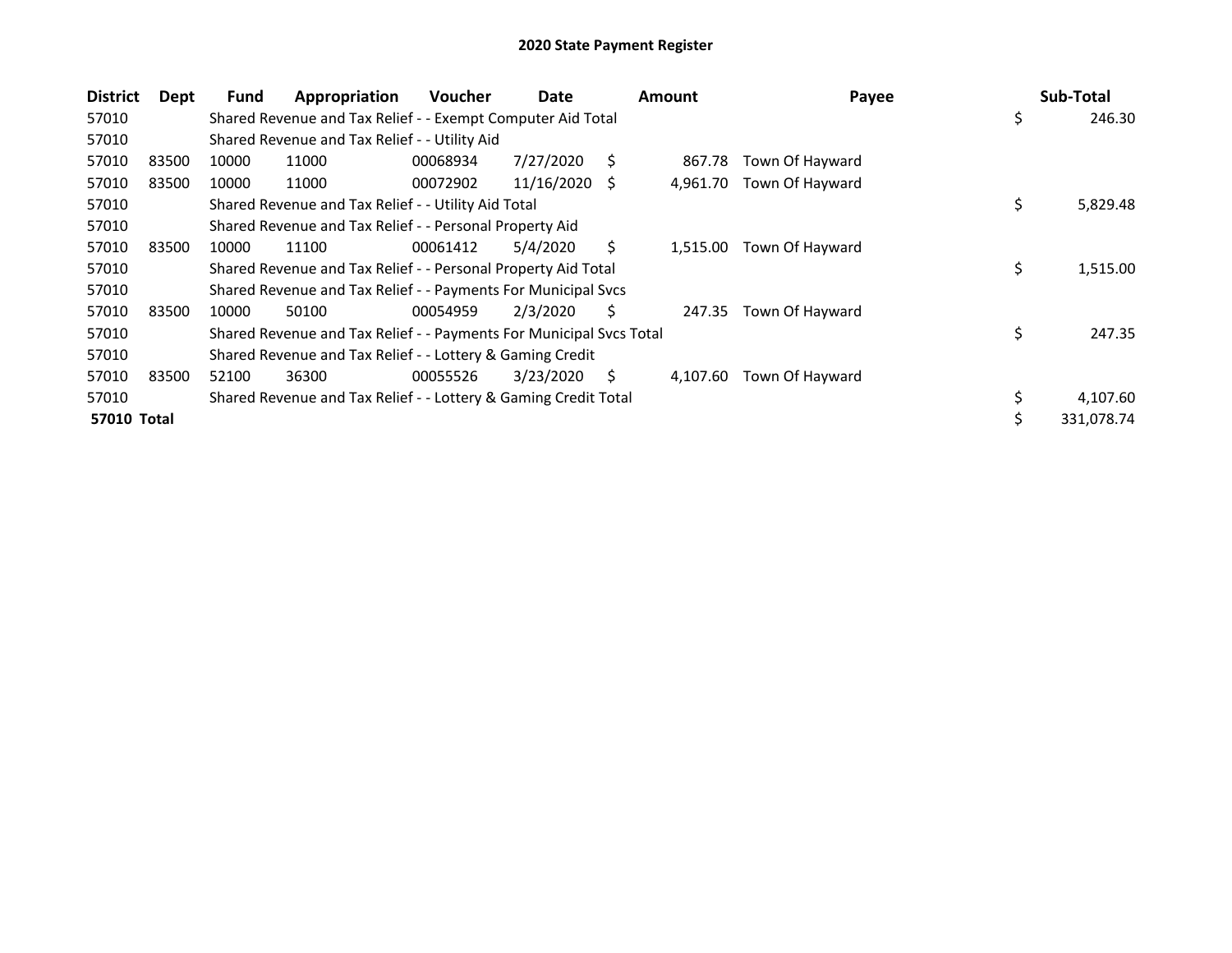| <b>District</b> | <b>Dept</b> | Fund  | Appropriation                                                      | Voucher  | Date       |     | <b>Amount</b> | Payee                    | Sub-Total        |
|-----------------|-------------|-------|--------------------------------------------------------------------|----------|------------|-----|---------------|--------------------------|------------------|
| 57012           |             |       | Dept of Safety & Prof Services - - Fire Dues Distribution          |          |            |     |               |                          |                  |
| 57012           | 16500       | 10000 | 22500                                                              | 00036994 | 7/20/2020  | \$  |               | 4,626.99 Town Of Hunter  |                  |
| 57012           |             |       | Dept of Safety & Prof Services - - Fire Dues Distribution Total    |          |            |     |               |                          | \$<br>4,626.99   |
| 57012           |             |       | Dept of Natural Resources - - Aids In Lieu Of Taxes - Gener        |          |            |     |               |                          |                  |
| 57012           | 37000       | 10000 | 50300                                                              | 00385932 | 1/28/2020  | \$  | 161.80        | Town Of Hunter           |                  |
| 57012           | 37000       | 10000 | 50300                                                              | 00385933 | 1/28/2020  | \$  | 6,387.47      | Town Of Hunter           |                  |
| 57012           | 37000       | 10000 | 50300                                                              | 00404805 | 4/21/2020  | \$  | 5,299.28      | Town Of Hunter           |                  |
| 57012           | 37000       | 10000 | 50300                                                              | 00404807 | 4/21/2020  | \$  | 213.39        | Town Of Hunter           |                  |
| 57012           |             |       | Dept of Natural Resources - - Aids In Lieu Of Taxes - Gener Total  |          |            |     |               |                          | \$<br>12,061.94  |
| 57012           |             |       | Dept of Natural Resources - - Resaids - Cnty Forst, Cl & Mfl       |          |            |     |               |                          |                  |
| 57012           | 37000       | 21200 | 57100                                                              | 00417742 | 6/18/2020  | \$  |               | 188.42 Town Of Hunter    |                  |
| 57012           |             |       | Dept of Natural Resources - - Resaids - Cnty Forst, Cl & Mfl Total |          |            |     |               |                          | \$<br>188.42     |
| 57012           |             |       | Dept of Natural Resources - - Aids In Lieu Of Taxes - Sum S        |          |            |     |               |                          |                  |
| 57012           | 37000       | 21200 | 57900                                                              | 00404806 | 4/21/2020  | Ş   |               | 729.49 Town Of Hunter    |                  |
| 57012           |             |       | Dept of Natural Resources - - Aids In Lieu Of Taxes - Sum S Total  |          |            |     |               |                          | \$<br>729.49     |
| 57012           |             |       | Dept of Natural Resources - - Resaids - Pymt In Lieu Tax Fed       |          |            |     |               |                          |                  |
| 57012           | 37000       | 21200 | 58400                                                              | 00439133 | 10/1/2020  | \$, |               | 28,112.46 Town Of Hunter |                  |
| 57012           |             |       | Dept of Natural Resources - - Resaids - Pymt In Lieu Tax Fed Total |          |            |     |               |                          | \$<br>28,112.46  |
| 57012           |             |       | Dept of Natural Resources - - Fin Asst For Responsible Units       |          |            |     |               |                          |                  |
| 57012           | 37000       | 27400 | 67000                                                              | 00413197 | 5/29/2020  | \$  |               | 3,696.20 Town Of Hunter  |                  |
| 57012           |             |       | Dept of Natural Resources - - Fin Asst For Responsible Units Total |          |            |     |               |                          | \$<br>3,696.20   |
| 57012           |             |       | WI Dept of Transportation - - Trns Aids To Mnc.-Sf                 |          |            |     |               |                          |                  |
| 57012           | 39500       | 21100 | 19100                                                              | 00476941 | 1/6/2020   | \$  |               | 25,944.93 Town Of Hunter |                  |
| 57012           | 39500       | 21100 | 19100                                                              | 00506796 | 4/6/2020   | \$  |               | 25,944.93 Town Of Hunter |                  |
| 57012           | 39500       | 21100 | 19100                                                              | 00543788 | 7/6/2020   | \$  |               | 25,944.93 Town Of Hunter |                  |
| 57012           | 39500       | 21100 | 19100                                                              | 00586614 | 10/5/2020  | \$  |               | 25,944.93 Town Of Hunter |                  |
| 57012           |             |       | WI Dept of Transportation - - Trns Aids To Mnc.-Sf Total           |          |            |     |               |                          | \$<br>103,779.72 |
| 57012           |             |       | Department of Administration - - Federal Aid                       |          |            |     |               |                          |                  |
| 57012           | 50500       | 10000 | 14200                                                              | 00135101 | 12/10/2020 | \$  |               | 8,521.47 Town Of Hunter  |                  |
| 57012           |             |       | Department of Administration - - Federal Aid Total                 |          |            |     |               |                          | \$<br>8,521.47   |
| 57012           |             |       | Elections Commission - - 2018 Hava Election Security               |          |            |     |               |                          |                  |
| 57012           | 51000       | 22000 | 18200                                                              | 00003693 | 7/6/2020   | \$  |               | 719.20 Town Of Hunter    |                  |
| 57012           |             |       | Elections Commission - - 2018 Hava Election Security Total         |          |            |     |               |                          | \$<br>719.20     |
| 57012           |             |       | Shared Revenue and Tax Relief - - County And Municipal Aid         |          |            |     |               |                          |                  |
| 57012           | 83500       | 10000 | 10500                                                              | 00068935 | 7/27/2020  | \$  |               | 1,085.03 Town Of Hunter  |                  |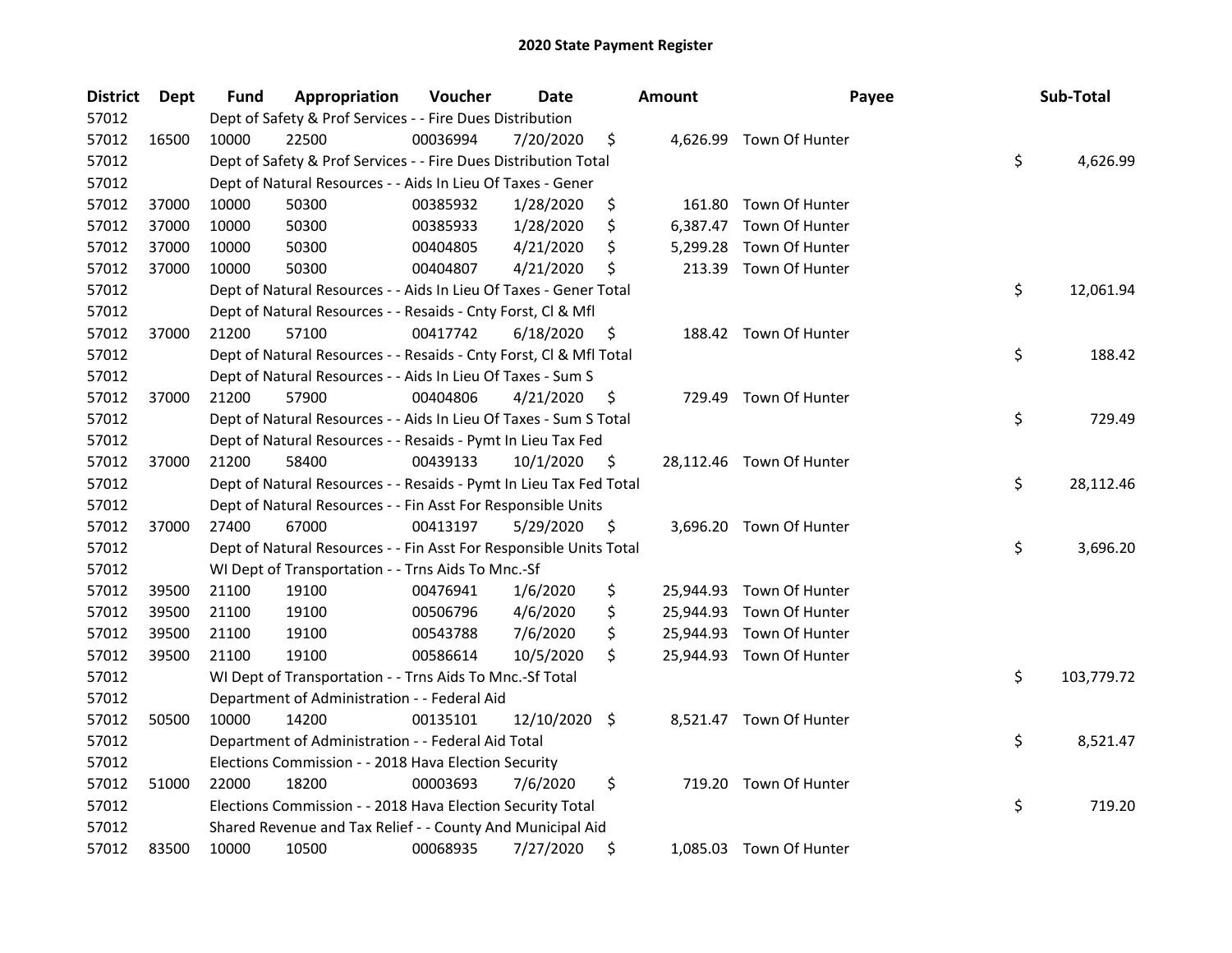| <b>District</b>    | <b>Dept</b> | <b>Fund</b> | Appropriation                                                    | <b>Voucher</b> | Date            | <b>Amount</b> | Payee          | Sub-Total  |
|--------------------|-------------|-------------|------------------------------------------------------------------|----------------|-----------------|---------------|----------------|------------|
| 57012              | 83500       | 10000       | 10500                                                            | 00072903       | $11/16/2020$ \$ | 6,148.52      | Town Of Hunter |            |
| 57012              |             |             | Shared Revenue and Tax Relief - - County And Municipal Aid Total |                |                 |               |                | 7,233.55   |
| 57012              |             |             | Shared Revenue and Tax Relief - - Exempt Computer Aid            |                |                 |               |                |            |
| 57012              | 83500       | 10000       | 10900                                                            | 00066000       | 7/27/2020       | 22.86         | Town Of Hunter |            |
| 57012              |             |             | Shared Revenue and Tax Relief - - Exempt Computer Aid Total      |                |                 |               |                | 22.86      |
| 57012              |             |             | Shared Revenue and Tax Relief - - Personal Property Aid          |                |                 |               |                |            |
| 57012              | 83500       | 10000       | 11100                                                            | 00061413       | 5/4/2020        | 108.53        | Town Of Hunter |            |
| 57012              |             |             | Shared Revenue and Tax Relief - - Personal Property Aid Total    |                |                 |               |                | 108.53     |
| <b>57012 Total</b> |             |             |                                                                  |                |                 |               |                | 169,800.83 |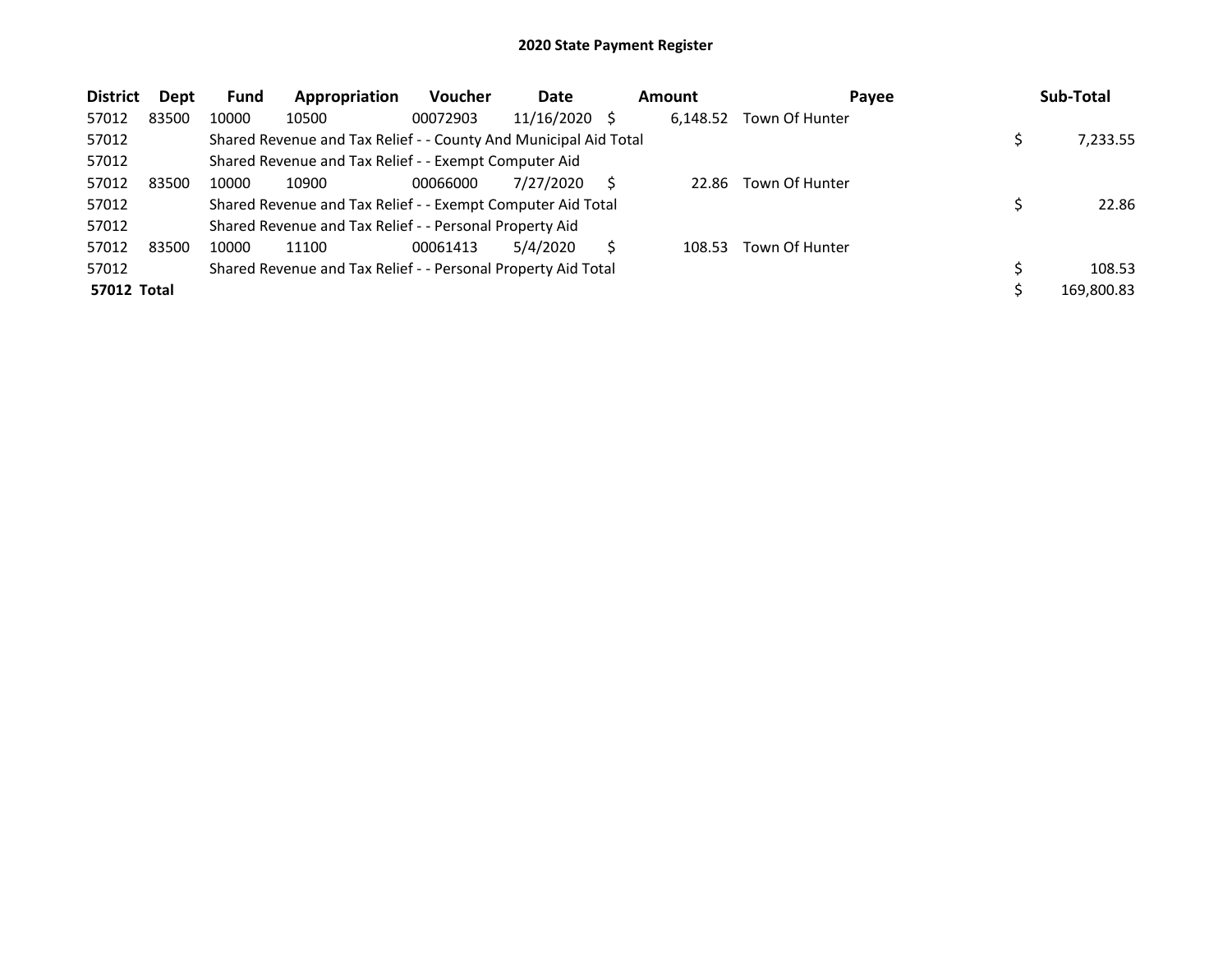| <b>District</b> | Dept  | Fund  | Appropriation                                                      | Voucher  | <b>Date</b>   |     | Amount   | Payee                     | Sub-Total        |
|-----------------|-------|-------|--------------------------------------------------------------------|----------|---------------|-----|----------|---------------------------|------------------|
| 57014           |       |       | Dept of Safety & Prof Services - - Fire Dues Distribution          |          |               |     |          |                           |                  |
| 57014           | 16500 | 10000 | 22500                                                              | 00036995 | 7/20/2020     | \$  |          | 8,428.37 Town Of Lenroot  |                  |
| 57014           |       |       | Dept of Safety & Prof Services - - Fire Dues Distribution Total    |          |               |     |          |                           | \$<br>8,428.37   |
| 57014           |       |       | Dept of Natural Resources - - Aids In Lieu Of Taxes - Gener        |          |               |     |          |                           |                  |
| 57014           | 37000 | 10000 | 50300                                                              | 00385934 | 1/28/2020     | \$  |          | 7,877.22 Town Of Lenroot  |                  |
| 57014           | 37000 | 10000 | 50300                                                              | 00404831 | 4/21/2020     | \$  | 73.50    | Town Of Lenroot           |                  |
| 57014           |       |       | Dept of Natural Resources - - Aids In Lieu Of Taxes - Gener Total  |          |               |     |          |                           | \$<br>7,950.72   |
| 57014           |       |       | Dept of Natural Resources - - Resaids - Cnty Forst, Cl & Mfl       |          |               |     |          |                           |                  |
| 57014           | 37000 | 21200 | 57100                                                              | 00417743 | 6/18/2020     | \$  |          | 7,591.34 Town Of Lenroot  |                  |
| 57014           |       |       | Dept of Natural Resources - - Resaids - Cnty Forst, Cl & Mfl Total |          |               |     |          |                           | \$<br>7,591.34   |
| 57014           |       |       | Dept of Natural Resources - - Aids In Lieu Of Taxes - Sum S        |          |               |     |          |                           |                  |
| 57014           | 37000 | 21200 | 57900                                                              | 00404830 | 4/21/2020     | \$  |          | 105.65 Town Of Lenroot    |                  |
| 57014           | 37000 | 21200 | 57900                                                              | 00404832 | 4/21/2020     | \$  | 2,040.76 | Town Of Lenroot           |                  |
| 57014           | 37000 | 21200 | 57900                                                              | 00404833 | 4/21/2020     | \$  | 3.20     | Town Of Lenroot           |                  |
| 57014           |       |       | Dept of Natural Resources - - Aids In Lieu Of Taxes - Sum S Total  |          |               |     |          |                           | \$<br>2,149.61   |
| 57014           |       |       | WI Dept of Transportation - - Trns Aids To Mnc.-Sf                 |          |               |     |          |                           |                  |
| 57014           | 39500 | 21100 | 19100                                                              | 00476942 | 1/6/2020      | \$  |          | 57,296.97 Town Of Lenroot |                  |
| 57014           | 39500 | 21100 | 19100                                                              | 00506797 | 4/6/2020      | \$  |          | 57,296.97 Town Of Lenroot |                  |
| 57014           | 39500 | 21100 | 19100                                                              | 00543789 | 7/6/2020      | \$  |          | 57,296.97 Town Of Lenroot |                  |
| 57014           | 39500 | 21100 | 19100                                                              | 00586615 | 10/5/2020     | \$  |          | 57,296.97 Town Of Lenroot |                  |
| 57014           |       |       | WI Dept of Transportation - - Trns Aids To Mnc.-Sf Total           |          |               |     |          |                           | \$<br>229,187.88 |
| 57014           |       |       | Department of Administration - - Federal Aid                       |          |               |     |          |                           |                  |
| 57014           | 50500 | 10000 | 14200                                                              | 00135102 | 12/10/2020 \$ |     |          | 1,796.00 Town Of Lenroot  |                  |
| 57014           |       |       | Department of Administration - - Federal Aid Total                 |          |               |     |          |                           | \$<br>1,796.00   |
| 57014           |       |       | Elections Commission - - 2018 Hava Election Security               |          |               |     |          |                           |                  |
| 57014           | 51000 | 22000 | 18200                                                              | 00003745 | 7/6/2020      | \$  |          | 1,230.70 Town Of Lenroot  |                  |
| 57014           |       |       | Elections Commission - - 2018 Hava Election Security Total         |          |               |     |          |                           | \$<br>1,230.70   |
| 57014           |       |       | Shared Revenue and Tax Relief - - County And Municipal Aid         |          |               |     |          |                           |                  |
| 57014           | 83500 | 10000 | 10500                                                              | 00068936 | 7/27/2020     | Ş   |          | 3,305.49 Town Of Lenroot  |                  |
| 57014           | 83500 | 10000 | 10500                                                              | 00072904 | 11/16/2020    | \$. |          | 18,731.08 Town Of Lenroot |                  |
| 57014           |       |       | Shared Revenue and Tax Relief - - County And Municipal Aid Total   |          |               |     |          |                           | \$<br>22,036.57  |
| 57014           |       |       | Shared Revenue and Tax Relief - - Exempt Computer Aid              |          |               |     |          |                           |                  |
| 57014           | 83500 | 10000 | 10900                                                              | 00066001 | 7/27/2020     | \$  |          | 36.37 Town Of Lenroot     |                  |
| 57014           |       |       | Shared Revenue and Tax Relief - - Exempt Computer Aid Total        |          |               |     |          |                           | \$<br>36.37      |
| 57014           |       |       | Shared Revenue and Tax Relief - - Personal Property Aid            |          |               |     |          |                           |                  |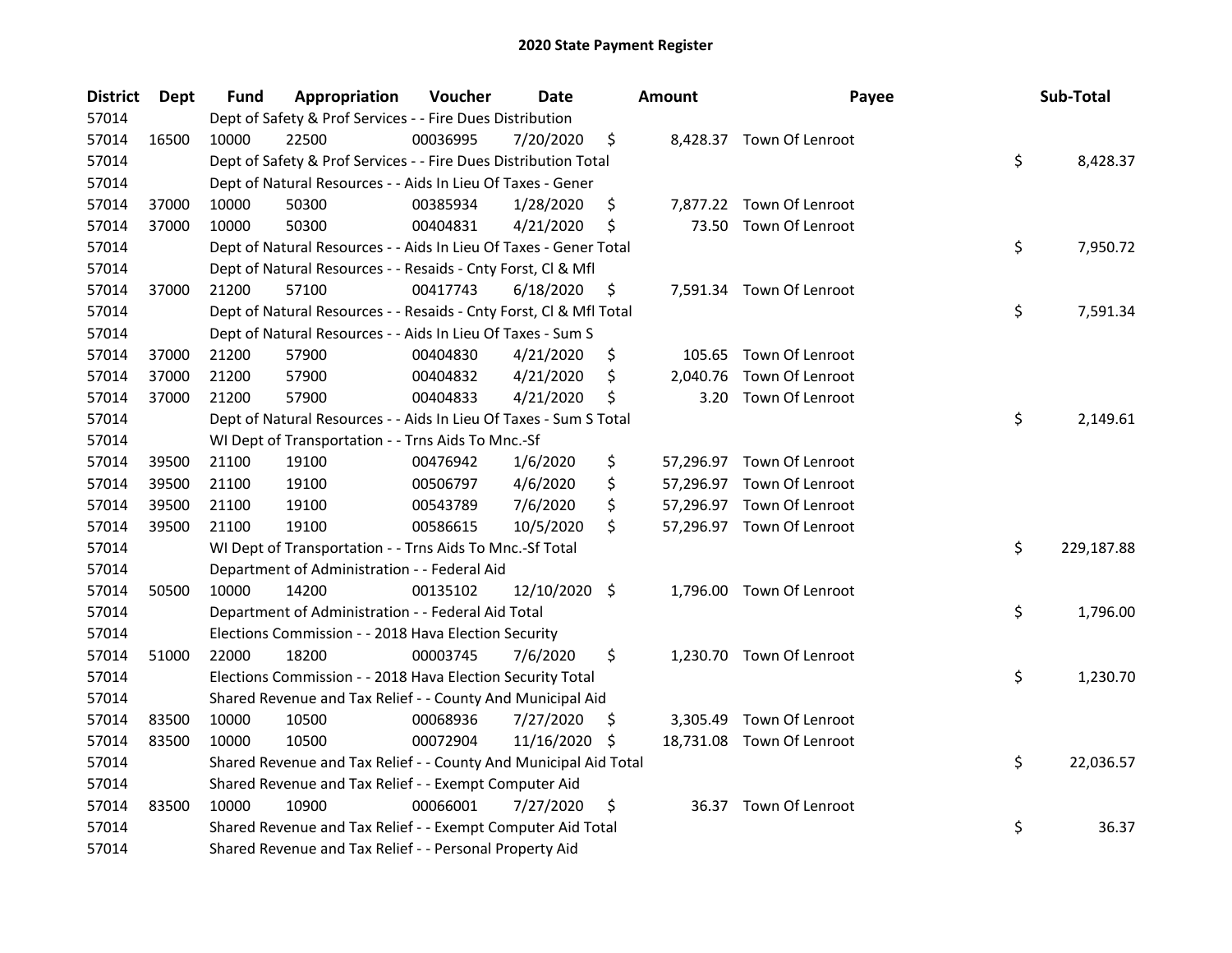| District Dept |       | Fund  | Appropriation                                                 | <b>Voucher</b> | Date        | Amount | <b>Pavee</b>          | Sub-Total  |
|---------------|-------|-------|---------------------------------------------------------------|----------------|-------------|--------|-----------------------|------------|
| 57014         | 83500 | 10000 | 11100                                                         | 00061414       | 5/4/2020 \$ |        | 21.86 Town Of Lenroot |            |
| 57014         |       |       | Shared Revenue and Tax Relief - - Personal Property Aid Total |                |             |        |                       | 21.86      |
| 57014 Total   |       |       |                                                               |                |             |        |                       | 280,429.42 |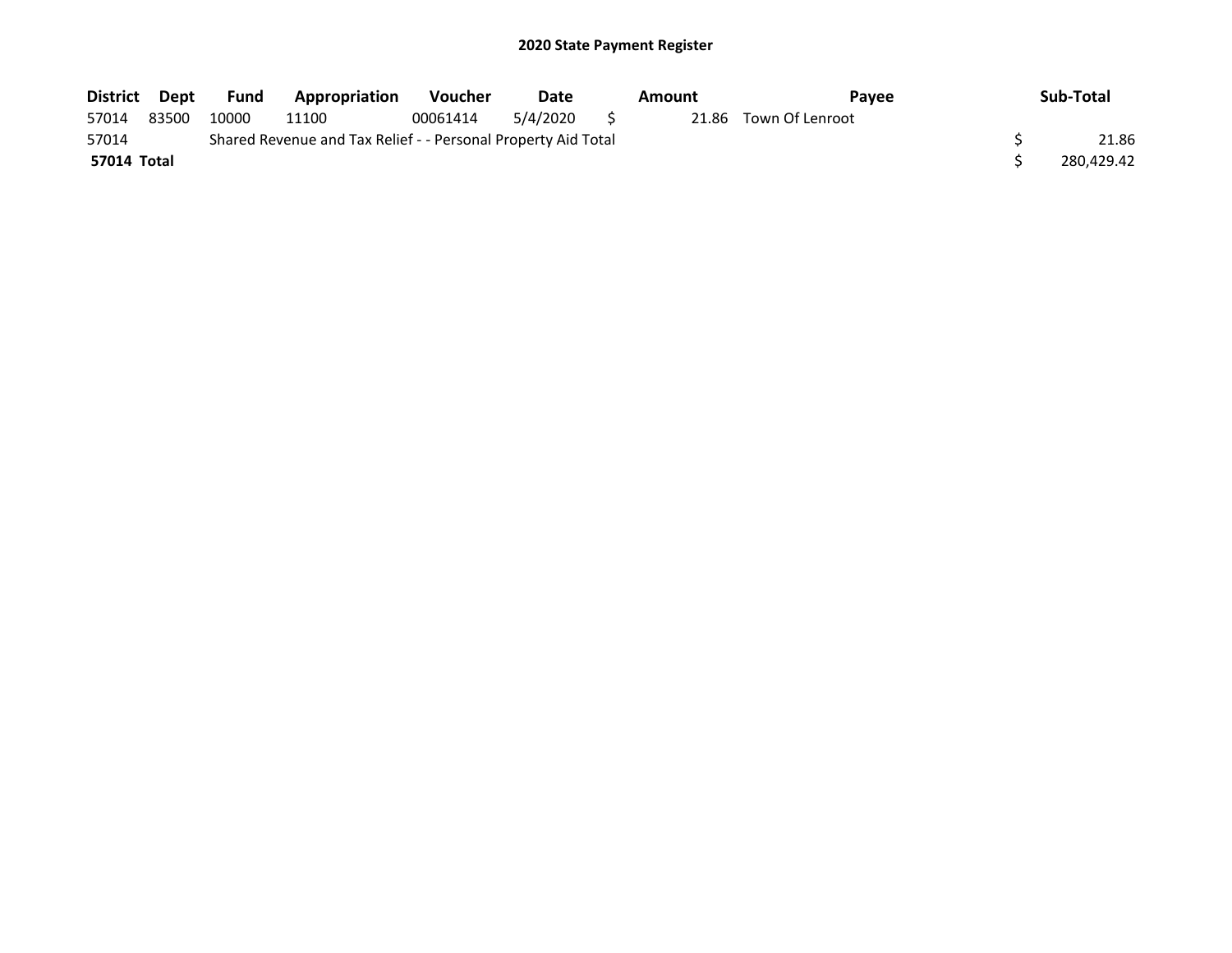| <b>District</b> | Dept  | <b>Fund</b> | Appropriation                                                      | <b>Voucher</b> | Date       |     | <b>Amount</b> | Payee                         | Sub-Total       |
|-----------------|-------|-------------|--------------------------------------------------------------------|----------------|------------|-----|---------------|-------------------------------|-----------------|
| 57016           |       |             | Dept of Safety & Prof Services - - Fire Dues Distribution          |                |            |     |               |                               |                 |
| 57016           | 16500 | 10000       | 22500                                                              | 00036996       | 7/17/2020  | \$  | 500.12        | Town Of Meadowbrook           |                 |
| 57016           |       |             | Dept of Safety & Prof Services - - Fire Dues Distribution Total    |                |            |     |               |                               | \$<br>500.12    |
| 57016           |       |             | Dept of Natural Resources - - Resaids - Cnty Forst, CI & Mfl       |                |            |     |               |                               |                 |
| 57016           | 37000 | 21200       | 57100                                                              | 00417744       | 6/18/2020  | S   | 2,666.39      | Town Of Meadowbrook           |                 |
| 57016           |       |             | Dept of Natural Resources - - Resaids - Cnty Forst, CI & Mfl Total |                |            |     |               |                               | \$<br>2,666.39  |
| 57016           |       |             | Dept of Natural Resources - - Fin Asst For Responsible Units       |                |            |     |               |                               |                 |
| 57016           | 37000 | 27400       | 67000                                                              | 00412562       | 5/29/2020  | \$  | 877.76        | Town Of Meadowbrook           |                 |
| 57016           |       |             | Dept of Natural Resources - - Fin Asst For Responsible Units Total |                |            |     |               |                               | \$<br>877.76    |
| 57016           |       |             | WI Dept of Transportation - - Trns Aids To Mnc.-Sf                 |                |            |     |               |                               |                 |
| 57016           | 39500 | 21100       | 19100                                                              | 00476943       | 1/6/2020   | \$  | 17.436.78     | Town Of Meadowbrook           |                 |
| 57016           | 39500 | 21100       | 19100                                                              | 00506798       | 4/6/2020   | \$  | 17.436.78     | Town Of Meadowbrook           |                 |
| 57016           | 39500 | 21100       | 19100                                                              | 00543790       | 7/6/2020   | Ś.  | 17.436.78     | Town Of Meadowbrook           |                 |
| 57016           | 39500 | 21100       | 19100                                                              | 00586616       | 10/5/2020  | Ś.  |               | 17,436.78 Town Of Meadowbrook |                 |
| 57016           |       |             | WI Dept of Transportation - - Trns Aids To Mnc.-Sf Total           |                |            |     |               |                               | \$<br>69,747.12 |
| 57016           |       |             | Elections Commission - - 2018 Hava Election Security               |                |            |     |               |                               |                 |
| 57016           | 51000 | 22000       | 18200                                                              | 00003425       | 6/25/2020  | \$  | 301.20        | Town Of Meadowbrook           |                 |
| 57016           |       |             | Elections Commission - - 2018 Hava Election Security Total         |                |            |     |               |                               | \$<br>301.20    |
| 57016           |       |             | Shared Revenue and Tax Relief - - County And Municipal Aid         |                |            |     |               |                               |                 |
| 57016           | 83500 | 10000       | 10500                                                              | 00068937       | 7/27/2020  | \$, | 3,187.54      | Town Of Meadowbrook           |                 |
| 57016           | 83500 | 10000       | 10500                                                              | 00072905       | 11/16/2020 | S   | 18,062.70     | Town Of Meadowbrook           |                 |
| 57016           |       |             | Shared Revenue and Tax Relief - - County And Municipal Aid Total   |                |            |     |               |                               | \$<br>21,250.24 |
| 57016 Total     |       |             |                                                                    |                |            |     |               |                               | \$<br>95,342.83 |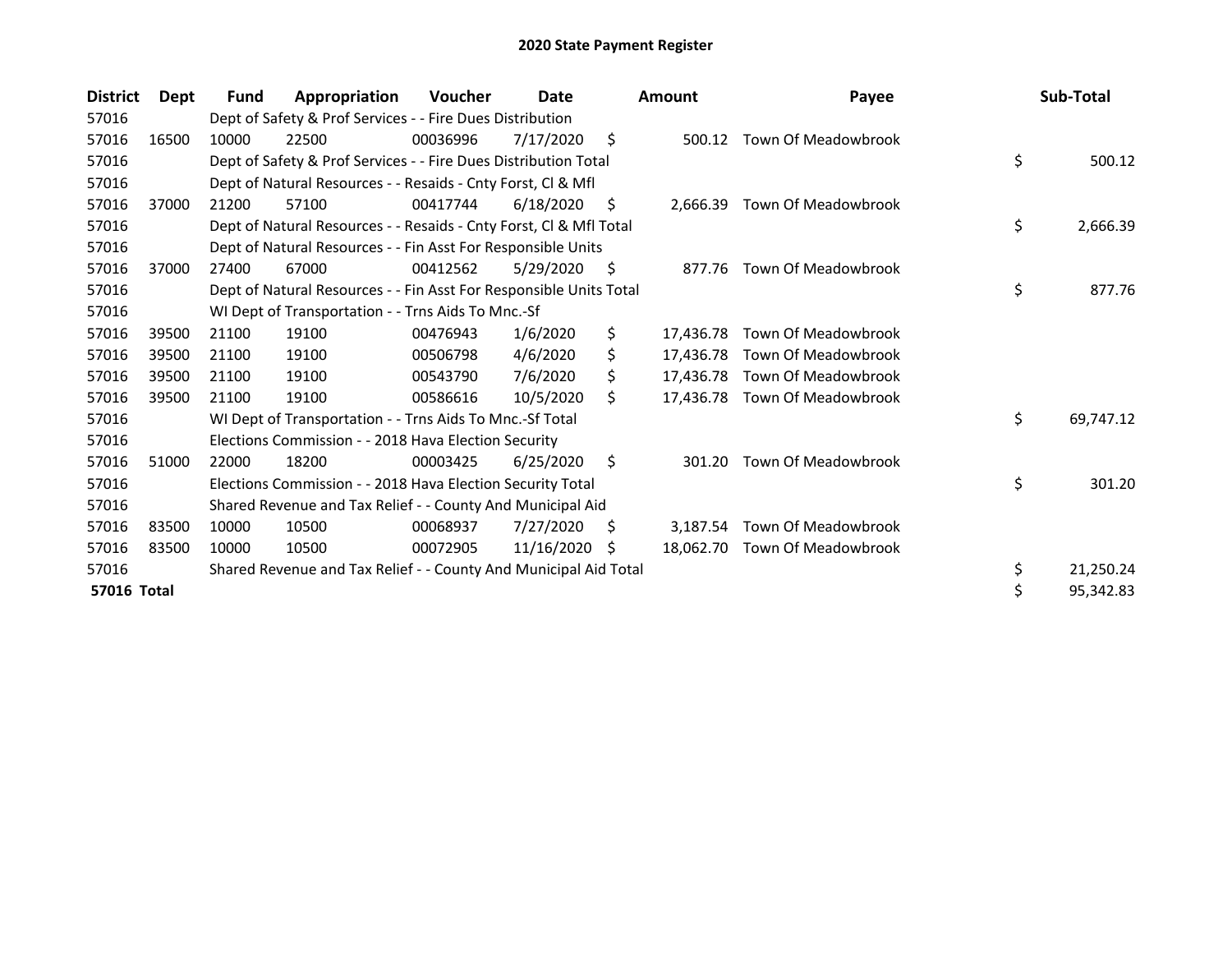| <b>District</b>    | <b>Dept</b> | Fund  | Appropriation                                                        | Voucher  | Date          |     | <b>Amount</b> | Payee                    | Sub-Total        |
|--------------------|-------------|-------|----------------------------------------------------------------------|----------|---------------|-----|---------------|--------------------------|------------------|
| 57018              |             |       | Dept of Safety & Prof Services - - Fire Dues Distribution            |          |               |     |               |                          |                  |
| 57018              | 16500       | 10000 | 22500                                                                | 00036997 | 7/20/2020     | \$  |               | 637.87 Town Of Meteor    |                  |
| 57018              |             |       | Dept of Safety & Prof Services - - Fire Dues Distribution Total      |          |               |     |               |                          | \$<br>637.87     |
| 57018              |             |       | Dept of Natural Resources - - Resaids - Cnty Forst, CI & Mfl         |          |               |     |               |                          |                  |
| 57018              | 37000       | 21200 | 57100                                                                | 00417745 | 6/18/2020     | \$. |               | 2,159.86 Town Of Meteor  |                  |
| 57018              |             |       | Dept of Natural Resources - - Resaids - Cnty Forst, Cl & Mfl Total   |          |               |     |               |                          | \$<br>2,159.86   |
| 57018              |             |       | Dept of Natural Resources - - Fin Asst For Responsible Units         |          |               |     |               |                          |                  |
| 57018              | 37000       | 27400 | 67000                                                                | 00412699 | 5/29/2020     | S   |               | 749.79 Town Of Meteor    |                  |
| 57018              |             |       | Dept of Natural Resources - - Fin Asst For Responsible Units Total   |          |               |     |               |                          | \$<br>749.79     |
| 57018              |             |       | Dept of Natural Resources - - Recycling Consolidation Grants         |          |               |     |               |                          |                  |
| 57018              | 37000       | 27400 | 67300                                                                | 00412699 | 5/29/2020     | \$  | 38.87         | Town Of Meteor           |                  |
| 57018              |             |       | Dept of Natural Resources - - Recycling Consolidation Grants Total   |          |               |     |               |                          | \$<br>38.87      |
| 57018              |             |       | WI Dept of Transportation - - Trns Aids To Mnc.-Sf                   |          |               |     |               |                          |                  |
| 57018              | 39500       | 21100 | 19100                                                                | 00476944 | 1/6/2020      | \$  |               | 17,673.30 Town Of Meteor |                  |
| 57018              | 39500       | 21100 | 19100                                                                | 00516709 | 4/17/2020     | S.  |               | 17,673.30 Town Of Meteor |                  |
| 57018              | 39500       | 21100 | 19100                                                                | 00543791 | 7/6/2020      | \$  |               | 17,673.30 Town Of Meteor |                  |
| 57018              | 39500       | 21100 | 19100                                                                | 00586617 | 10/5/2020     | Ś.  |               | 17,673.30 Town Of Meteor |                  |
| 57018              |             |       | WI Dept of Transportation - - Trns Aids To Mnc.-Sf Total             |          |               |     |               |                          | \$<br>70,693.20  |
| 57018              |             |       | Department of Administration - - Hv Trans Ln Annual Impact Fee       |          |               |     |               |                          |                  |
| 57018              | 50500       | 10000 | 17400                                                                | 00121216 | 5/1/2020      | \$  |               | 28,780.00 Town Of Meteor |                  |
| 57018              |             |       | Department of Administration - - Hv Trans Ln Annual Impact Fee Total |          |               |     |               |                          | \$<br>28,780.00  |
| 57018              |             |       | Elections Commission - - 2018 Hava Election Security                 |          |               |     |               |                          |                  |
| 57018              | 51000       | 22000 | 18200                                                                | 00003367 | 6/26/2020     | \$. |               | 311.10 Town Of Meteor    |                  |
| 57018              |             |       | Elections Commission - - 2018 Hava Election Security Total           |          |               |     |               |                          | \$<br>311.10     |
| 57018              |             |       | Shared Revenue and Tax Relief - - County And Municipal Aid           |          |               |     |               |                          |                  |
| 57018              | 83500       | 10000 | 10500                                                                | 00068938 | 7/27/2020     | \$. | 1,480.79      | Town Of Meteor           |                  |
| 57018              | 83500       | 10000 | 10500                                                                | 00072906 | 11/16/2020 \$ |     |               | 8,391.12 Town Of Meteor  |                  |
| 57018              |             |       | Shared Revenue and Tax Relief - - County And Municipal Aid Total     |          |               |     |               |                          | \$<br>9,871.91   |
| 57018              |             |       | Shared Revenue and Tax Relief - - Payments For Municipal Svcs        |          |               |     |               |                          |                  |
| 57018              | 83500       | 10000 | 50100                                                                | 00054655 | 2/3/2020      | \$  |               | 198.35 Town Of Meteor    |                  |
| 57018              |             |       | Shared Revenue and Tax Relief - - Payments For Municipal Svcs Total  |          |               |     |               |                          | \$<br>198.35     |
| <b>57018 Total</b> |             |       |                                                                      |          |               |     |               |                          | \$<br>113,440.95 |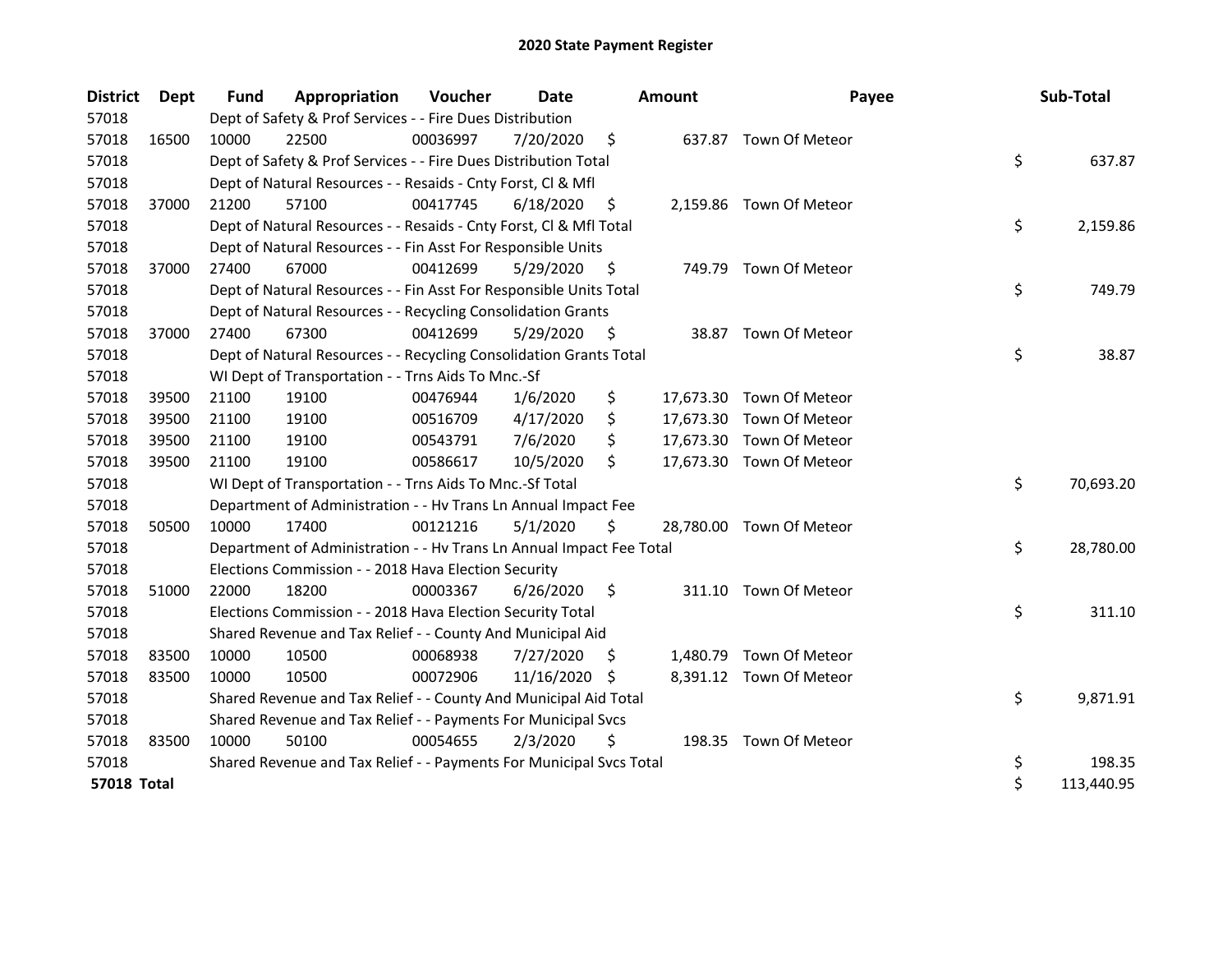| <b>District</b> | <b>Dept</b> | Fund  | Appropriation                                                      | Voucher  | <b>Date</b> |     | Amount    | Payee                    | Sub-Total       |
|-----------------|-------------|-------|--------------------------------------------------------------------|----------|-------------|-----|-----------|--------------------------|-----------------|
| 57020           |             |       | Dept of Safety & Prof Services - - Fire Dues Distribution          |          |             |     |           |                          |                 |
| 57020           | 16500       | 10000 | 22500                                                              | 00036998 | 7/20/2020   | \$  |           | 1,509.46 Town Of Ojibwa  |                 |
| 57020           |             |       | Dept of Safety & Prof Services - - Fire Dues Distribution Total    |          |             |     |           |                          | \$<br>1,509.46  |
| 57020           |             |       | Dept of Natural Resources - - Aids In Lieu Of Taxes - Gener        |          |             |     |           |                          |                 |
| 57020           | 37000       | 10000 | 50300                                                              | 00385936 | 1/28/2020   | \$  | 290.97    | Town Of Ojibwa           |                 |
| 57020           | 37000       | 10000 | 50300                                                              | 00404907 | 4/21/2020   | \$  | 18.66     | Town Of Ojibwa           |                 |
| 57020           | 37000       | 10000 | 50300                                                              | 00404908 | 4/21/2020   | \$  | 25.80     | Town Of Ojibwa           |                 |
| 57020           |             |       | Dept of Natural Resources - - Aids In Lieu Of Taxes - Gener Total  |          |             |     |           |                          | \$<br>335.43    |
| 57020           |             |       | Dept of Natural Resources - - Resaids - Cnty Forst, Cl & Mfl       |          |             |     |           |                          |                 |
| 57020           | 37000       | 21200 | 57100                                                              | 00417746 | 6/18/2020   | \$  |           | 3,525.15 Town Of Ojibwa  |                 |
| 57020           |             |       | Dept of Natural Resources - - Resaids - Cnty Forst, Cl & Mfl Total |          |             |     |           |                          | \$<br>3,525.15  |
| 57020           |             |       | Dept of Natural Resources - - Aids In Lieu Of Taxes - Sum S        |          |             |     |           |                          |                 |
| 57020           | 37000       | 21200 | 57900                                                              | 00404906 | 4/21/2020   | \$  | 1.87      | Town Of Ojibwa           |                 |
| 57020           | 37000       | 21200 | 57900                                                              | 00404909 | 4/21/2020   | \$  | 2.58      | Town Of Ojibwa           |                 |
| 57020           |             |       | Dept of Natural Resources - - Aids In Lieu Of Taxes - Sum S Total  |          |             |     |           |                          | \$<br>4.45      |
| 57020           |             |       | WI Dept of Transportation - - Trns Aids To Mnc.-Sf                 |          |             |     |           |                          |                 |
| 57020           | 39500       | 21100 | 19100                                                              | 00476945 | 1/6/2020    | \$  | 17,929.53 | Town Of Ojibwa           |                 |
| 57020           | 39500       | 21100 | 19100                                                              | 00506800 | 4/6/2020    | \$  | 17,929.53 | Town Of Ojibwa           |                 |
| 57020           | 39500       | 21100 | 19100                                                              | 00543792 | 7/6/2020    | \$  | 17,929.53 | Town Of Ojibwa           |                 |
| 57020           | 39500       | 21100 | 19100                                                              | 00586618 | 10/5/2020   | \$  |           | 17,929.53 Town Of Ojibwa |                 |
| 57020           |             |       | WI Dept of Transportation - - Trns Aids To Mnc.-Sf Total           |          |             |     |           |                          | \$<br>71,718.12 |
| 57020           |             |       | WI Dept of Transportation - - Loc Rd Imp Prg St Fd                 |          |             |     |           |                          |                 |
| 57020           | 39500       | 21100 | 27800                                                              | 00593681 | 10/2/2020   | \$  |           | 53,480.67 Town Of Ojibwa |                 |
| 57020           |             |       | WI Dept of Transportation - - Loc Rd Imp Prg St Fd Total           |          |             |     |           |                          | \$<br>53,480.67 |
| 57020           |             |       | Shared Revenue and Tax Relief - - County And Municipal Aid         |          |             |     |           |                          |                 |
| 57020           | 83500       | 10000 | 10500                                                              | 00068939 | 7/27/2020   | \$. | 1,076.90  | Town Of Ojibwa           |                 |
| 57020           | 83500       | 10000 | 10500                                                              | 00072907 | 11/16/2020  | \$  | 6,102.46  | Town Of Ojibwa           |                 |
| 57020           |             |       | Shared Revenue and Tax Relief - - County And Municipal Aid Total   |          |             |     |           |                          | \$<br>7,179.36  |
| 57020           |             |       | Shared Revenue and Tax Relief - - Exempt Computer Aid              |          |             |     |           |                          |                 |
| 57020           | 83500       | 10000 | 10900                                                              | 00066002 | 7/27/2020   | \$  |           | 3.11 Town Of Ojibwa      |                 |
| 57020           |             |       | Shared Revenue and Tax Relief - - Exempt Computer Aid Total        |          |             |     |           |                          | \$<br>3.11      |
| 57020           |             |       | Shared Revenue and Tax Relief - - Utility Aid                      |          |             |     |           |                          |                 |
| 57020           | 83500       | 10000 | 11000                                                              | 00068939 | 7/27/2020   | \$  | 0.15      | Town Of Ojibwa           |                 |
| 57020           | 83500       | 10000 | 11000                                                              | 00072907 | 11/16/2020  | \$  | 5.11      | Town Of Ojibwa           |                 |
| 57020           |             |       | Shared Revenue and Tax Relief - - Utility Aid Total                |          |             |     |           |                          | \$<br>5.26      |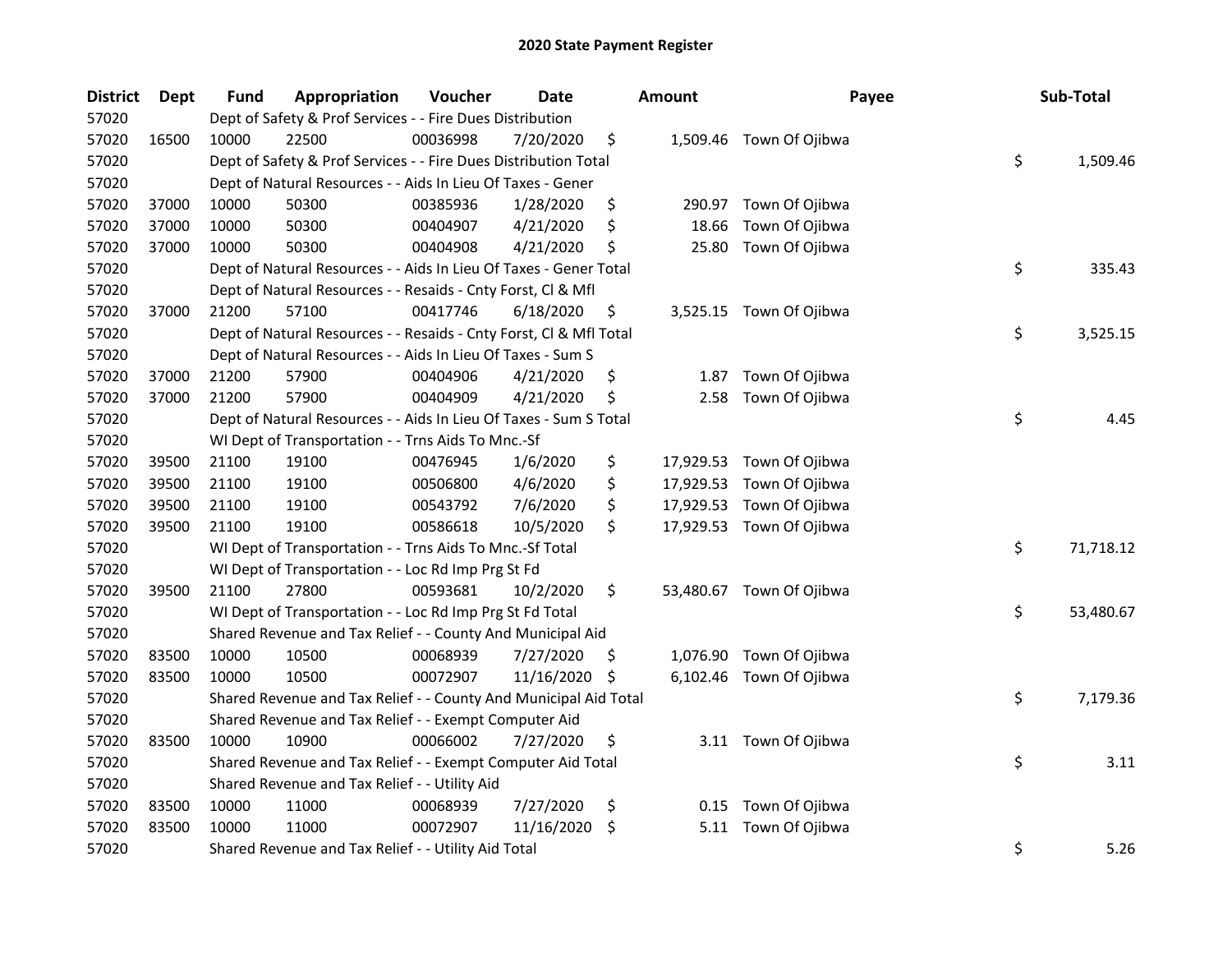| <b>District</b> | <b>Dept</b> | Fund  | Appropriation                                                 | <b>Voucher</b> | Date     | Amount | Pavee          | Sub-Total  |
|-----------------|-------------|-------|---------------------------------------------------------------|----------------|----------|--------|----------------|------------|
| 57020           |             |       | Shared Revenue and Tax Relief - - Personal Property Aid       |                |          |        |                |            |
| 57020           | 83500       | 10000 | 11100                                                         | 00061415       | 5/4/2020 | 36.07  | Town Of Ojibwa |            |
| 57020           |             |       | Shared Revenue and Tax Relief - - Personal Property Aid Total |                |          |        |                | 36.07      |
| 57020 Total     |             |       |                                                               |                |          |        |                | 137,797.08 |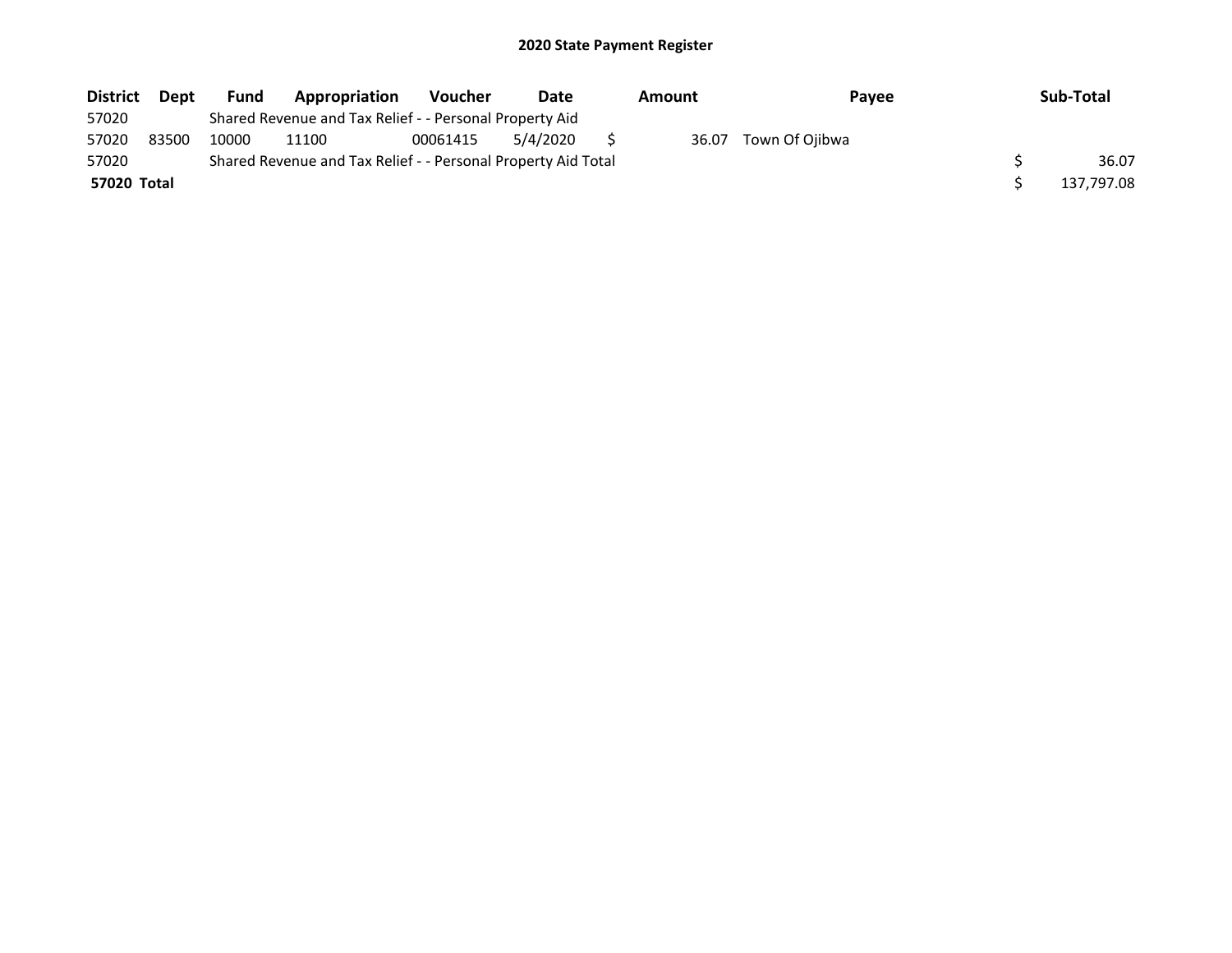| <b>District</b> | Dept  | Fund  | Appropriation                                                       | Voucher  | Date          |     | Amount | Payee                      | Sub-Total        |
|-----------------|-------|-------|---------------------------------------------------------------------|----------|---------------|-----|--------|----------------------------|------------------|
| 57022           |       |       | Dept of Safety & Prof Services - - Fire Dues Distribution           |          |               |     |        |                            |                  |
| 57022           | 16500 | 10000 | 22500                                                               | 00036999 | 7/20/2020     | \$  |        | 1,523.44 Town Of Radisson  |                  |
| 57022           |       |       | Dept of Safety & Prof Services - - Fire Dues Distribution Total     |          |               |     |        |                            | \$<br>1,523.44   |
| 57022           |       |       | Dept of Natural Resources - - Aids In Lieu Of Taxes - Gener         |          |               |     |        |                            |                  |
| 57022           | 37000 | 10000 | 50300                                                               | 00385937 | 1/28/2020     | \$  |        | 1,108.40 Town Of Radisson  |                  |
| 57022           | 37000 | 10000 | 50300                                                               | 00404950 | 4/21/2020     | \$  | 24.84  | Town Of Radisson           |                  |
| 57022           |       |       | Dept of Natural Resources - - Aids In Lieu Of Taxes - Gener Total   |          |               |     |        |                            | \$<br>1,133.24   |
| 57022           |       |       | Dept of Natural Resources - - Resaids - Cnty Forst, Cl & Mfl        |          |               |     |        |                            |                  |
| 57022           | 37000 | 21200 | 57100                                                               | 00417747 | 6/18/2020     | \$  |        | 2,302.31 Town Of Radisson  |                  |
| 57022           |       |       | Dept of Natural Resources - - Resaids - Cnty Forst, Cl & Mfl Total  |          |               |     |        |                            | \$<br>2,302.31   |
| 57022           |       |       | Dept of Natural Resources - - Aids In Lieu Of Taxes - Sum S         |          |               |     |        |                            |                  |
| 57022           | 37000 | 21200 | 57900                                                               | 00404951 | 4/21/2020     | \$  |        | 257.28 Town Of Radisson    |                  |
| 57022           |       |       | Dept of Natural Resources - - Aids In Lieu Of Taxes - Sum S Total   |          |               |     |        |                            | \$<br>257.28     |
| 57022           |       |       | Dept of Natural Resources - - Fin Asst For Responsible Units        |          |               |     |        |                            |                  |
| 57022           | 37000 | 27400 | 67000                                                               | 00413427 | 5/29/2020     | Ş   |        | 2,108.48 Town Of Radisson  |                  |
| 57022           |       |       | Dept of Natural Resources - - Fin Asst For Responsible Units Total  |          |               |     |        |                            | \$<br>2,108.48   |
| 57022           |       |       | WI Dept of Transportation - - Trns Aids To Mnc.-Sf                  |          |               |     |        |                            |                  |
| 57022           | 39500 | 21100 | 19100                                                               | 00476946 | 1/6/2020      | \$  |        | 42,619.59 Town Of Radisson |                  |
| 57022           | 39500 | 21100 | 19100                                                               | 00506801 | 4/6/2020      | \$  |        | 42,619.59 Town Of Radisson |                  |
| 57022           | 39500 | 21100 | 19100                                                               | 00543793 | 7/6/2020      | \$  |        | 42,619.59 Town Of Radisson |                  |
| 57022           | 39500 | 21100 | 19100                                                               | 00586619 | 10/5/2020     | \$  |        | 42,619.59 Town Of Radisson |                  |
| 57022           |       |       | WI Dept of Transportation - - Trns Aids To Mnc.-Sf Total            |          |               |     |        |                            | \$<br>170,478.36 |
| 57022           |       |       | Department of Military Affairs - - Major Disaster Assist; Pif       |          |               |     |        |                            |                  |
| 57022           | 46500 | 27200 | 36500                                                               | 00079995 | 7/7/2020      | \$  |        | 32,810.75 Town Of Radisson |                  |
| 57022           |       |       | Department of Military Affairs - - Major Disaster Assist; Pif Total |          |               |     |        |                            | \$<br>32,810.75  |
| 57022           |       |       | Department of Administration - - Federal Aid                        |          |               |     |        |                            |                  |
| 57022           | 50500 | 10000 | 14200                                                               | 00135103 | 12/10/2020 \$ |     |        | 2,525.00 Town Of Radisson  |                  |
| 57022           |       |       | Department of Administration - - Federal Aid Total                  |          |               |     |        |                            | \$<br>2,525.00   |
| 57022           |       |       | Elections Commission - - 2018 Hava Election Security                |          |               |     |        |                            |                  |
| 57022           | 51000 | 22000 | 18200                                                               | 00004717 | 9/25/2020     | \$  | 488.20 | Town Of Radisson           |                  |
| 57022           |       |       | Elections Commission - - 2018 Hava Election Security Total          |          |               |     |        |                            | \$<br>488.20     |
| 57022           |       |       | Shared Revenue and Tax Relief - - County And Municipal Aid          |          |               |     |        |                            |                  |
| 57022           | 83500 | 10000 | 10500                                                               | 00068940 | 7/27/2020     | \$  |        | 2,495.86 Town Of Radisson  |                  |
| 57022           | 83500 | 10000 | 10500                                                               | 00072908 | 11/16/2020    | \$. |        | 14,143.21 Town Of Radisson |                  |
| 57022           |       |       | Shared Revenue and Tax Relief - - County And Municipal Aid Total    |          |               |     |        |                            | \$<br>16,639.07  |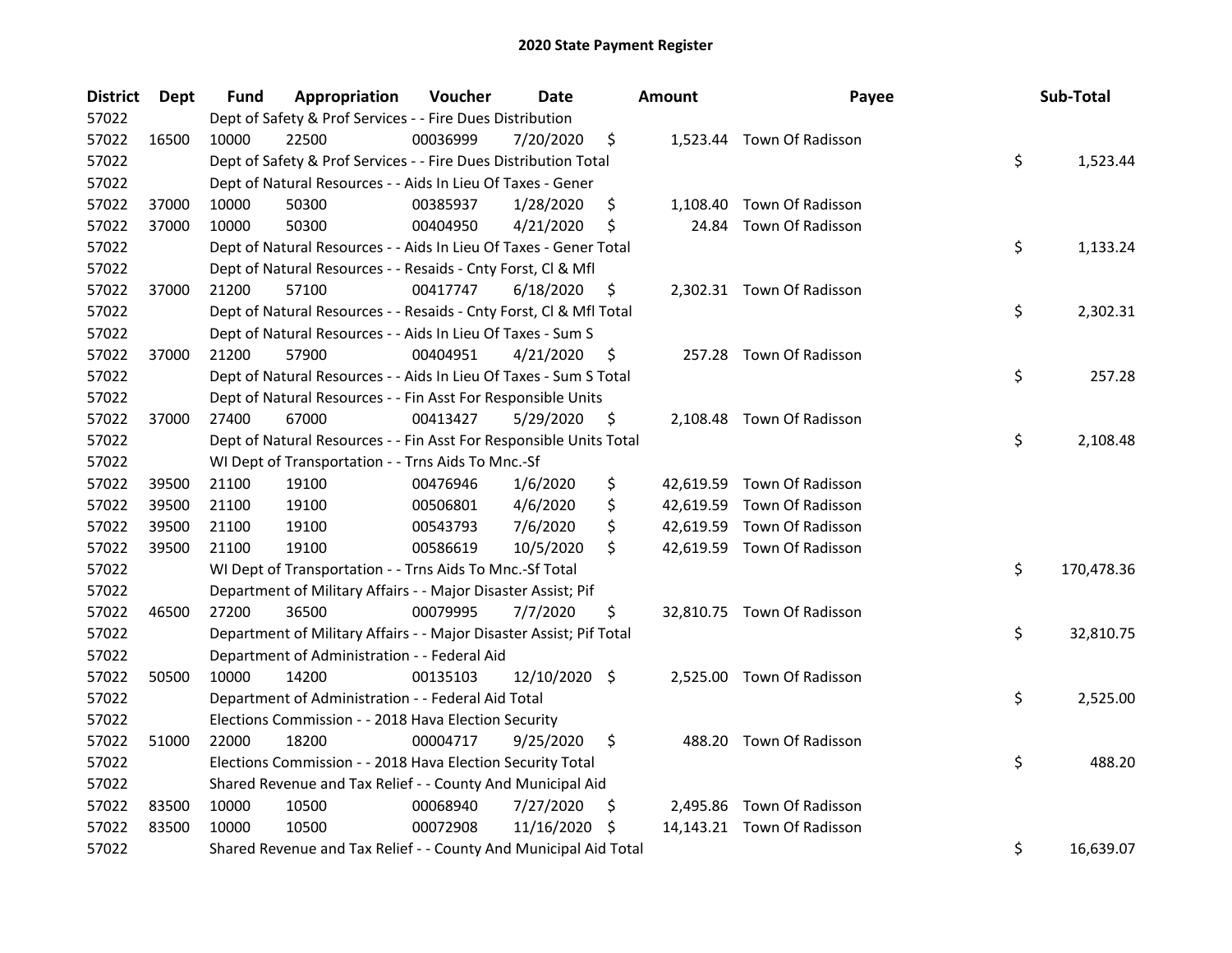| <b>District</b> | Dept  | <b>Fund</b> | Appropriation                                                 | <b>Voucher</b> | Date       |     | <b>Amount</b> | Payee            | Sub-Total    |
|-----------------|-------|-------------|---------------------------------------------------------------|----------------|------------|-----|---------------|------------------|--------------|
| 57022           |       |             | Shared Revenue and Tax Relief - - Exempt Computer Aid         |                |            |     |               |                  |              |
| 57022           | 83500 | 10000       | 10900                                                         | 00066003       | 7/27/2020  | S   | 7.27          | Town Of Radisson |              |
| 57022           |       |             | Shared Revenue and Tax Relief - - Exempt Computer Aid Total   |                |            |     |               |                  | 7.27         |
| 57022           |       |             | Shared Revenue and Tax Relief - - Utility Aid                 |                |            |     |               |                  |              |
| 57022           | 83500 | 10000       | 11000                                                         | 00068940       | 7/27/2020  | S   | 3.802.62      | Town Of Radisson |              |
| 57022           | 83500 | 10000       | 11000                                                         | 00072908       | 11/16/2020 | - S | 21.802.88     | Town Of Radisson |              |
| 57022           |       |             | Shared Revenue and Tax Relief - - Utility Aid Total           |                |            |     |               |                  | 25,605.50    |
| 57022           |       |             | Shared Revenue and Tax Relief - - Personal Property Aid       |                |            |     |               |                  |              |
| 57022           | 83500 | 10000       | 11100                                                         | 00061416       | 5/4/2020   | Ś   | 281.71        | Town Of Radisson |              |
| 57022           |       |             | Shared Revenue and Tax Relief - - Personal Property Aid Total |                |            |     |               |                  | \$<br>281.71 |
| 57022 Total     |       |             |                                                               |                |            |     |               |                  | 256.160.61   |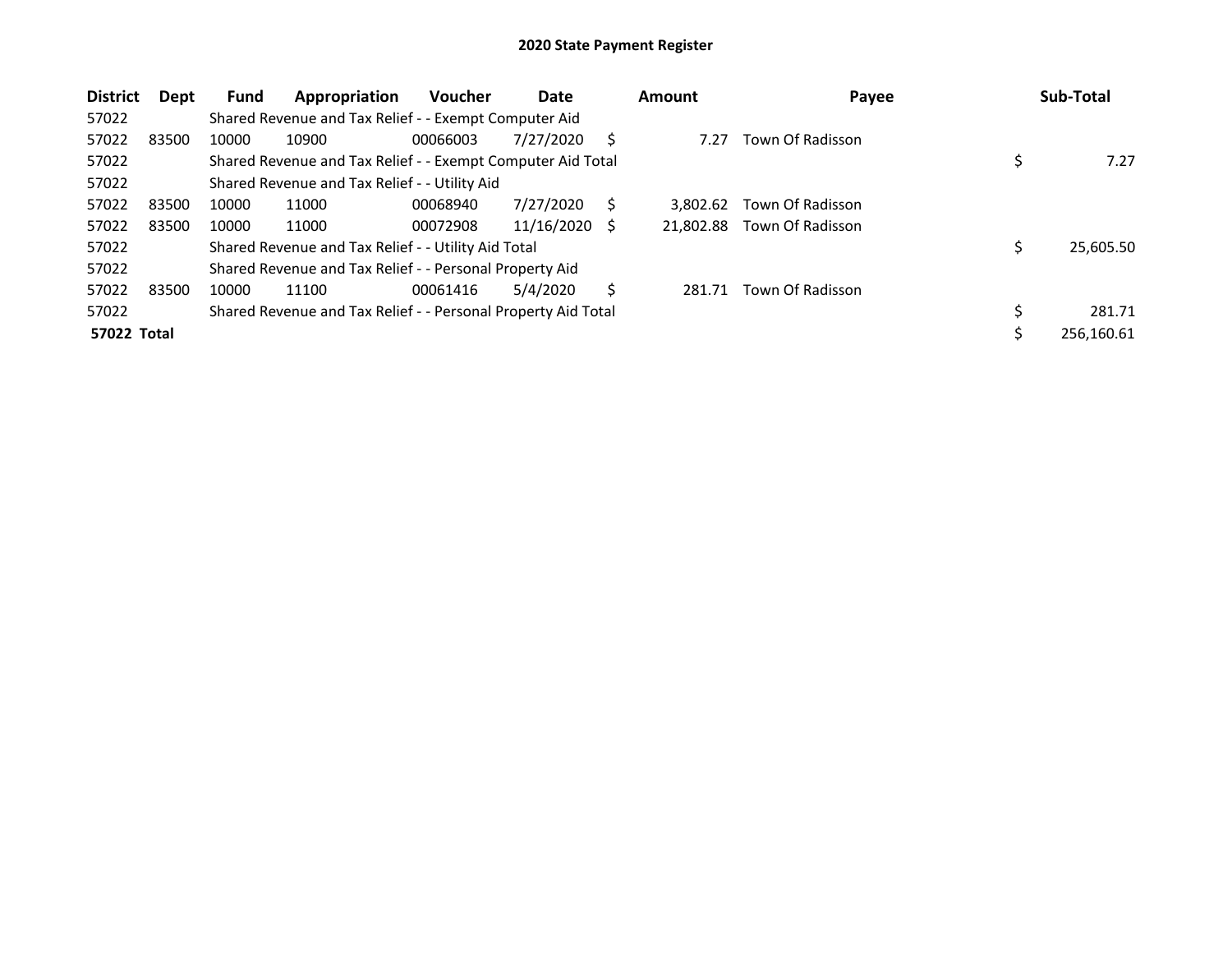| <b>District</b> | Dept  | Fund  | Appropriation                                                      | Voucher  | <b>Date</b> | <b>Amount</b>  | Payee                        | Sub-Total        |
|-----------------|-------|-------|--------------------------------------------------------------------|----------|-------------|----------------|------------------------------|------------------|
| 57024           |       |       | Dept of Safety & Prof Services - - Fire Dues Distribution          |          |             |                |                              |                  |
| 57024           | 16500 | 10000 | 22500                                                              | 00037000 | 7/20/2020   | \$             | 9,460.51 Town Of Round Lake  |                  |
| 57024           |       |       | Dept of Safety & Prof Services - - Fire Dues Distribution Total    |          |             |                |                              | \$<br>9,460.51   |
| 57024           |       |       | Dept of Natural Resources - - Aids In Lieu Of Taxes - Gener        |          |             |                |                              |                  |
| 57024           | 37000 | 10000 | 50300                                                              | 00385938 | 1/28/2020   | \$             | 7,705.28 Town Of Round Lake  |                  |
| 57024           | 37000 | 10000 | 50300                                                              | 00404967 | 4/21/2020   | \$<br>80.00    | Town Of Round Lake           |                  |
| 57024           | 37000 | 10000 | 50300                                                              | 00404968 | 4/21/2020   | \$<br>128.00   | Town Of Round Lake           |                  |
| 57024           |       |       | Dept of Natural Resources - - Aids In Lieu Of Taxes - Gener Total  |          |             |                |                              | \$<br>7,913.28   |
| 57024           |       |       | Dept of Natural Resources - - Resaids - Cnty Forst, Cl & Mfl       |          |             |                |                              |                  |
| 57024           | 37000 | 21200 | 57100                                                              | 00417748 | 6/18/2020   | \$             | 2,072.67 Town Of Round Lake  |                  |
| 57024           |       |       | Dept of Natural Resources - - Resaids - Cnty Forst, Cl & Mfl Total |          |             |                |                              | \$<br>2,072.67   |
| 57024           |       |       | Dept of Natural Resources - - Aids In Lieu Of Taxes - Sum S        |          |             |                |                              |                  |
| 57024           | 37000 | 21200 | 57900                                                              | 00404965 | 4/21/2020   | \$<br>1,053.84 | Town Of Round Lake           |                  |
| 57024           | 37000 | 21200 | 57900                                                              | 00404966 | 4/21/2020   | \$<br>1.50     | Town Of Round Lake           |                  |
| 57024           | 37000 | 21200 | 57900                                                              | 00404969 | 4/21/2020   | \$<br>78.40    | Town Of Round Lake           |                  |
| 57024           |       |       | Dept of Natural Resources - - Aids In Lieu Of Taxes - Sum S Total  |          |             |                |                              | \$<br>1,133.74   |
| 57024           |       |       | Dept of Natural Resources - - Rec & Resource Aids, Fed             |          |             |                |                              |                  |
| 57024           | 37000 | 21200 | 58300                                                              | 00408397 | 5/13/2020   | \$             | 1,634.95 Town Of Round Lake  |                  |
| 57024           |       |       | Dept of Natural Resources - - Rec & Resource Aids, Fed Total       |          |             |                |                              | \$<br>1,634.95   |
| 57024           |       |       | Dept of Natural Resources - - Resaids - Pymt In Lieu Tax Fed       |          |             |                |                              |                  |
| 57024           | 37000 | 21200 | 58400                                                              | 00439134 | 10/1/2020   | \$             | 95,457.92 Town Of Round Lake |                  |
| 57024           |       |       | Dept of Natural Resources - - Resaids - Pymt In Lieu Tax Fed Total |          |             |                |                              | \$<br>95,457.92  |
| 57024           |       |       | Dept of Natural Resources - - Fin Asst For Responsible Units       |          |             |                |                              |                  |
| 57024           | 37000 | 27400 | 67000                                                              | 00413142 | 5/29/2020   | \$             | 3,743.50 Town Of Round Lake  |                  |
| 57024           |       |       | Dept of Natural Resources - - Fin Asst For Responsible Units Total |          |             |                |                              | \$<br>3,743.50   |
| 57024           |       |       | WI Dept of Transportation - - Trns Aids To Mnc.-Sf                 |          |             |                |                              |                  |
| 57024           | 39500 | 21100 | 19100                                                              | 00476947 | 1/6/2020    | \$             | 61,376.94 Town Of Round Lake |                  |
| 57024           | 39500 | 21100 | 19100                                                              | 00506802 | 4/6/2020    | \$             | 61,376.94 Town Of Round Lake |                  |
| 57024           | 39500 | 21100 | 19100                                                              | 00543794 | 7/6/2020    | \$             | 61,376.94 Town Of Round Lake |                  |
| 57024           | 39500 | 21100 | 19100                                                              | 00586620 | 10/5/2020   | \$             | 61,376.94 Town Of Round Lake |                  |
| 57024           |       |       | WI Dept of Transportation - - Trns Aids To Mnc.-Sf Total           |          |             |                |                              | \$<br>245,507.76 |
| 57024           |       |       | Department of Administration - - Federal Aid                       |          |             |                |                              |                  |
| 57024           | 50500 | 10000 | 14200                                                              | 00130170 | 10/2/2020   | \$             | 3,436.41 Town Of Round Lake  |                  |
| 57024           | 50500 | 10000 | 14200                                                              | 00132264 | 11/13/2020  | \$             | 9,962.57 Town Of Round Lake  |                  |
| 57024           | 50500 | 10000 | 14200                                                              | 00135104 | 12/10/2020  | \$             | 18,122.37 Town Of Round Lake |                  |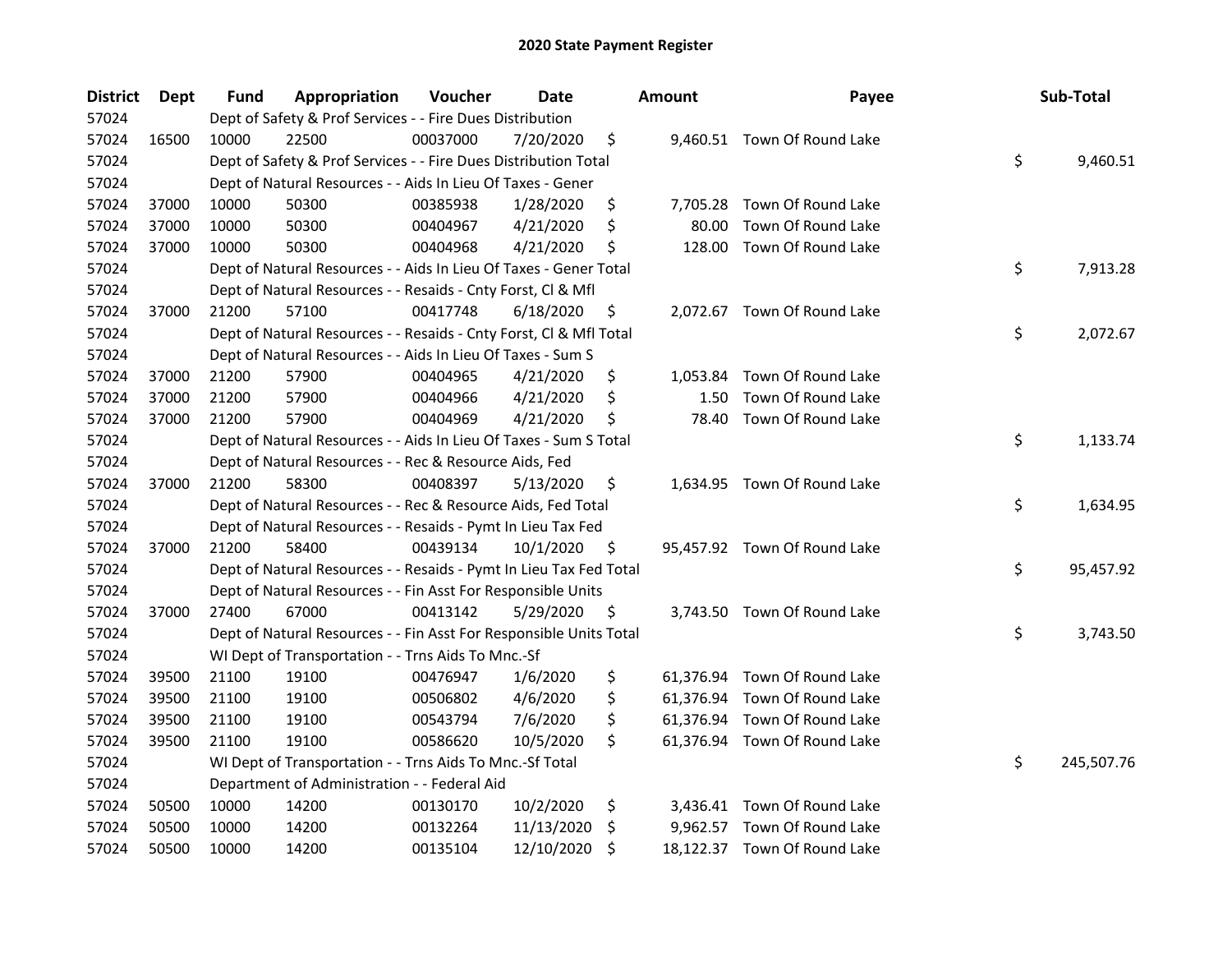| <b>District</b> | Dept  | <b>Fund</b> | Appropriation                                                    | Voucher  | Date       |      | <b>Amount</b> | Payee              | Sub-Total        |
|-----------------|-------|-------------|------------------------------------------------------------------|----------|------------|------|---------------|--------------------|------------------|
| 57024           | 50500 | 10000       | 14200                                                            | 00136515 | 12/17/2020 | - \$ | 1,296.22      | Town Of Round Lake |                  |
| 57024           |       |             | Department of Administration - - Federal Aid Total               |          |            |      |               |                    | \$<br>32,817.57  |
| 57024           |       |             | Elections Commission - - 2018 Hava Election Security             |          |            |      |               |                    |                  |
| 57024           | 51000 | 22000       | 18200                                                            | 00003799 | 7/9/2020   | \$   | 1,094.30      | Town Of Round Lake |                  |
| 57024           |       |             | Elections Commission - - 2018 Hava Election Security Total       |          |            |      |               |                    | \$<br>1,094.30   |
| 57024           |       |             | Shared Revenue and Tax Relief - - County And Municipal Aid       |          |            |      |               |                    |                  |
| 57024           | 83500 | 10000       | 10500                                                            | 00068941 | 7/27/2020  | S    | 3,055.31      | Town Of Round Lake |                  |
| 57024           | 83500 | 10000       | 10500                                                            | 00072909 | 11/16/2020 | S    | 17,313.44     | Town Of Round Lake |                  |
| 57024           |       |             | Shared Revenue and Tax Relief - - County And Municipal Aid Total |          |            |      |               |                    | \$<br>20,368.75  |
| 57024           |       |             | Shared Revenue and Tax Relief - - Exempt Computer Aid            |          |            |      |               |                    |                  |
| 57024           | 83500 | 10000       | 10900                                                            | 00066004 | 7/27/2020  | Ŝ.   | 4.16          | Town Of Round Lake |                  |
| 57024           |       |             | Shared Revenue and Tax Relief - - Exempt Computer Aid Total      |          |            |      |               |                    | \$<br>4.16       |
| 57024           |       |             | Shared Revenue and Tax Relief - - Utility Aid                    |          |            |      |               |                    |                  |
| 57024           | 83500 | 10000       | 11000                                                            | 00068941 | 7/27/2020  | Ŝ.   | 137.58        | Town Of Round Lake |                  |
| 57024           | 83500 | 10000       | 11000                                                            | 00072909 | 11/16/2020 | -S   | 799.71        | Town Of Round Lake |                  |
| 57024           |       |             | Shared Revenue and Tax Relief - - Utility Aid Total              |          |            |      |               |                    | \$<br>937.29     |
| 57024           |       |             | Shared Revenue and Tax Relief - - Personal Property Aid          |          |            |      |               |                    |                  |
| 57024           | 83500 | 10000       | 11100                                                            | 00061417 | 5/4/2020   | \$   | 117.27        | Town Of Round Lake |                  |
| 57024           |       |             | Shared Revenue and Tax Relief - - Personal Property Aid Total    |          |            |      |               |                    | \$<br>117.27     |
| 57024 Total     |       |             |                                                                  |          |            |      |               |                    | \$<br>422,263.67 |
|                 |       |             |                                                                  |          |            |      |               |                    |                  |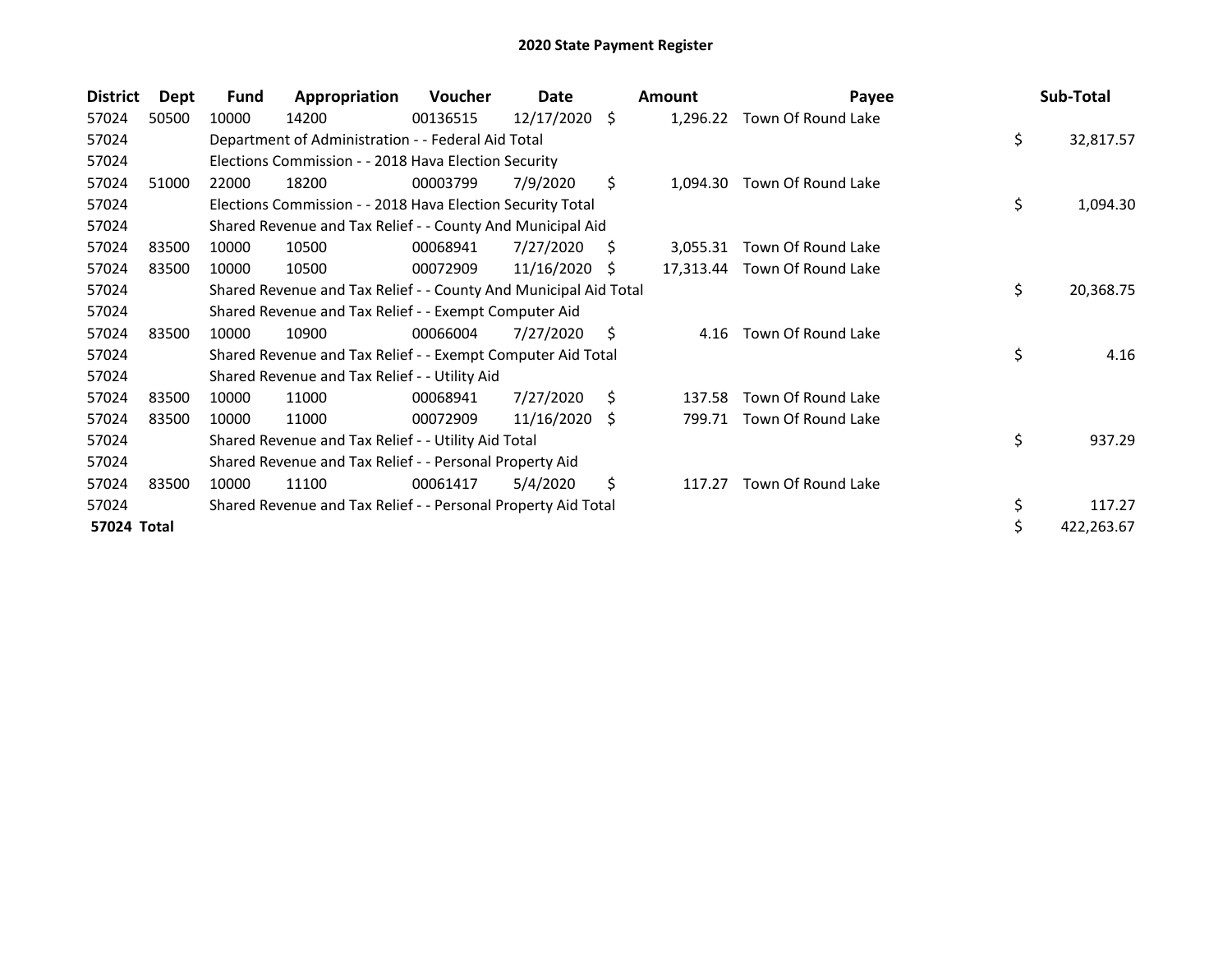| <b>District</b> | <b>Dept</b> | Fund  | Appropriation                                                        | Voucher  | <b>Date</b> |     | Amount   | Payee                       | Sub-Total        |
|-----------------|-------------|-------|----------------------------------------------------------------------|----------|-------------|-----|----------|-----------------------------|------------------|
| 57026           |             |       | Dept of Safety & Prof Services - - Fire Dues Distribution            |          |             |     |          |                             |                  |
| 57026           | 16500       | 10000 | 22500                                                                | 00037001 | 7/20/2020   | \$  |          | 8,268.34 Town Of Sand Lake  |                  |
| 57026           |             |       | Dept of Safety & Prof Services - - Fire Dues Distribution Total      |          |             |     |          |                             | \$<br>8,268.34   |
| 57026           |             |       | Dept of Natural Resources - - Aids In Lieu Of Taxes - Gener          |          |             |     |          |                             |                  |
| 57026           | 37000       | 10000 | 50300                                                                | 00385892 | 1/28/2020   | \$  |          | 1,963.41 Town Of Sand Lake  |                  |
| 57026           | 37000       | 10000 | 50300                                                                | 00403926 | 4/21/2020   | \$  |          | 235.34 Town Of Sand Lake    |                  |
| 57026           |             |       | Dept of Natural Resources - - Aids In Lieu Of Taxes - Gener Total    |          |             |     |          |                             | \$<br>2,198.75   |
| 57026           |             |       | Dept of Natural Resources - - Resaids - Cnty Forst, Cl & Mfl         |          |             |     |          |                             |                  |
| 57026           | 37000       | 21200 | 57100                                                                | 00417749 | 6/18/2020   | \$, |          | 1,307.82 Town Of Sand Lake  |                  |
| 57026           |             |       | Dept of Natural Resources - - Resaids - Cnty Forst, Cl & Mfl Total   |          |             |     |          |                             | \$<br>1,307.82   |
| 57026           |             |       | Dept of Natural Resources - - Aids In Lieu Of Taxes - Sum S          |          |             |     |          |                             |                  |
| 57026           | 37000       | 21200 | 57900                                                                | 00403927 | 4/21/2020   | \$  | 6.42     | Town Of Sand Lake           |                  |
| 57026           | 37000       | 21200 | 57900                                                                | 00403928 | 4/21/2020   | \$  | 105.58   | Town Of Sand Lake           |                  |
| 57026           |             |       | Dept of Natural Resources - - Aids In Lieu Of Taxes - Sum S Total    |          |             |     |          |                             | \$<br>112.00     |
| 57026           |             |       | Dept of Natural Resources - - Fin Asst For Responsible Units         |          |             |     |          |                             |                  |
| 57026           | 37000       | 27400 | 67000                                                                | 00413293 | 5/29/2020   | \$  |          | 1,584.27 Town Of Sand Lake  |                  |
| 57026           |             |       | Dept of Natural Resources - - Fin Asst For Responsible Units Total   |          |             |     |          |                             | \$<br>1,584.27   |
| 57026           |             |       | WI Dept of Transportation - - Trns Aids To Mnc.-Sf                   |          |             |     |          |                             |                  |
| 57026           | 39500       | 21100 | 19100                                                                | 00476948 | 1/6/2020    | \$  |          | 43,362.00 Town Of Sand Lake |                  |
| 57026           | 39500       | 21100 | 19100                                                                | 00506803 | 4/6/2020    | \$  |          | 43,362.00 Town Of Sand Lake |                  |
| 57026           | 39500       | 21100 | 19100                                                                | 00543795 | 7/6/2020    | \$  |          | 43,362.00 Town Of Sand Lake |                  |
| 57026           | 39500       | 21100 | 19100                                                                | 00586621 | 10/5/2020   | \$  |          | 43,362.00 Town Of Sand Lake |                  |
| 57026           |             |       | WI Dept of Transportation - - Trns Aids To Mnc.-Sf Total             |          |             |     |          |                             | \$<br>173,448.00 |
| 57026           |             |       | Department of Administration - - Federal Aid                         |          |             |     |          |                             |                  |
| 57026           | 50500       | 10000 | 14200                                                                | 00130171 | 10/2/2020   | \$  | 7,550.00 | Town Of Sand Lake           |                  |
| 57026           | 50500       | 10000 | 14200                                                                | 00135105 | 12/10/2020  | S   | 5,911.00 | Town Of Sand Lake           |                  |
| 57026           | 50500       | 10000 | 14200                                                                | 00136516 | 12/17/2020  | \$  | 1,428.65 | Town Of Sand Lake           |                  |
| 57026           |             |       | Department of Administration - - Federal Aid Total                   |          |             |     |          |                             | \$<br>14,889.65  |
| 57026           |             |       | Department of Administration - - Hv Trans Ln Annual Impact Fee       |          |             |     |          |                             |                  |
| 57026           | 50500       | 10000 | 17400                                                                | 00121225 | 5/1/2020    | \$  |          | 51,546.00 Town Of Sand Lake |                  |
| 57026           |             |       | Department of Administration - - Hv Trans Ln Annual Impact Fee Total |          |             |     |          |                             | \$<br>51,546.00  |
| 57026           |             |       | Elections Commission - - 2018 Hava Election Security                 |          |             |     |          |                             |                  |
| 57026           | 51000       | 22000 | 18200                                                                | 00003678 | 7/1/2020    | \$  | 888.60   | Town Of Sand Lake           |                  |
| 57026           |             |       | Elections Commission - - 2018 Hava Election Security Total           |          |             |     |          |                             | \$<br>888.60     |
| 57026           |             |       | Shared Revenue and Tax Relief - - County And Municipal Aid           |          |             |     |          |                             |                  |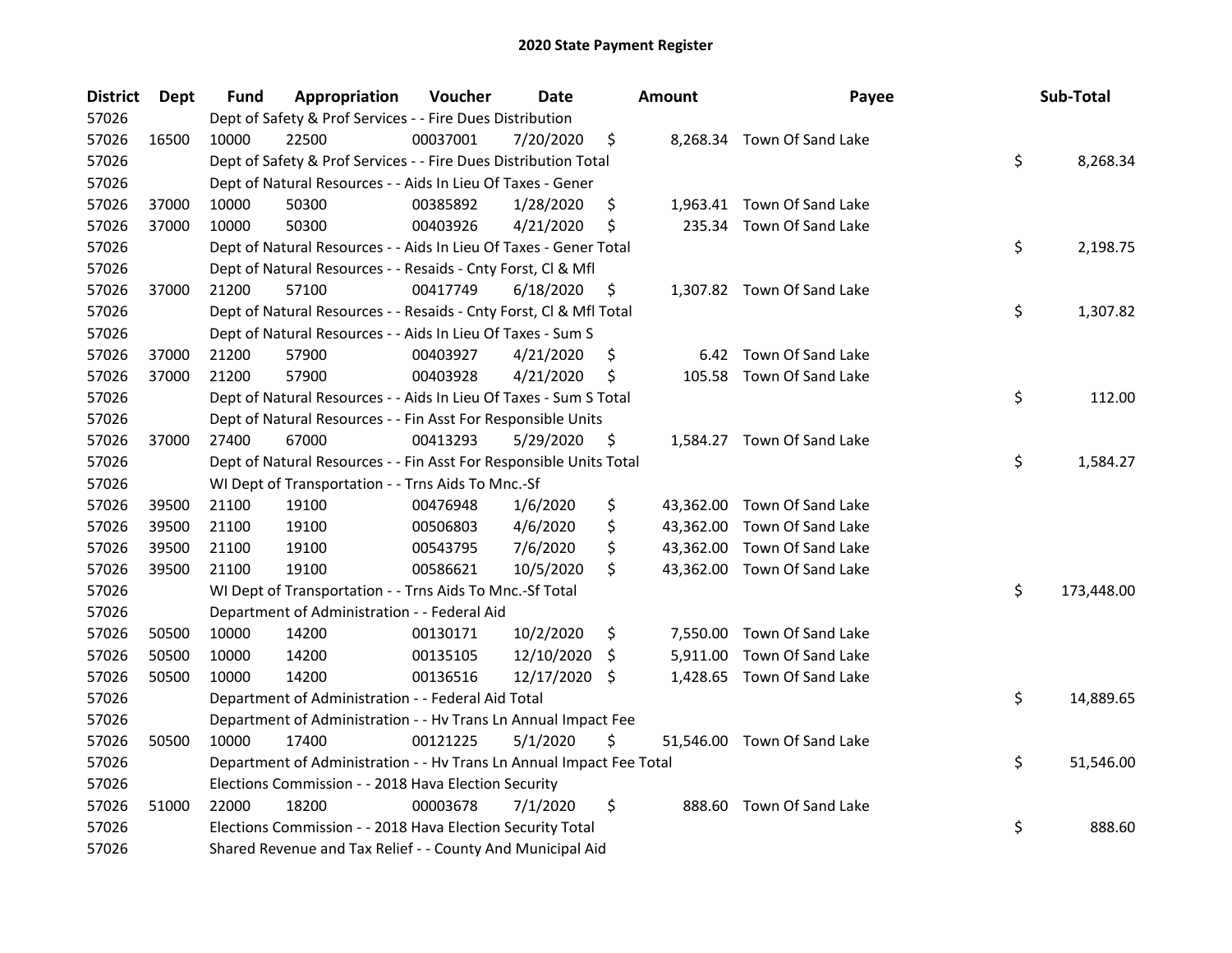| <b>District</b> | Dept  | Fund  | Appropriation                                                    | <b>Voucher</b> | Date       |    | <b>Amount</b> | Payee             | Sub-Total        |
|-----------------|-------|-------|------------------------------------------------------------------|----------------|------------|----|---------------|-------------------|------------------|
| 57026           | 83500 | 10000 | 10500                                                            | 00068942       | 7/27/2020  | Ś. | 1.892.54      | Town Of Sand Lake |                  |
| 57026           | 83500 | 10000 | 10500                                                            | 00072910       | 11/16/2020 | -S | 10,724.41     | Town Of Sand Lake |                  |
| 57026           |       |       | Shared Revenue and Tax Relief - - County And Municipal Aid Total |                |            |    |               |                   | \$<br>12,616.95  |
| 57026           |       |       | Shared Revenue and Tax Relief - - Exempt Computer Aid            |                |            |    |               |                   |                  |
| 57026           | 83500 | 10000 | 10900                                                            | 00066005       | 7/27/2020  | S  | 72.75         | Town Of Sand Lake |                  |
| 57026           |       |       | Shared Revenue and Tax Relief - - Exempt Computer Aid Total      |                |            |    |               |                   | \$<br>72.75      |
| 57026           |       |       | Shared Revenue and Tax Relief - - Utility Aid                    |                |            |    |               |                   |                  |
| 57026           | 83500 | 10000 | 11000                                                            | 00068942       | 7/27/2020  | Ś. | 222.95        | Town Of Sand Lake |                  |
| 57026           | 83500 | 10000 | 11000                                                            | 00072910       | 11/16/2020 | -S | 1,261.75      | Town Of Sand Lake |                  |
| 57026           |       |       | Shared Revenue and Tax Relief - - Utility Aid Total              |                |            |    |               |                   | \$<br>1,484.70   |
| 57026           |       |       | Shared Revenue and Tax Relief - - Personal Property Aid          |                |            |    |               |                   |                  |
| 57026           | 83500 | 10000 | 11100                                                            | 00061418       | 5/4/2020   | S. | 608.37        | Town Of Sand Lake |                  |
| 57026           |       |       | Shared Revenue and Tax Relief - - Personal Property Aid Total    |                |            |    |               |                   | \$<br>608.37     |
| 57026 Total     |       |       |                                                                  |                |            |    |               |                   | \$<br>269,026.20 |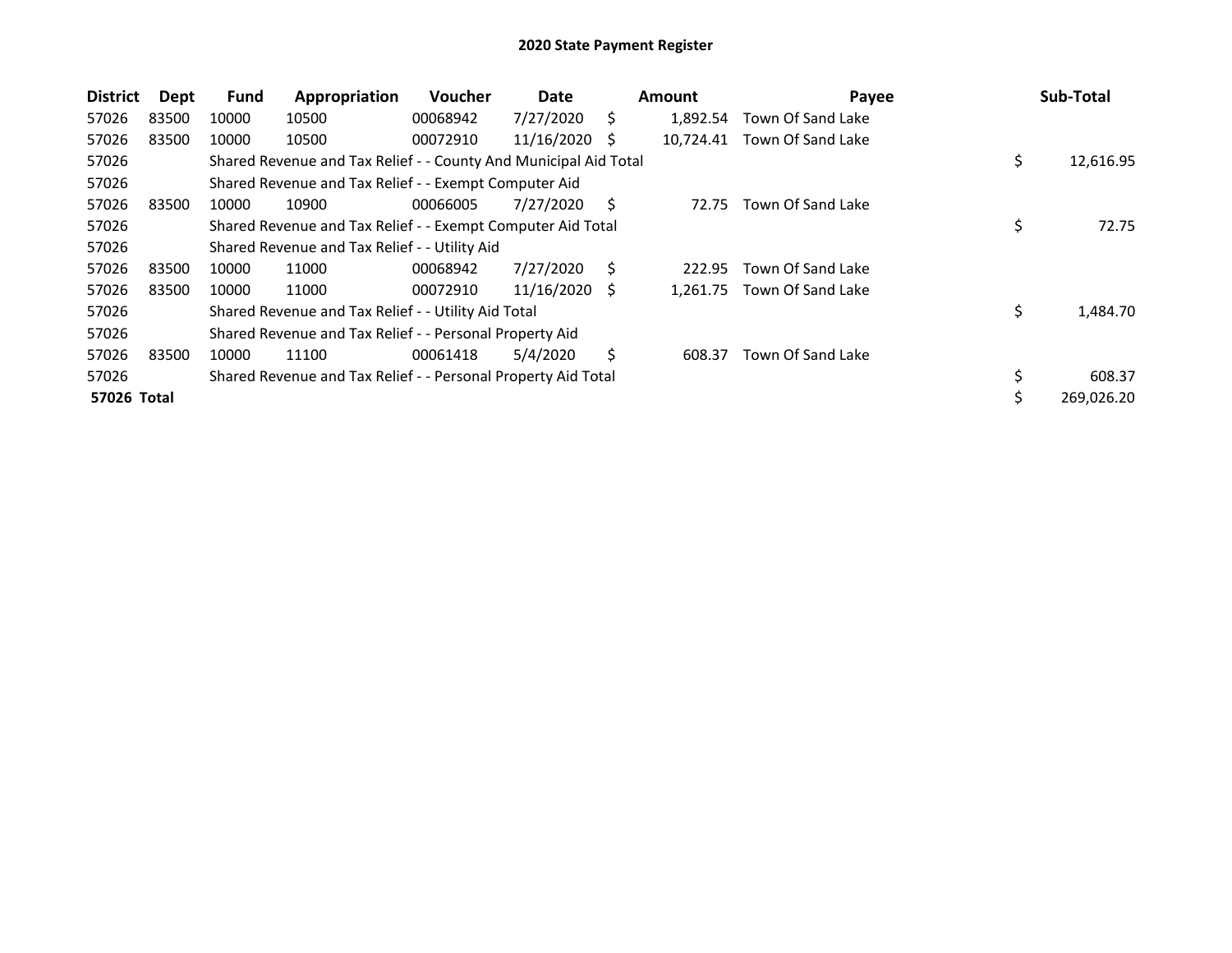| <b>District</b> | <b>Dept</b> | Fund  | Appropriation                                                      | Voucher  | <b>Date</b> |      | Amount   | Payee                         | Sub-Total        |
|-----------------|-------------|-------|--------------------------------------------------------------------|----------|-------------|------|----------|-------------------------------|------------------|
| 57028           |             |       | Dept of Safety & Prof Services - - Fire Dues Distribution          |          |             |      |          |                               |                  |
| 57028           | 16500       | 10000 | 22500                                                              | 00037002 | 7/20/2020   | \$   |          | 7,108.22 Town Of Spider Lake  |                  |
| 57028           |             |       | Dept of Safety & Prof Services - - Fire Dues Distribution Total    |          |             |      |          |                               | \$<br>7,108.22   |
| 57028           |             |       | Dept of Natural Resources - - Aids In Lieu Of Taxes - Gener        |          |             |      |          |                               |                  |
| 57028           | 37000       | 10000 | 50300                                                              | 00385939 | 1/28/2020   | \$   |          | 13,612.50 Town Of Spider Lake |                  |
| 57028           | 37000       | 10000 | 50300                                                              | 00404991 | 4/21/2020   | \$   | 49.58    | Town Of Spider Lake           |                  |
| 57028           |             |       | Dept of Natural Resources - - Aids In Lieu Of Taxes - Gener Total  |          |             |      |          |                               | \$<br>13,662.08  |
| 57028           |             |       | Dept of Natural Resources - - Resaids - Cnty Forst, Cl & Mfl       |          |             |      |          |                               |                  |
| 57028           | 37000       | 21200 | 57100                                                              | 00417750 | 6/19/2020   | \$   |          | 3,059.29 Town Of Spider Lake  |                  |
| 57028           |             |       | Dept of Natural Resources - - Resaids - Cnty Forst, Cl & Mfl Total |          |             |      |          |                               | \$<br>3,059.29   |
| 57028           |             |       | Dept of Natural Resources - - Aids In Lieu Of Taxes - Sum S        |          |             |      |          |                               |                  |
| 57028           | 37000       | 21200 | 57900                                                              | 00404992 | 4/21/2020   | \$   | 57.95    | Town Of Spider Lake           |                  |
| 57028           | 37000       | 21200 | 57900                                                              | 00404993 | 4/21/2020   | \$   | 35.20    | Town Of Spider Lake           |                  |
| 57028           |             |       | Dept of Natural Resources - - Aids In Lieu Of Taxes - Sum S Total  |          |             |      |          |                               | \$<br>93.15      |
| 57028           |             |       | Dept of Natural Resources - - Resaids - Pymt In Lieu Tax Fed       |          |             |      |          |                               |                  |
| 57028           | 37000       | 21200 | 58400                                                              | 00439135 | 10/1/2020   | \$   |          | 78,193.25 Town Of Spider Lake |                  |
| 57028           |             |       | Dept of Natural Resources - - Resaids - Pymt In Lieu Tax Fed Total |          |             |      |          |                               | \$<br>78,193.25  |
| 57028           |             |       | Dept of Natural Resources - - Fin Asst For Responsible Units       |          |             |      |          |                               |                  |
| 57028           | 37000       | 27400 | 67000                                                              | 00412896 | 5/29/2020   | \$   |          | 2,653.98 Town Of Spider Lake  |                  |
| 57028           |             |       | Dept of Natural Resources - - Fin Asst For Responsible Units Total |          |             |      |          |                               | \$<br>2,653.98   |
| 57028           |             |       | WI Dept of Transportation - - Trns Aids To Mnc.-Sf                 |          |             |      |          |                               |                  |
| 57028           | 39500       | 21100 | 19100                                                              | 00476949 | 1/6/2020    | \$   |          | 64,136.34 Town Of Spider Lake |                  |
| 57028           | 39500       | 21100 | 19100                                                              | 00506804 | 4/6/2020    | \$   |          | 64,136.34 Town Of Spider Lake |                  |
| 57028           | 39500       | 21100 | 19100                                                              | 00543796 | 7/6/2020    | \$   |          | 64,136.34 Town Of Spider Lake |                  |
| 57028           | 39500       | 21100 | 19100                                                              | 00586622 | 10/5/2020   | \$   |          | 64,136.34 Town Of Spider Lake |                  |
| 57028           |             |       | WI Dept of Transportation - - Trns Aids To Mnc.-Sf Total           |          |             |      |          |                               | \$<br>256,545.36 |
| 57028           |             |       | Department of Administration - - Federal Aid                       |          |             |      |          |                               |                  |
| 57028           | 50500       | 10000 | 14200                                                              | 00135106 | 12/11/2020  | - \$ | 5,820.00 | Town Of Spider Lake           |                  |
| 57028           | 50500       | 10000 | 14200                                                              | 00136517 | 12/18/2020  | \$.  |          | 119.11 Town Of Spider Lake    |                  |
| 57028           |             |       | Department of Administration - - Federal Aid Total                 |          |             |      |          |                               | \$<br>5,939.11   |
| 57028           |             |       | Elections Commission - - 2018 Hava Election Security               |          |             |      |          |                               |                  |
| 57028           | 51000       | 22000 | 18200                                                              | 00004397 | 9/10/2020   | \$   | 576.20   | Town Of Spider Lake           |                  |
| 57028           |             |       | Elections Commission - - 2018 Hava Election Security Total         |          |             |      |          |                               | \$<br>576.20     |
| 57028           |             |       | Shared Revenue and Tax Relief - - County And Municipal Aid         |          |             |      |          |                               |                  |
| 57028           | 83500       | 10000 | 10500                                                              | 00068943 | 7/27/2020   | \$   |          | 1,525.95 Town Of Spider Lake  |                  |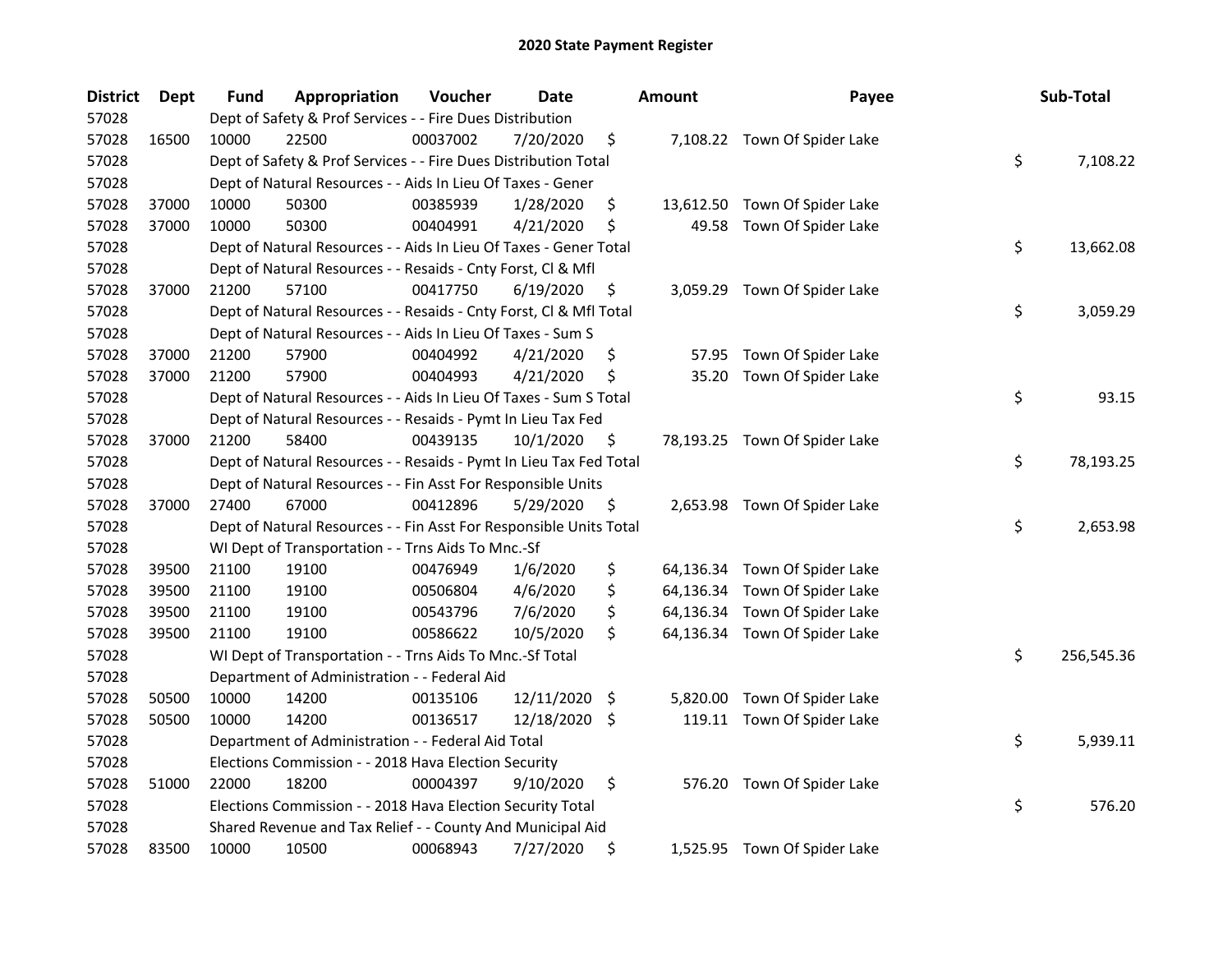| <b>District</b> | Dept  | <b>Fund</b> | Appropriation                                                    | <b>Voucher</b> | Date          | <b>Amount</b> | Payee               | Sub-Total  |
|-----------------|-------|-------------|------------------------------------------------------------------|----------------|---------------|---------------|---------------------|------------|
| 57028           | 83500 | 10000       | 10500                                                            | 00072911       | 11/16/2020 \$ | 8.647.07      | Town Of Spider Lake |            |
| 57028           |       |             | Shared Revenue and Tax Relief - - County And Municipal Aid Total |                |               |               |                     | 10,173.02  |
| 57028           |       |             | Shared Revenue and Tax Relief - - Exempt Computer Aid            |                |               |               |                     |            |
| 57028           | 83500 | 10000       | 10900                                                            | 00066006       | 7/27/2020     | 24.94         | Town Of Spider Lake |            |
| 57028           |       |             | Shared Revenue and Tax Relief - - Exempt Computer Aid Total      |                |               |               |                     | 24.94      |
| 57028           |       |             | Shared Revenue and Tax Relief - - Personal Property Aid          |                |               |               |                     |            |
| 57028           | 83500 | 10000       | 11100                                                            | 00061419       | 5/4/2020      | 30.77         | Town Of Spider Lake |            |
| 57028           |       |             | Shared Revenue and Tax Relief - - Personal Property Aid Total    |                |               |               |                     | 30.77      |
| 57028 Total     |       |             |                                                                  |                |               |               |                     | 378,059.37 |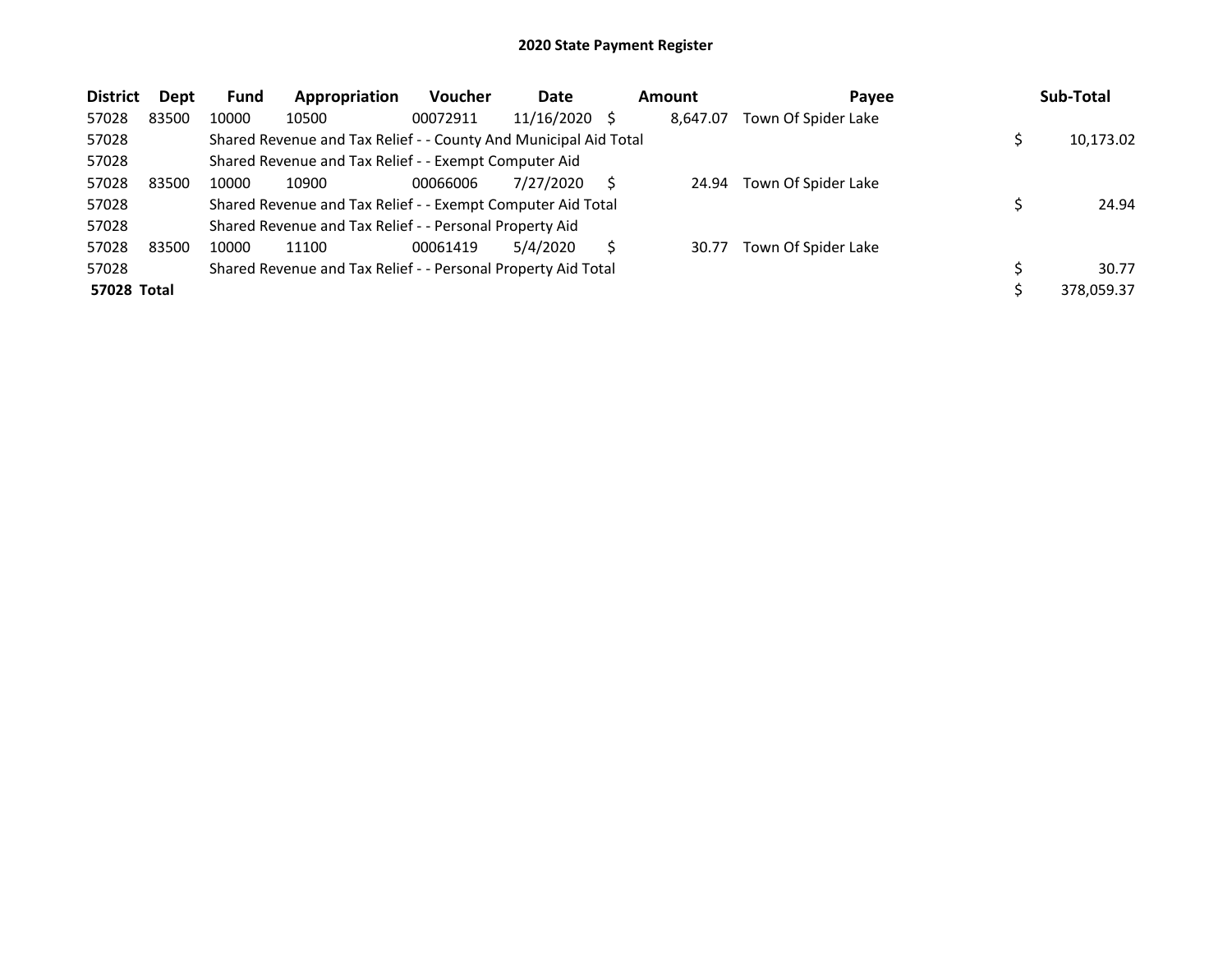| <b>District</b> | <b>Dept</b> | Fund  | Appropriation                                                        | Voucher  | Date          |     | <b>Amount</b> | Payee                     | Sub-Total       |
|-----------------|-------------|-------|----------------------------------------------------------------------|----------|---------------|-----|---------------|---------------------------|-----------------|
| 57030           |             |       | Dept of Safety & Prof Services - - Fire Dues Distribution            |          |               |     |               |                           |                 |
| 57030           | 16500       | 10000 | 22500                                                                | 00037003 | 7/20/2020     | \$  |               | 1,206.70 Town Of Weirgor  |                 |
| 57030           |             |       | Dept of Safety & Prof Services - - Fire Dues Distribution Total      |          |               |     |               |                           | \$<br>1,206.70  |
| 57030           |             |       | Dept of Natural Resources - - Aids In Lieu Of Taxes - Gener          |          |               |     |               |                           |                 |
| 57030           | 37000       | 10000 | 50300                                                                | 00405311 | 4/21/2020     | \$  |               | 53.33 Town Of Weirgor     |                 |
| 57030           |             |       | Dept of Natural Resources - - Aids In Lieu Of Taxes - Gener Total    |          |               |     |               |                           | \$<br>53.33     |
| 57030           |             |       | Dept of Natural Resources - - Resaids - Cnty Forst, Cl & Mfl         |          |               |     |               |                           |                 |
| 57030           | 37000       | 21200 | 57100                                                                | 00417751 | 6/18/2020     | \$  |               | 504.36 Town Of Weirgor    |                 |
| 57030           |             |       | Dept of Natural Resources - - Resaids - Cnty Forst, Cl & Mfl Total   |          |               |     |               |                           | \$<br>504.36    |
| 57030           |             |       | Dept of Natural Resources - - Aids In Lieu Of Taxes - Sum S          |          |               |     |               |                           |                 |
| 57030           | 37000       | 21200 | 57900                                                                | 00405310 | 4/21/2020     | \$  |               | 1,417.73 Town Of Weirgor  |                 |
| 57030           |             |       | Dept of Natural Resources - - Aids In Lieu Of Taxes - Sum S Total    |          |               |     |               |                           | \$<br>1,417.73  |
| 57030           |             |       | Dept of Natural Resources - - Fin Asst For Responsible Units         |          |               |     |               |                           |                 |
| 57030           | 37000       | 27400 | 67000                                                                | 00413327 | 5/29/2020     | \$. |               | 3,400.83 Town Of Weirgor  |                 |
| 57030           |             |       | Dept of Natural Resources - - Fin Asst For Responsible Units Total   |          |               |     |               |                           | \$<br>3,400.83  |
| 57030           |             |       | WI Dept of Transportation - - Trns Aids To Mnc.-Sf                   |          |               |     |               |                           |                 |
| 57030           | 39500       | 21100 | 19100                                                                | 00476950 | 1/6/2020      | \$  |               | 19,488.44 Town Of Weirgor |                 |
| 57030           | 39500       | 21100 | 19100                                                                | 00506805 | 4/6/2020      | \$  |               | 19,488.44 Town Of Weirgor |                 |
| 57030           | 39500       | 21100 | 19100                                                                | 00543797 | 7/6/2020      | \$  | 19,488.44     | Town Of Weirgor           |                 |
| 57030           | 39500       | 21100 | 19100                                                                | 00586623 | 10/5/2020     | \$  |               | 19,488.46 Town Of Weirgor |                 |
| 57030           |             |       | WI Dept of Transportation - - Trns Aids To Mnc.-Sf Total             |          |               |     |               |                           | \$<br>77,953.78 |
| 57030           |             |       | WI Dept of Transportation - - Supplemental Transportation Aids       |          |               |     |               |                           |                 |
| 57030           | 39500       | 21100 | 19600                                                                | 00477574 | 1/6/2020      | \$  |               | 13,406.37 Town Of Weirgor |                 |
| 57030           |             |       | WI Dept of Transportation - - Supplemental Transportation Aids Total |          |               |     |               |                           | \$<br>13,406.37 |
| 57030           |             |       | Department of Administration - - Federal Aid                         |          |               |     |               |                           |                 |
| 57030           | 50500       | 10000 | 14200                                                                | 00135107 | 12/10/2020 \$ |     |               | 2,195.03 Town Of Weirgor  |                 |
| 57030           |             |       | Department of Administration - - Federal Aid Total                   |          |               |     |               |                           | \$<br>2,195.03  |
| 57030           |             |       | Department of Administration - - Hv Trans Ln Annual Impact Fee       |          |               |     |               |                           |                 |
| 57030           | 50500       | 10000 | 17400                                                                | 00121231 | 5/1/2020      | \$  |               | 7,998.00 Town Of Weirgor  |                 |
| 57030           |             |       | Department of Administration - - Hv Trans Ln Annual Impact Fee Total |          |               |     |               |                           | \$<br>7,998.00  |
| 57030           |             |       | Elections Commission - - 2018 Hava Election Security                 |          |               |     |               |                           |                 |
| 57030           | 51000       | 22000 | 18200                                                                | 00004923 | 11/25/2020 \$ |     |               | 449.70 Town Of Weirgor    |                 |
| 57030           |             |       | Elections Commission - - 2018 Hava Election Security Total           |          |               |     |               |                           | \$<br>449.70    |
| 57030           |             |       | Shared Revenue and Tax Relief - - County And Municipal Aid           |          |               |     |               |                           |                 |
| 57030           | 83500       | 10000 | 10500                                                                | 00068944 | 7/27/2020     | \$  |               | 3,683.16 Town Of Weirgor  |                 |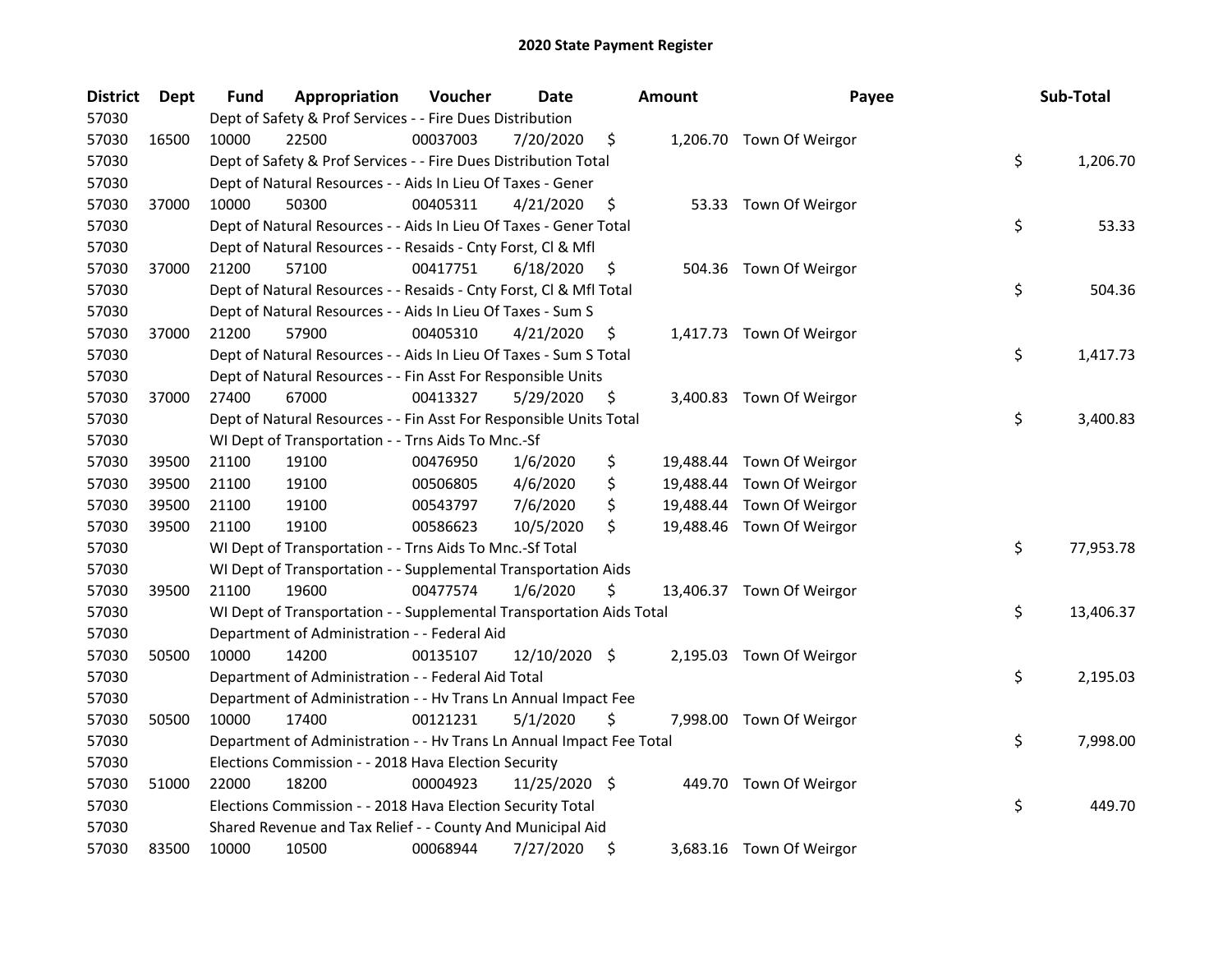| <b>District</b> | Dept  | <b>Fund</b> | Appropriation                                                    | <b>Voucher</b> | Date            |   | <b>Amount</b> | Payee           |    | Sub-Total  |
|-----------------|-------|-------------|------------------------------------------------------------------|----------------|-----------------|---|---------------|-----------------|----|------------|
| 57030           | 83500 | 10000       | 10500                                                            | 00072912       | $11/16/2020$ \$ |   | 20,871.26     | Town Of Weirgor |    |            |
| 57030           |       |             | Shared Revenue and Tax Relief - - County And Municipal Aid Total |                |                 |   |               |                 | \$ | 24,554.42  |
| 57030           |       |             | Shared Revenue and Tax Relief - - Exempt Computer Aid            |                |                 |   |               |                 |    |            |
| 57030           | 83500 | 10000       | 10900                                                            | 00066007       | 7/27/2020       | S | 3.11          | Town Of Weirgor |    |            |
| 57030           |       |             | Shared Revenue and Tax Relief - - Exempt Computer Aid Total      |                |                 |   |               |                 |    | 3.11       |
| 57030           |       |             | Shared Revenue and Tax Relief - - Utility Aid                    |                |                 |   |               |                 |    |            |
| 57030           | 83500 | 10000       | 11000                                                            | 00068944       | 7/27/2020       | Ś | 5.59          | Town Of Weirgor |    |            |
| 57030           | 83500 | 10000       | 11000                                                            | 00072912       | 11/16/2020      | S | 22.62         | Town Of Weirgor |    |            |
| 57030           |       |             | Shared Revenue and Tax Relief - - Utility Aid Total              |                |                 |   |               |                 | \$ | 28.21      |
| 57030           |       |             | Shared Revenue and Tax Relief - - Personal Property Aid          |                |                 |   |               |                 |    |            |
| 57030           | 83500 | 10000       | 11100                                                            | 00061420       | 5/4/2020        | Ś | 125.65        | Town Of Weirgor |    |            |
| 57030           |       |             | Shared Revenue and Tax Relief - - Personal Property Aid Total    |                |                 |   |               |                 | \$ | 125.65     |
| 57030 Total     |       |             |                                                                  |                |                 |   |               |                 | Ś  | 133,297.22 |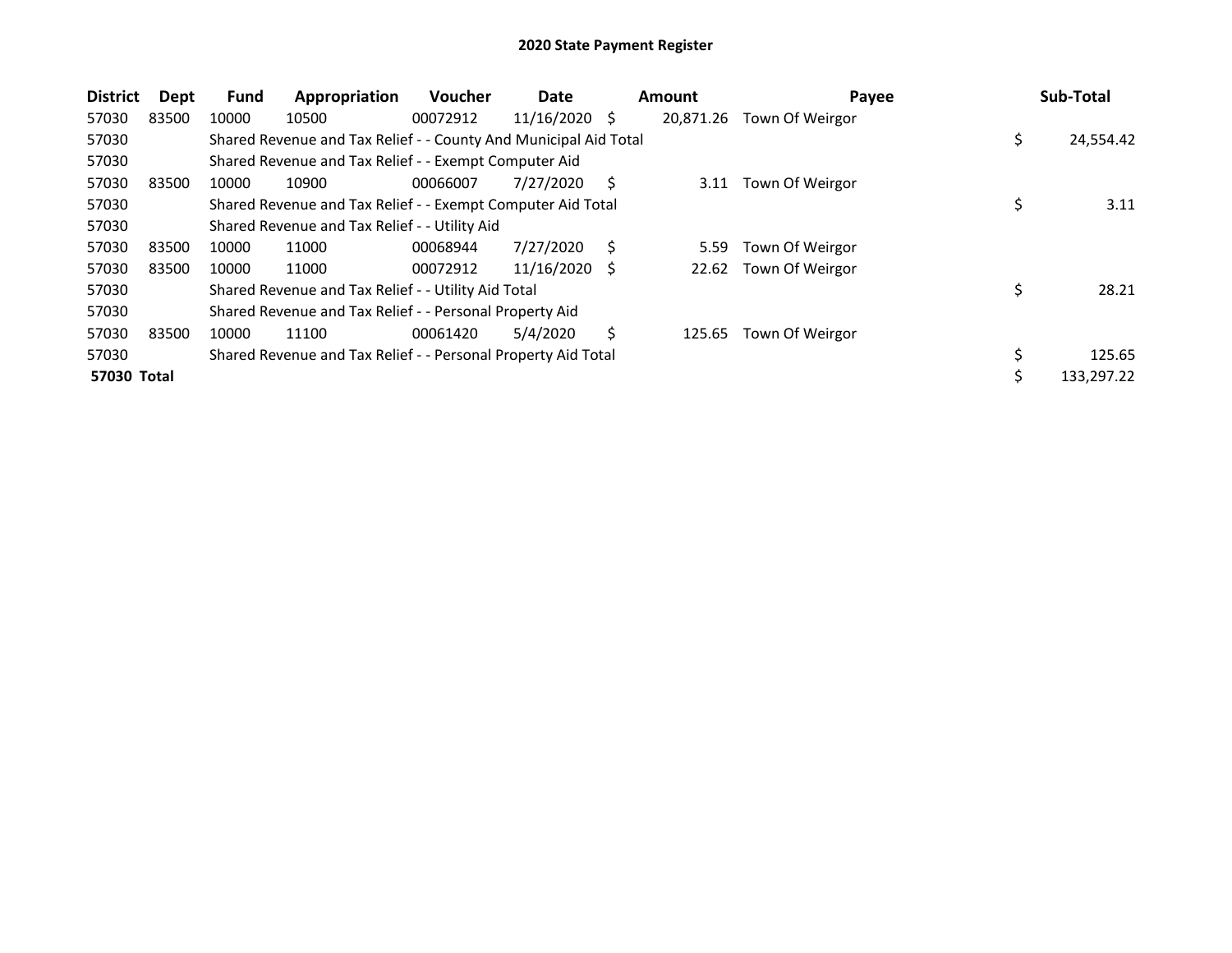| <b>District</b> | Dept  | Fund  | Appropriation                                                      | Voucher  | <b>Date</b> |     | Amount    | Payee                     | Sub-Total       |
|-----------------|-------|-------|--------------------------------------------------------------------|----------|-------------|-----|-----------|---------------------------|-----------------|
| 57032           |       |       | Dept of Safety & Prof Services - - Fire Dues Distribution          |          |             |     |           |                           |                 |
| 57032           | 16500 | 10000 | 22500                                                              | 00037004 | 7/17/2020   | \$  |           | 6,122.20 Winter, Town of  |                 |
| 57032           |       |       | Dept of Safety & Prof Services - - Fire Dues Distribution Total    |          |             |     |           |                           | \$<br>6,122.20  |
| 57032           |       |       | Dept of Natural Resources - - Aids In Lieu Of Taxes - Gener        |          |             |     |           |                           |                 |
| 57032           | 37000 | 10000 | 50300                                                              | 00385940 | 1/27/2020   | \$  | 6,724.26  | Winter, Town of           |                 |
| 57032           | 37000 | 10000 | 50300                                                              | 00385941 | 1/27/2020   | \$  | 213.86    | Winter, Town of           |                 |
| 57032           | 37000 | 10000 | 50300                                                              | 00405085 | 4/21/2020   | \$  | 44.28     | Winter, Town of           |                 |
| 57032           | 37000 | 10000 | 50300                                                              | 00405086 | 4/21/2020   | \$  | 19.86     | Winter, Town of           |                 |
| 57032           |       |       | Dept of Natural Resources - - Aids In Lieu Of Taxes - Gener Total  |          |             |     |           |                           | \$<br>7,002.26  |
| 57032           |       |       | Dept of Natural Resources - - Gen Program Ops-State Funds          |          |             |     |           |                           |                 |
| 57032           | 37000 | 21200 | 16100                                                              | 00406163 | 5/4/2020    | \$  |           | 138.48 Winter, Town of    |                 |
| 57032           |       |       | Dept of Natural Resources - - Gen Program Ops-State Funds Total    |          |             |     |           |                           | \$<br>138.48    |
| 57032           |       |       | Dept of Natural Resources - - Taxes & Assessmts-Conserv Fund       |          |             |     |           |                           |                 |
| 57032           | 37000 | 21200 | 16900                                                              | 00385826 | 1/29/2020   | \$  |           | 9.81 Winter, Town of      |                 |
| 57032           |       |       | Dept of Natural Resources - - Taxes & Assessmts-Conserv Fund Total |          |             |     |           |                           | \$<br>9.81      |
| 57032           |       |       | Dept of Natural Resources - - General Program Operations --        |          |             |     |           |                           |                 |
| 57032           | 37000 | 21200 | 25400                                                              | 00388202 | 2/6/2020    | \$  |           | 899.22 Winter, Town of    |                 |
| 57032           | 37000 | 21200 | 25400                                                              | 00395463 | 3/12/2020   | \$  |           | 757.41 Winter, Town of    |                 |
| 57032           | 37000 | 21200 | 25400                                                              | 00406163 | 5/4/2020    | \$  |           | 207.73 Winter, Town of    |                 |
| 57032           |       |       | Dept of Natural Resources - - General Program Operations -- Total  |          |             |     |           |                           | \$<br>1,864.36  |
| 57032           |       |       | Dept of Natural Resources - - Resaids - Cnty Forst, Cl & Mfl       |          |             |     |           |                           |                 |
| 57032           | 37000 | 21200 | 57100                                                              | 00417752 | 6/18/2020   | \$  |           | 20,135.61 Winter, Town of |                 |
| 57032           |       |       | Dept of Natural Resources - - Resaids - Cnty Forst, CI & Mfl Total |          |             |     |           |                           | \$<br>20,135.61 |
| 57032           |       |       | Dept of Natural Resources - - Aids In Lieu Of Taxes - Sum S        |          |             |     |           |                           |                 |
| 57032           | 37000 | 21200 | 57900                                                              | 00405083 | 4/21/2020   | \$  | 44,873.63 | Winter, Town of           |                 |
| 57032           | 37000 | 21200 | 57900                                                              | 00405084 | 4/21/2020   | \$  | 3.86      | Winter, Town of           |                 |
| 57032           |       |       | Dept of Natural Resources - - Aids In Lieu Of Taxes - Sum S Total  |          |             |     |           |                           | \$<br>44,877.49 |
| 57032           |       |       | Dept of Natural Resources - - Resaids - Pymt In Lieu Tax Fed       |          |             |     |           |                           |                 |
| 57032           | 37000 | 21200 | 58400                                                              | 00439136 | 10/1/2020   | \$  |           | 32,174.75 Winter, Town of |                 |
| 57032           |       |       | Dept of Natural Resources - - Resaids - Pymt In Lieu Tax Fed Total |          |             |     |           |                           | \$<br>32,174.75 |
| 57032           |       |       | Dept of Natural Resources - - Resource Maint Develop Sp Frst       |          |             |     |           |                           |                 |
| 57032           | 37000 | 21200 | 77900                                                              | 00430675 | 8/21/2020   | \$. | 1,015.90  | Winter, Town of           |                 |
| 57032           | 37000 | 21200 | 77900                                                              | 00440619 | 10/13/2020  | \$  | 2,115.60  | Winter, Town of           |                 |
| 57032           |       |       | Dept of Natural Resources - - Resource Maint Develop Sp Frst Total |          |             |     |           |                           | \$<br>3,131.50  |
| 57032           |       |       | Dept of Natural Resources - - Fin Asst For Responsible Units       |          |             |     |           |                           |                 |
|                 |       |       |                                                                    |          |             |     |           |                           |                 |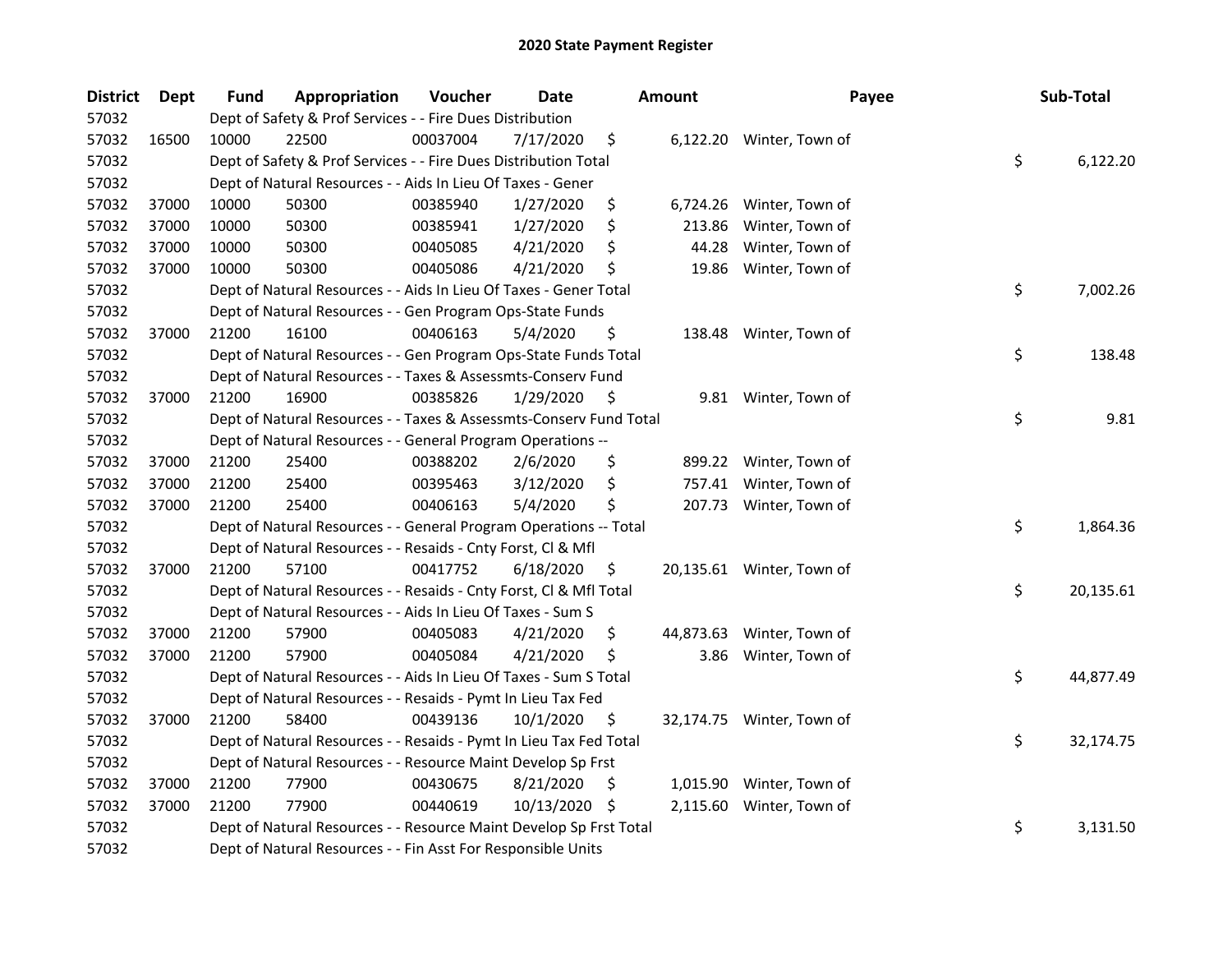| <b>District</b> | Dept  | Fund  | Appropriation                                                       | Voucher  | <b>Date</b>   |     | Amount    | Payee                     | Sub-Total        |
|-----------------|-------|-------|---------------------------------------------------------------------|----------|---------------|-----|-----------|---------------------------|------------------|
| 57032           | 37000 | 27400 | 67000                                                               | 00413760 | 6/9/2020      | \$  |           | 7,792.24 Winter, Town of  |                  |
| 57032           |       |       | Dept of Natural Resources - - Fin Asst For Responsible Units Total  |          |               |     |           |                           | \$<br>7,792.24   |
| 57032           |       |       | WI Dept of Transportation - - Trns Aids To Mnc.-Sf                  |          |               |     |           |                           |                  |
| 57032           | 39500 | 21100 | 19100                                                               | 00476951 | 1/6/2020      | \$  | 95,856.30 | Winter, Town of           |                  |
| 57032           | 39500 | 21100 | 19100                                                               | 00506806 | 4/6/2020      | \$  | 95,856.30 | Winter, Town of           |                  |
| 57032           | 39500 | 21100 | 19100                                                               | 00543798 | 7/6/2020      | \$  | 95,856.30 | Winter, Town of           |                  |
| 57032           | 39500 | 21100 | 19100                                                               | 00586624 | 10/5/2020     | \$  | 95,856.30 | Winter, Town of           |                  |
| 57032           |       |       | WI Dept of Transportation - - Trns Aids To Mnc.-Sf Total            |          |               |     |           |                           | \$<br>383,425.20 |
| 57032           |       |       | WI Dept of Transportation - - Loc Rd Imp Prg St Fd                  |          |               |     |           |                           |                  |
| 57032           | 39500 | 21100 | 27800                                                               | 00603322 | 10/21/2020 \$ |     |           | 55,313.00 Winter, Town of |                  |
| 57032           |       |       | WI Dept of Transportation - - Loc Rd Imp Prg St Fd Total            |          |               |     |           |                           | \$<br>55,313.00  |
| 57032           |       |       | Department of Administration - - Federal Aid                        |          |               |     |           |                           |                  |
| 57032           | 50500 | 10000 | 14200                                                               | 00135108 | 12/9/2020     | \$  | 15,926.64 | Winter, Town of           |                  |
| 57032           |       |       | Department of Administration - - Federal Aid Total                  |          |               |     |           |                           | \$<br>15,926.64  |
| 57032           |       |       | Shared Revenue and Tax Relief - - County And Municipal Aid          |          |               |     |           |                           |                  |
| 57032           | 83500 | 10000 | 10500                                                               | 00068945 | 7/27/2020     | \$, | 2,819.17  | Winter, Town of           |                  |
| 57032           | 83500 | 10000 | 10500                                                               | 00072913 | 11/16/2020    | -\$ | 15,975.27 | Winter, Town of           |                  |
| 57032           |       |       | Shared Revenue and Tax Relief - - County And Municipal Aid Total    |          |               |     |           |                           | \$<br>18,794.44  |
| 57032           |       |       | Shared Revenue and Tax Relief - - Exempt Computer Aid               |          |               |     |           |                           |                  |
| 57032           | 83500 | 10000 | 10900                                                               | 00066008 | 7/27/2020     | \$  | 16.63     | Winter, Town of           |                  |
| 57032           |       |       | Shared Revenue and Tax Relief - - Exempt Computer Aid Total         |          |               |     |           |                           | \$<br>16.63      |
| 57032           |       |       | Shared Revenue and Tax Relief - - Utility Aid                       |          |               |     |           |                           |                  |
| 57032           | 83500 | 10000 | 11000                                                               | 00068945 | 7/27/2020     | \$  | 608.32    | Winter, Town of           |                  |
| 57032           | 83500 | 10000 | 11000                                                               | 00072913 | 11/16/2020    | \$  | 3,493.18  | Winter, Town of           |                  |
| 57032           |       |       | Shared Revenue and Tax Relief - - Utility Aid Total                 |          |               |     |           |                           | \$<br>4,101.50   |
| 57032           |       |       | Shared Revenue and Tax Relief - - Personal Property Aid             |          |               |     |           |                           |                  |
| 57032           | 83500 | 10000 | 11100                                                               | 00061421 | 5/4/2020      | \$  |           | 142.92 Winter, Town of    |                  |
| 57032           |       |       | Shared Revenue and Tax Relief - - Personal Property Aid Total       |          |               |     |           |                           | \$<br>142.92     |
| 57032           |       |       | Shared Revenue and Tax Relief - - Payments For Municipal Svcs       |          |               |     |           |                           |                  |
| 57032           | 83500 | 10000 | 50100                                                               | 00054897 | 2/3/2020      | \$  |           | 925.62 Winter, Town of    |                  |
| 57032           |       |       | Shared Revenue and Tax Relief - - Payments For Municipal Svcs Total |          |               |     |           |                           | \$<br>925.62     |
| 57032 Total     |       |       |                                                                     |          |               |     |           |                           | \$<br>601,894.65 |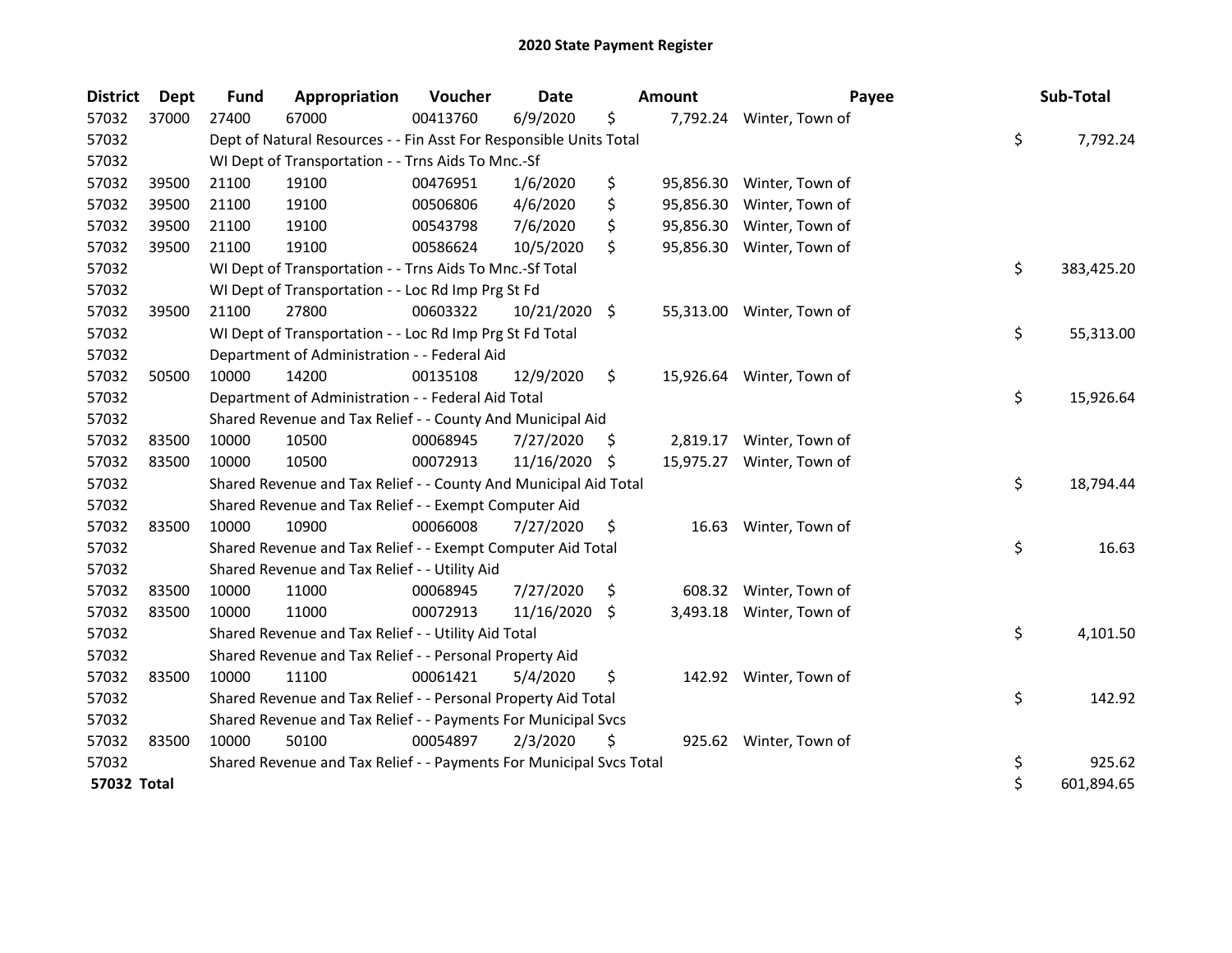| <b>District</b>    | <b>Dept</b> | Fund  | Appropriation                                                       | Voucher  | <b>Date</b>   |      | <b>Amount</b> | Payee                        | Sub-Total       |
|--------------------|-------------|-------|---------------------------------------------------------------------|----------|---------------|------|---------------|------------------------------|-----------------|
| 57111              |             |       | Dept of Safety & Prof Services - - Fire Dues Distribution           |          |               |      |               |                              |                 |
| 57111              | 16500       | 10000 | 22500                                                               | 00037005 | 7/20/2020     | \$   |               | 156.91 Village Of Couderay   |                 |
| 57111              |             |       | Dept of Safety & Prof Services - - Fire Dues Distribution Total     |          |               |      |               |                              | \$<br>156.91    |
| 57111              |             |       | Dept of Natural Resources - - Aids In Lieu Of Taxes - Gener         |          |               |      |               |                              |                 |
| 57111              | 37000       | 10000 | 50300                                                               | 00385910 | 1/28/2020     | \$   | 126.67        | Village Of Couderay          |                 |
| 57111              | 37000       | 10000 | 50300                                                               | 00404315 | 4/21/2020     | \$   | 3.00          | Village Of Couderay          |                 |
| 57111              | 37000       | 10000 | 50300                                                               | 00404316 | 4/21/2020     | \$   | 10.40         | Village Of Couderay          |                 |
| 57111              |             |       | Dept of Natural Resources - - Aids In Lieu Of Taxes - Gener Total   |          |               |      |               |                              | \$<br>140.07    |
| 57111              |             |       | Dept of Natural Resources - - Resaids - Cnty Forst, Cl & Mfl        |          |               |      |               |                              |                 |
| 57111              | 37000       | 21200 | 57100                                                               | 00417753 | 6/18/2020     | \$   | 6.00          | Village Of Couderay          |                 |
| 57111              |             |       | Dept of Natural Resources - - Resaids - Cnty Forst, Cl & Mfl Total  |          |               |      |               |                              | \$<br>6.00      |
| 57111              |             |       | Dept of Natural Resources - - Fin Asst For Responsible Units        |          |               |      |               |                              |                 |
| 57111              | 37000       | 27400 | 67000                                                               | 00412781 | 5/29/2020     | \$   |               | 335.13 Village Of Couderay   |                 |
| 57111              |             |       | Dept of Natural Resources - - Fin Asst For Responsible Units Total  |          |               |      |               |                              | \$<br>335.13    |
| 57111              |             |       | WI Dept of Transportation - - Trns Aids To Mnc.-Sf                  |          |               |      |               |                              |                 |
| 57111              | 39500       | 21100 | 19100                                                               | 00476952 | 1/6/2020      | \$   | 2,122.11      | Village Of Couderay          |                 |
| 57111              | 39500       | 21100 | 19100                                                               | 00506807 | 4/6/2020      | \$   | 2,122.11      | Village Of Couderay          |                 |
| 57111              | 39500       | 21100 | 19100                                                               | 00543799 | 7/6/2020      | \$   | 2,122.11      | Village Of Couderay          |                 |
| 57111              | 39500       | 21100 | 19100                                                               | 00586625 | 10/5/2020     | \$   |               | 2,122.11 Village Of Couderay |                 |
| 57111              |             |       | WI Dept of Transportation - - Trns Aids To Mnc.-Sf Total            |          |               |      |               |                              | \$<br>8,488.44  |
| 57111              |             |       | Department of Military Affairs - - Major Disaster Assist; Pif       |          |               |      |               |                              |                 |
| 57111              | 46500       | 27200 | 36500                                                               | 00076045 | 4/7/2020      | \$   |               | 5,087.84 Village Of Couderay |                 |
| 57111              |             |       | Department of Military Affairs - - Major Disaster Assist; Pif Total |          |               |      |               |                              | \$<br>5,087.84  |
| 57111              |             |       | Department of Administration - - Federal Aid                        |          |               |      |               |                              |                 |
| 57111              | 50500       | 10000 | 14200                                                               | 00135109 | 12/10/2020    | - \$ | 5,000.00      | Village Of Couderay          |                 |
| 57111              | 50500       | 10000 | 14200                                                               | 00136518 | 12/17/2020 \$ |      | 530.66        | Village Of Couderay          |                 |
| 57111              |             |       | Department of Administration - - Federal Aid Total                  |          |               |      |               |                              | \$<br>5,530.66  |
| 57111              |             |       | Shared Revenue and Tax Relief - - County And Municipal Aid          |          |               |      |               |                              |                 |
| 57111              | 83500       | 10000 | 10500                                                               | 00068946 | 7/27/2020     | \$.  | 3,272.19      | Village Of Couderay          |                 |
| 57111              | 83500       | 10000 | 10500                                                               | 00072914 | 11/16/2020    | \$.  | 34,448.76     | Village Of Couderay          |                 |
| 57111              |             |       | Shared Revenue and Tax Relief - - County And Municipal Aid Total    |          |               |      |               |                              | \$<br>37,720.95 |
| 57111              |             |       | Shared Revenue and Tax Relief - - Personal Property Aid             |          |               |      |               |                              |                 |
| 57111              | 83500       | 10000 | 11100                                                               | 00061422 | 5/4/2020      | \$   | 44.93         | Village Of Couderay          |                 |
| 57111              |             |       | Shared Revenue and Tax Relief - - Personal Property Aid Total       |          |               |      |               |                              | \$<br>44.93     |
| <b>57111 Total</b> |             |       |                                                                     |          |               |      |               |                              | \$<br>57,510.93 |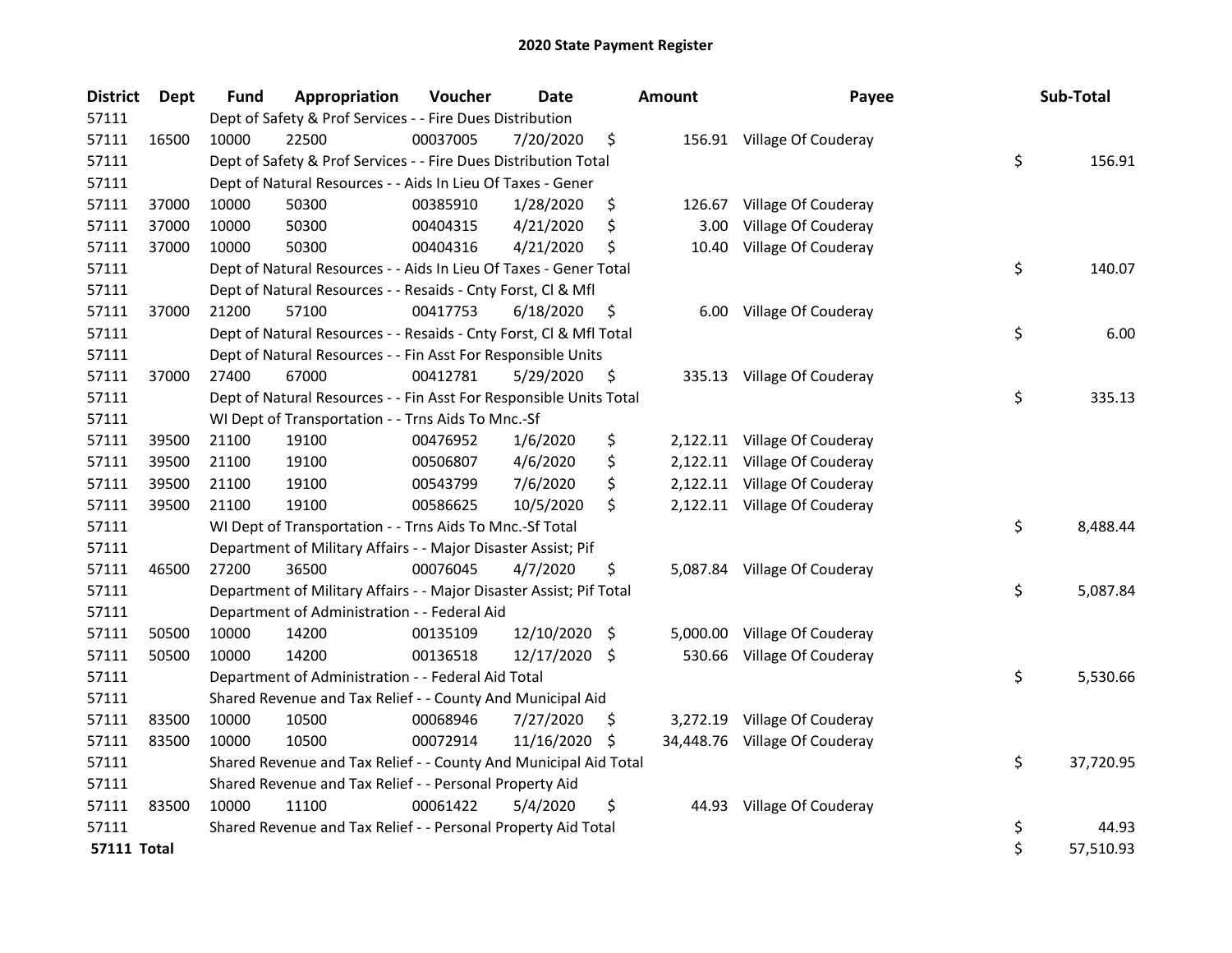| <b>District</b>    | <b>Dept</b> | Fund  | Appropriation                                                         | Voucher  | <b>Date</b> |    | <b>Amount</b> | Payee                        | Sub-Total       |
|--------------------|-------------|-------|-----------------------------------------------------------------------|----------|-------------|----|---------------|------------------------------|-----------------|
| 57121              |             |       | Dept of Safety & Prof Services - - Fire Dues Distribution             |          |             |    |               |                              |                 |
| 57121              | 16500       | 10000 | 22500                                                                 | 00037006 | 7/20/2020   | \$ |               | 340.48 Village Of Exeland    |                 |
| 57121              |             |       | Dept of Safety & Prof Services - - Fire Dues Distribution Total       |          |             |    |               |                              | \$<br>340.48    |
| 57121              |             |       | Dept of Natural Resources - - Aids In Lieu Of Taxes - Gener           |          |             |    |               |                              |                 |
| 57121              | 37000       | 10000 | 50300                                                                 | 00404008 | 4/21/2020   | \$ | 32.00         | Village Of Exeland           |                 |
| 57121              |             |       | Dept of Natural Resources - - Aids In Lieu Of Taxes - Gener Total     |          |             |    |               |                              | \$<br>32.00     |
| 57121              |             |       | Dept of Natural Resources - - Aids In Lieu Of Taxes - Sum S           |          |             |    |               |                              |                 |
| 57121              | 37000       | 21200 | 57900                                                                 | 00404009 | 4/21/2020   | \$ |               | 3.20 Village Of Exeland      |                 |
| 57121              |             |       | Dept of Natural Resources - - Aids In Lieu Of Taxes - Sum S Total     |          |             |    |               |                              | \$<br>3.20      |
| 57121              |             |       | WI Dept of Transportation - - Trns Aids To Mnc.-Sf                    |          |             |    |               |                              |                 |
| 57121              | 39500       | 21100 | 19100                                                                 | 00476953 | 1/6/2020    | \$ | 3,068.19      | Village Of Exeland           |                 |
| 57121              | 39500       | 21100 | 19100                                                                 | 00506808 | 4/6/2020    | \$ | 3,068.19      | Village Of Exeland           |                 |
| 57121              | 39500       | 21100 | 19100                                                                 | 00543800 | 7/6/2020    | \$ | 3,068.19      | Village Of Exeland           |                 |
| 57121              | 39500       | 21100 | 19100                                                                 | 00586626 | 10/5/2020   | \$ |               | 3,068.19 Village Of Exeland  |                 |
| 57121              |             |       | WI Dept of Transportation - - Trns Aids To Mnc.-Sf Total              |          |             |    |               |                              | \$<br>12,272.76 |
| 57121              |             |       | Elections Commission - - 2018 Hava Election Security                  |          |             |    |               |                              |                 |
| 57121              | 51000       | 22000 | 18200                                                                 | 00004201 | 8/17/2020   | \$ |               | 303.40 Village Of Exeland    |                 |
| 57121              |             |       | Elections Commission - - 2018 Hava Election Security Total            |          |             |    |               |                              | \$<br>303.40    |
| 57121              |             |       | Shared Revenue and Tax Relief - - Expenditure Restraint Program       |          |             |    |               |                              |                 |
| 57121              | 83500       | 10000 | 10100                                                                 | 00068947 | 7/27/2020   | \$ | 50.88         | Village Of Exeland           |                 |
| 57121              |             |       | Shared Revenue and Tax Relief - - Expenditure Restraint Program Total |          |             |    |               |                              | \$<br>50.88     |
| 57121              |             |       | Shared Revenue and Tax Relief - - County And Municipal Aid            |          |             |    |               |                              |                 |
| 57121              | 83500       | 10000 | 10500                                                                 | 00068947 | 7/27/2020   | S. |               | 10,154.24 Village Of Exeland |                 |
| 57121              | 83500       | 10000 | 10500                                                                 | 00072915 | 11/16/2020  | S  |               | 57,540.70 Village Of Exeland |                 |
| 57121              |             |       | Shared Revenue and Tax Relief - - County And Municipal Aid Total      |          |             |    |               |                              | \$<br>67,694.94 |
| 57121              |             |       | Shared Revenue and Tax Relief - - Exempt Computer Aid                 |          |             |    |               |                              |                 |
| 57121              | 83500       | 10000 | 10900                                                                 | 00066009 | 7/27/2020   | \$ | 7.27          | Village Of Exeland           |                 |
| 57121              |             |       | Shared Revenue and Tax Relief - - Exempt Computer Aid Total           |          |             |    |               |                              | \$<br>7.27      |
| 57121              |             |       | Shared Revenue and Tax Relief - - Personal Property Aid               |          |             |    |               |                              |                 |
| 57121              | 83500       | 10000 | 11100                                                                 | 00061423 | 5/4/2020    | \$ |               | 1,846.48 Village Of Exeland  |                 |
| 57121              |             |       | Shared Revenue and Tax Relief - - Personal Property Aid Total         |          |             |    |               |                              | \$<br>1,846.48  |
| <b>57121 Total</b> |             |       |                                                                       |          |             |    |               |                              | \$<br>82,551.41 |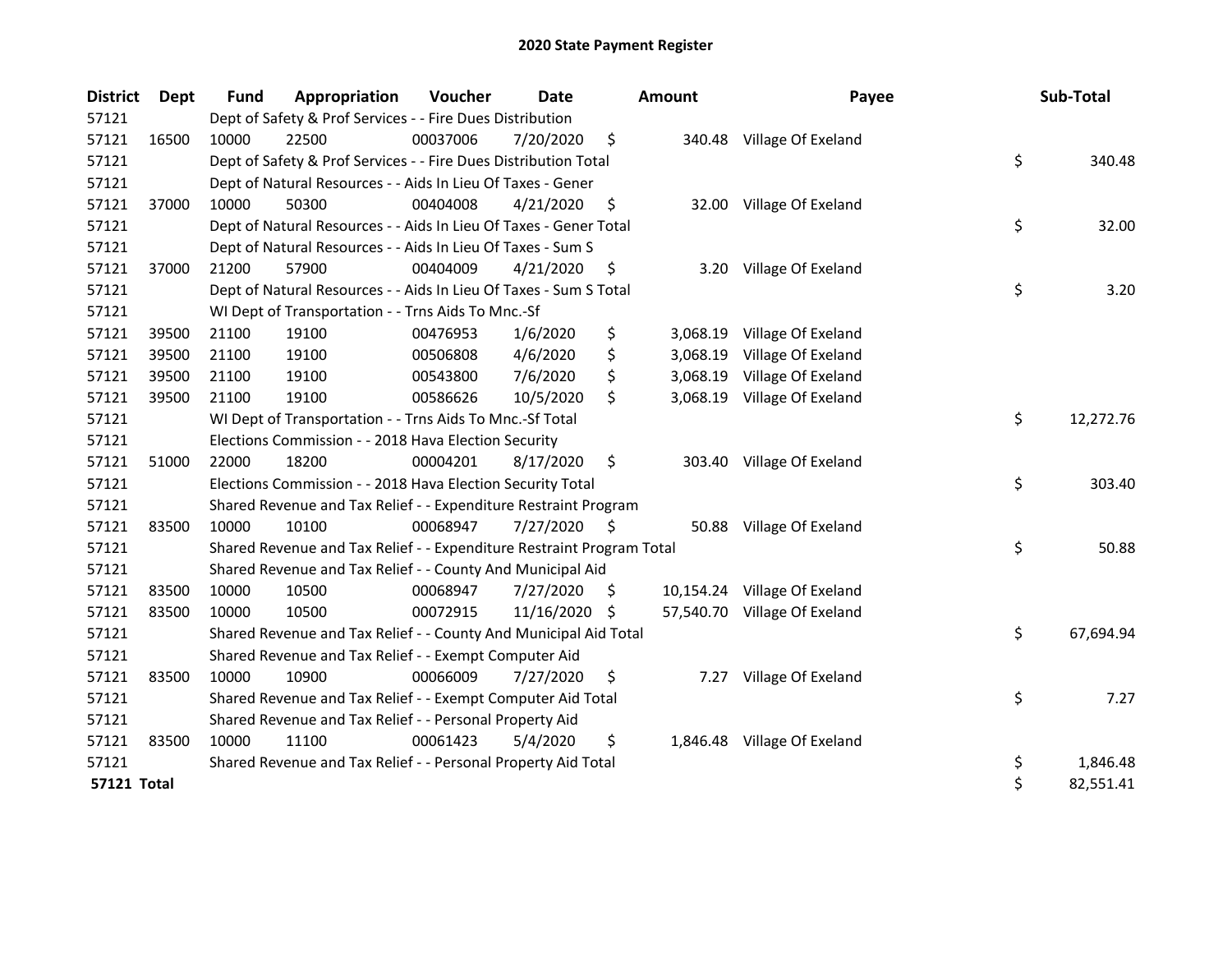| <b>District</b> | Dept  | Fund  | <b>Appropriation</b>                                               | Voucher  | Date          |     | <b>Amount</b> | Payee                         | Sub-Total       |
|-----------------|-------|-------|--------------------------------------------------------------------|----------|---------------|-----|---------------|-------------------------------|-----------------|
| 57176           |       |       | Dept of Safety & Prof Services - - Fire Dues Distribution          |          |               |     |               |                               |                 |
| 57176           | 16500 | 10000 | 22500                                                              | 00037007 | 7/20/2020     | \$  |               | 358.93 Village Of Radisson    |                 |
| 57176           |       |       | Dept of Safety & Prof Services - - Fire Dues Distribution Total    |          |               |     |               |                               | \$<br>358.93    |
| 57176           |       |       | Dept of Natural Resources - - Aids In Lieu Of Taxes - Gener        |          |               |     |               |                               |                 |
| 57176           | 37000 | 10000 | 50300                                                              | 00385888 | 1/29/2020     | \$  | 81.62         | Village Of Radisson           |                 |
| 57176           | 37000 | 10000 | 50300                                                              | 00403868 | 4/22/2020     | \$  | 5.48          | Village Of Radisson           |                 |
| 57176           |       |       | Dept of Natural Resources - - Aids In Lieu Of Taxes - Gener Total  |          |               |     |               |                               | \$<br>87.10     |
| 57176           |       |       | Dept of Natural Resources - - Fin Asst For Responsible Units       |          |               |     |               |                               |                 |
| 57176           | 37000 | 27400 | 67000                                                              | 00413479 | 6/1/2020      | \$  |               | 732.86 Village Of Radisson    |                 |
| 57176           |       |       | Dept of Natural Resources - - Fin Asst For Responsible Units Total |          |               |     |               |                               | \$<br>732.86    |
| 57176           |       |       | WI Dept of Transportation - - Trns Aids To Mnc.-Sf                 |          |               |     |               |                               |                 |
| 57176           | 39500 | 21100 | 19100                                                              | 00476954 | 1/6/2020      | \$  | 3,285.00      | Village Of Radisson           |                 |
| 57176           | 39500 | 21100 | 19100                                                              | 00506809 | 4/6/2020      | \$  | 3,285.00      | Village Of Radisson           |                 |
| 57176           | 39500 | 21100 | 19100                                                              | 00543801 | 7/6/2020      | \$  | 3,285.00      | Village Of Radisson           |                 |
| 57176           | 39500 | 21100 | 19100                                                              | 00586627 | 10/5/2020     | \$  | 3,285.00      | Village Of Radisson           |                 |
| 57176           |       |       | WI Dept of Transportation - - Trns Aids To Mnc.-Sf Total           |          |               |     |               |                               | \$<br>13,140.00 |
| 57176           |       |       | WI Dept of Transportation - - Loc Rd Imp Prg St Fd                 |          |               |     |               |                               |                 |
| 57176           | 39500 | 21100 | 27800                                                              | 00483103 | 1/21/2020     | \$  | 6,500.00      | Village Of Radisson           |                 |
| 57176           |       |       | WI Dept of Transportation - - Loc Rd Imp Prg St Fd Total           |          |               |     |               |                               | \$<br>6,500.00  |
| 57176           |       |       | Department of Administration - - Federal Aid                       |          |               |     |               |                               |                 |
| 57176           | 50500 | 10000 | 14200                                                              | 00135110 | 12/10/2020 \$ |     | 23.99         | Village Of Radisson           |                 |
| 57176           |       |       | Department of Administration - - Federal Aid Total                 |          |               |     |               |                               | \$<br>23.99     |
| 57176           |       |       | Shared Revenue and Tax Relief - - County And Municipal Aid         |          |               |     |               |                               |                 |
| 57176           | 83500 | 10000 | 10500                                                              | 00068948 | 7/27/2020     | \$, |               | 11,985.26 Village Of Radisson |                 |
| 57176           | 83500 | 10000 | 10500                                                              | 00072916 | 11/16/2020    | \$  |               | 67,916.47 Village Of Radisson |                 |
| 57176           |       |       | Shared Revenue and Tax Relief - - County And Municipal Aid Total   |          |               |     |               |                               | \$<br>79,901.73 |
| 57176           |       |       | Shared Revenue and Tax Relief - - Exempt Computer Aid              |          |               |     |               |                               |                 |
| 57176           | 83500 | 10000 | 10900                                                              | 00066010 | 7/27/2020     | \$  |               | 50.92 Village Of Radisson     |                 |
| 57176           |       |       | Shared Revenue and Tax Relief - - Exempt Computer Aid Total        |          |               |     |               |                               | \$<br>50.92     |
| 57176           |       |       | Shared Revenue and Tax Relief - - Utility Aid                      |          |               |     |               |                               |                 |
| 57176           | 83500 | 10000 | 11000                                                              | 00068948 | 7/27/2020     | \$  | 123.40        | Village Of Radisson           |                 |
| 57176           | 83500 | 10000 | 11000                                                              | 00072916 | 11/16/2020    | \$  | 805.69        | Village Of Radisson           |                 |
| 57176           |       |       | Shared Revenue and Tax Relief - - Utility Aid Total                |          |               |     |               |                               | \$<br>929.09    |
| 57176           |       |       | Shared Revenue and Tax Relief - - Personal Property Aid            |          |               |     |               |                               |                 |
| 57176           | 83500 | 10000 | 11100                                                              | 00061424 | 5/4/2020      | \$  |               | 72.49 Village Of Radisson     |                 |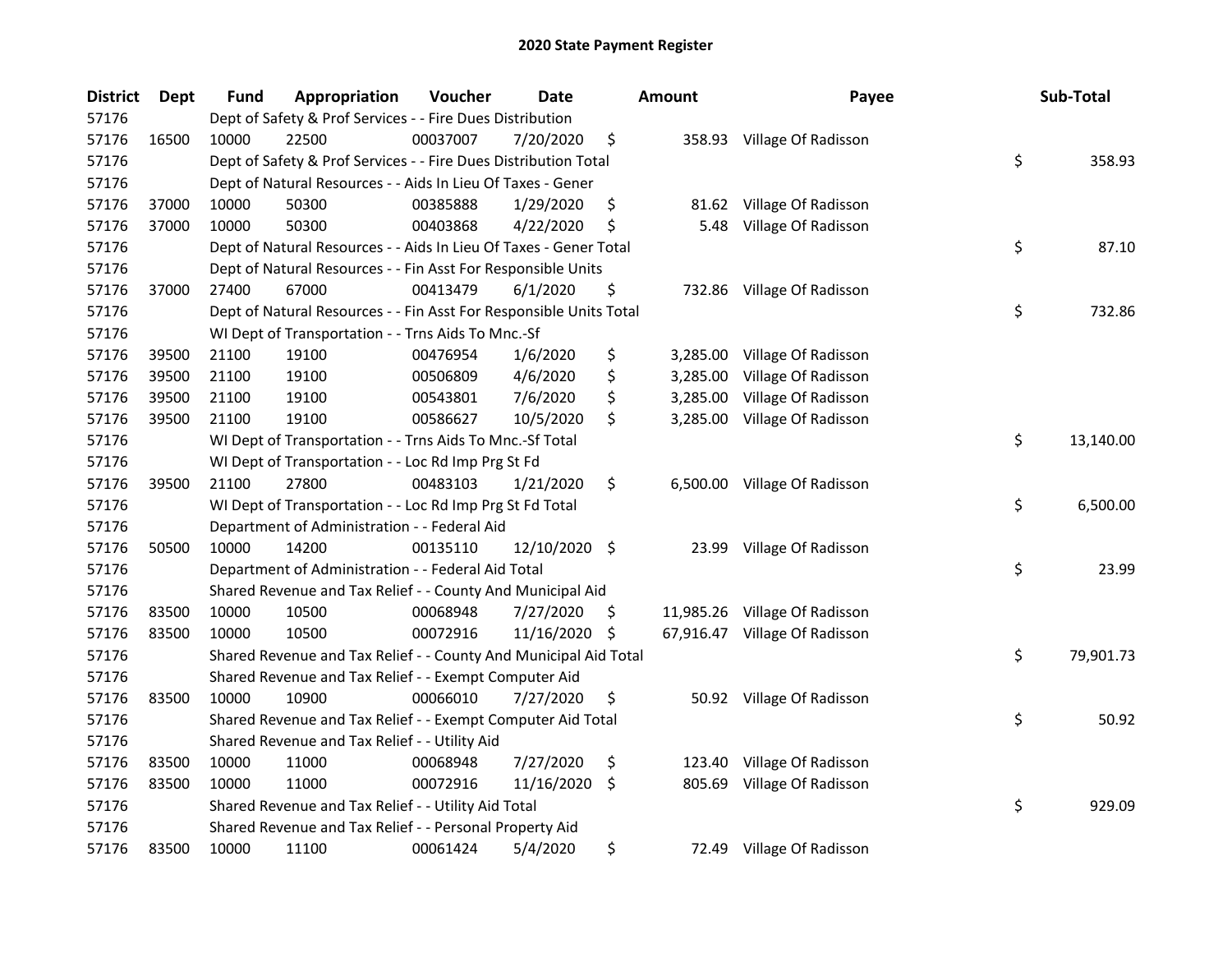| District Dept | Fund | <b>Appropriation</b>                                          | Voucher | Date | Amount | Payee | Sub-Total  |
|---------------|------|---------------------------------------------------------------|---------|------|--------|-------|------------|
| 57176         |      | Shared Revenue and Tax Relief - - Personal Property Aid Total |         |      |        |       | 72.49      |
| 57176 Total   |      |                                                               |         |      |        |       | 101.797.11 |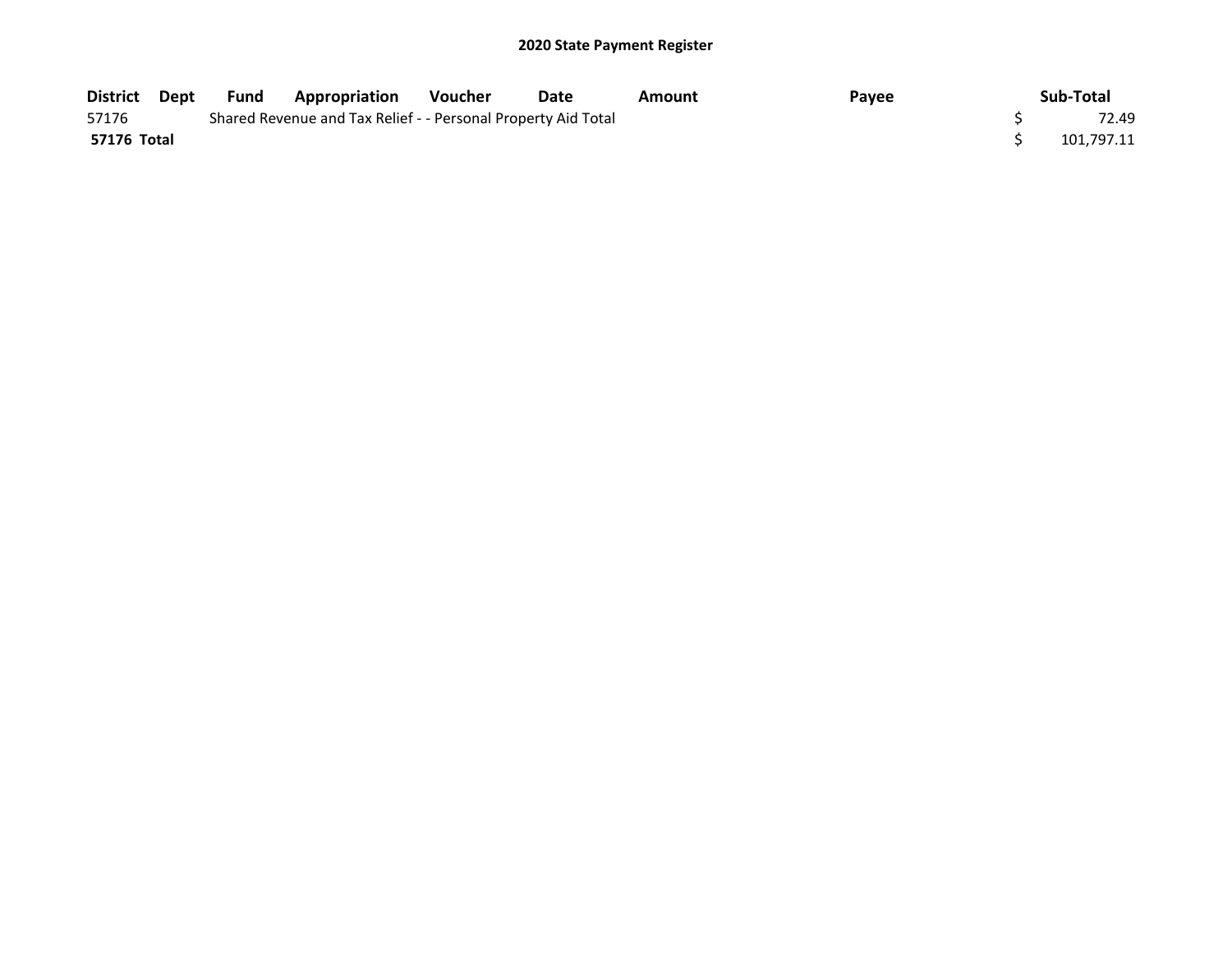| <b>District</b> | Dept  | Fund  | Appropriation                                                      | Voucher  | Date       |     | <b>Amount</b> | Payee                      | Sub-Total       |
|-----------------|-------|-------|--------------------------------------------------------------------|----------|------------|-----|---------------|----------------------------|-----------------|
| 57190           |       |       | Dept of Safety & Prof Services - - Fire Dues Distribution          |          |            |     |               |                            |                 |
| 57190           | 16500 | 10000 | 22500                                                              | 00037008 | 7/20/2020  | \$  |               | 573.76 Village Of Winter   |                 |
| 57190           |       |       | Dept of Safety & Prof Services - - Fire Dues Distribution Total    |          |            |     |               |                            | \$<br>573.76    |
| 57190           |       |       | Dept of Natural Resources - - Aids In Lieu Of Taxes - Gener        |          |            |     |               |                            |                 |
| 57190           | 37000 | 10000 | 50300                                                              | 00385893 | 1/28/2020  | \$  | 616.98        | Village Of Winter          |                 |
| 57190           | 37000 | 10000 | 50300                                                              | 00403957 | 4/21/2020  | \$  | 9.09          | Village Of Winter          |                 |
| 57190           |       |       | Dept of Natural Resources - - Aids In Lieu Of Taxes - Gener Total  |          |            |     |               |                            | \$<br>626.07    |
| 57190           |       |       | Dept of Natural Resources - - General Program Operations --        |          |            |     |               |                            |                 |
| 57190           | 37000 | 21200 | 25400                                                              | 00389970 | 2/18/2020  | \$  | 99.63         | Village Of Winter          |                 |
| 57190           | 37000 | 21200 | 25400                                                              | 00403576 | 4/21/2020  | \$  | 92.08         | Village Of Winter          |                 |
| 57190           | 37000 | 21200 | 25400                                                              | 00433187 | 9/1/2020   | \$  | 100.74        | Village Of Winter          |                 |
| 57190           | 37000 | 21200 | 25400                                                              | 00445149 | 11/4/2020  | \$  | 92.79         | Village Of Winter          |                 |
| 57190           |       |       | Dept of Natural Resources - - General Program Operations -- Total  |          |            |     |               |                            | \$<br>385.24    |
| 57190           |       |       | Dept of Natural Resources - - GPO--State Funds                     |          |            |     |               |                            |                 |
| 57190           | 37000 | 21200 | 36100                                                              | 00389970 | 2/18/2020  | \$  | 99.62         | Village Of Winter          |                 |
| 57190           | 37000 | 21200 | 36100                                                              | 00403576 | 4/21/2020  | \$  | 92.08         | Village Of Winter          |                 |
| 57190           | 37000 | 21200 | 36100                                                              | 00433187 | 9/1/2020   | \$  | 100.74        | Village Of Winter          |                 |
| 57190           | 37000 | 21200 | 36100                                                              | 00445149 | 11/4/2020  | \$  | 92.78         | Village Of Winter          |                 |
| 57190           |       |       | Dept of Natural Resources - - GPO--State Funds Total               |          |            |     |               |                            | \$<br>385.22    |
| 57190           |       |       | Dept of Natural Resources - - Fin Asst For Responsible Units       |          |            |     |               |                            |                 |
| 57190           | 37000 | 27400 | 67000                                                              | 00412862 | 5/29/2020  | \$  |               | 2,946.06 Village Of Winter |                 |
| 57190           |       |       | Dept of Natural Resources - - Fin Asst For Responsible Units Total |          |            |     |               |                            | \$<br>2,946.06  |
| 57190           |       |       | WI Dept of Transportation - - Trns Aids To Mnc.-Sf                 |          |            |     |               |                            |                 |
| 57190           | 39500 | 21100 | 19100                                                              | 00476955 | 1/6/2020   | \$  |               | 3,324.42 Village Of Winter |                 |
| 57190           | 39500 | 21100 | 19100                                                              | 00506810 | 4/6/2020   | \$  |               | 3,324.42 Village Of Winter |                 |
| 57190           | 39500 | 21100 | 19100                                                              | 00543802 | 7/6/2020   | \$  |               | 3,324.42 Village Of Winter |                 |
| 57190           | 39500 | 21100 | 19100                                                              | 00586628 | 10/5/2020  | \$  |               | 3,324.42 Village Of Winter |                 |
| 57190           |       |       | WI Dept of Transportation - - Trns Aids To Mnc.-Sf Total           |          |            |     |               |                            | \$<br>13,297.68 |
| 57190           |       |       | Department of Administration - - Federal Aid                       |          |            |     |               |                            |                 |
| 57190           | 50500 | 10000 | 14200                                                              | 00135111 | 12/10/2020 | -\$ | 5,056.00      | Village Of Winter          |                 |
| 57190           | 50500 | 10000 | 14200                                                              | 00136519 | 12/17/2020 | \$  | 59.58         | Village Of Winter          |                 |
| 57190           |       |       | Department of Administration - - Federal Aid Total                 |          |            |     |               |                            | \$<br>5,115.58  |
| 57190           |       |       | Elections Commission - - 2018 Hava Election Security               |          |            |     |               |                            |                 |
| 57190           | 51000 | 22000 | 18200                                                              | 00004373 | 9/9/2020   | \$  | 600.00        | Village Of Winter          |                 |
| 57190           |       |       | Elections Commission - - 2018 Hava Election Security Total         |          |            |     |               |                            | \$<br>600.00    |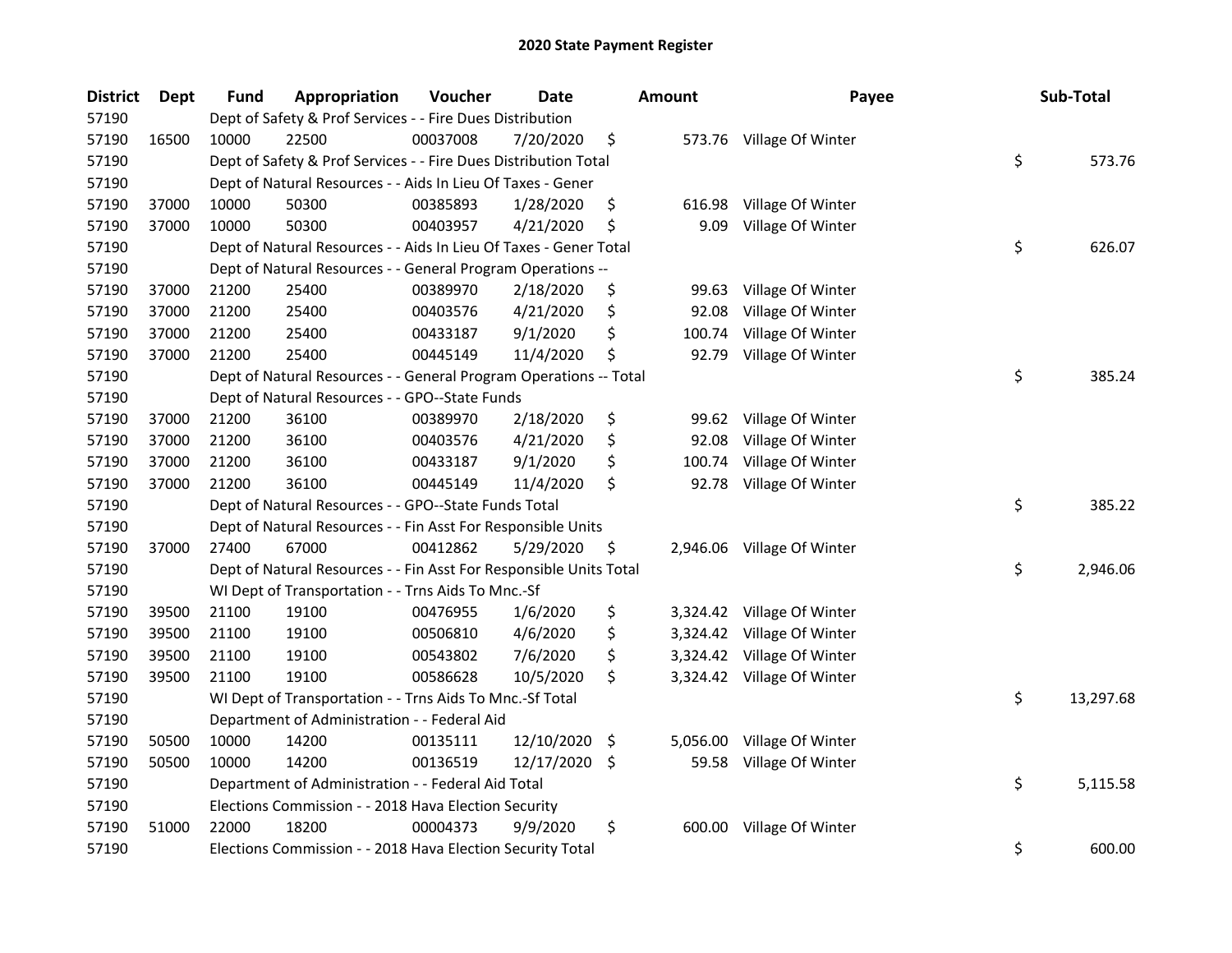| <b>District</b> | Dept  | Fund  | Appropriation                                                       | Voucher  | Date            |     | <b>Amount</b> | Payee             | Sub-Total        |
|-----------------|-------|-------|---------------------------------------------------------------------|----------|-----------------|-----|---------------|-------------------|------------------|
| 57190           |       |       | Shared Revenue and Tax Relief - - County And Municipal Aid          |          |                 |     |               |                   |                  |
| 57190           | 83500 | 10000 | 10500                                                               | 00068949 | 7/27/2020       | S.  | 19,102.76     | Village Of Winter |                  |
| 57190           | 83500 | 10000 | 10500                                                               | 00072917 | 11/16/2020      | -\$ | 108,248.99    | Village Of Winter |                  |
| 57190           |       |       | Shared Revenue and Tax Relief - - County And Municipal Aid Total    |          |                 |     |               |                   | \$<br>127,351.75 |
| 57190           |       |       | Shared Revenue and Tax Relief - - Utility Aid                       |          |                 |     |               |                   |                  |
| 57190           | 83500 | 10000 | 11000                                                               | 00068949 | 7/27/2020       | S   | 21.48         | Village Of Winter |                  |
| 57190           | 83500 | 10000 | 11000                                                               | 00072917 | $11/16/2020$ \$ |     | 122.08        | Village Of Winter |                  |
| 57190           |       |       | Shared Revenue and Tax Relief - - Utility Aid Total                 |          |                 |     |               |                   | \$<br>143.56     |
| 57190           |       |       | Shared Revenue and Tax Relief - - Personal Property Aid             |          |                 |     |               |                   |                  |
| 57190           | 83500 | 10000 | 11100                                                               | 00061425 | 5/4/2020        | \$  | 281.27        | Village Of Winter |                  |
| 57190           |       |       | Shared Revenue and Tax Relief - - Personal Property Aid Total       |          |                 |     |               |                   | \$<br>281.27     |
| 57190           |       |       | Shared Revenue and Tax Relief - - Payments For Municipal Svcs       |          |                 |     |               |                   |                  |
| 57190           | 83500 | 10000 | 50100                                                               | 00054671 | 2/3/2020        | \$  | 352.95        | Village Of Winter |                  |
| 57190           |       |       | Shared Revenue and Tax Relief - - Payments For Municipal Svcs Total |          |                 |     |               |                   | \$<br>352.95     |
| 57190           |       |       | Shared Revenue and Tax Relief - - Lottery & Gaming Credit           |          |                 |     |               |                   |                  |
| 57190           | 83500 | 52100 | 36300                                                               | 00055527 | 3/23/2020       | S.  | 2,056.96      | Village Of Winter |                  |
| 57190           |       |       | Shared Revenue and Tax Relief - - Lottery & Gaming Credit Total     |          |                 |     |               |                   | \$<br>2,056.96   |
| 57190 Total     |       |       |                                                                     |          |                 |     |               |                   | \$<br>154,116.10 |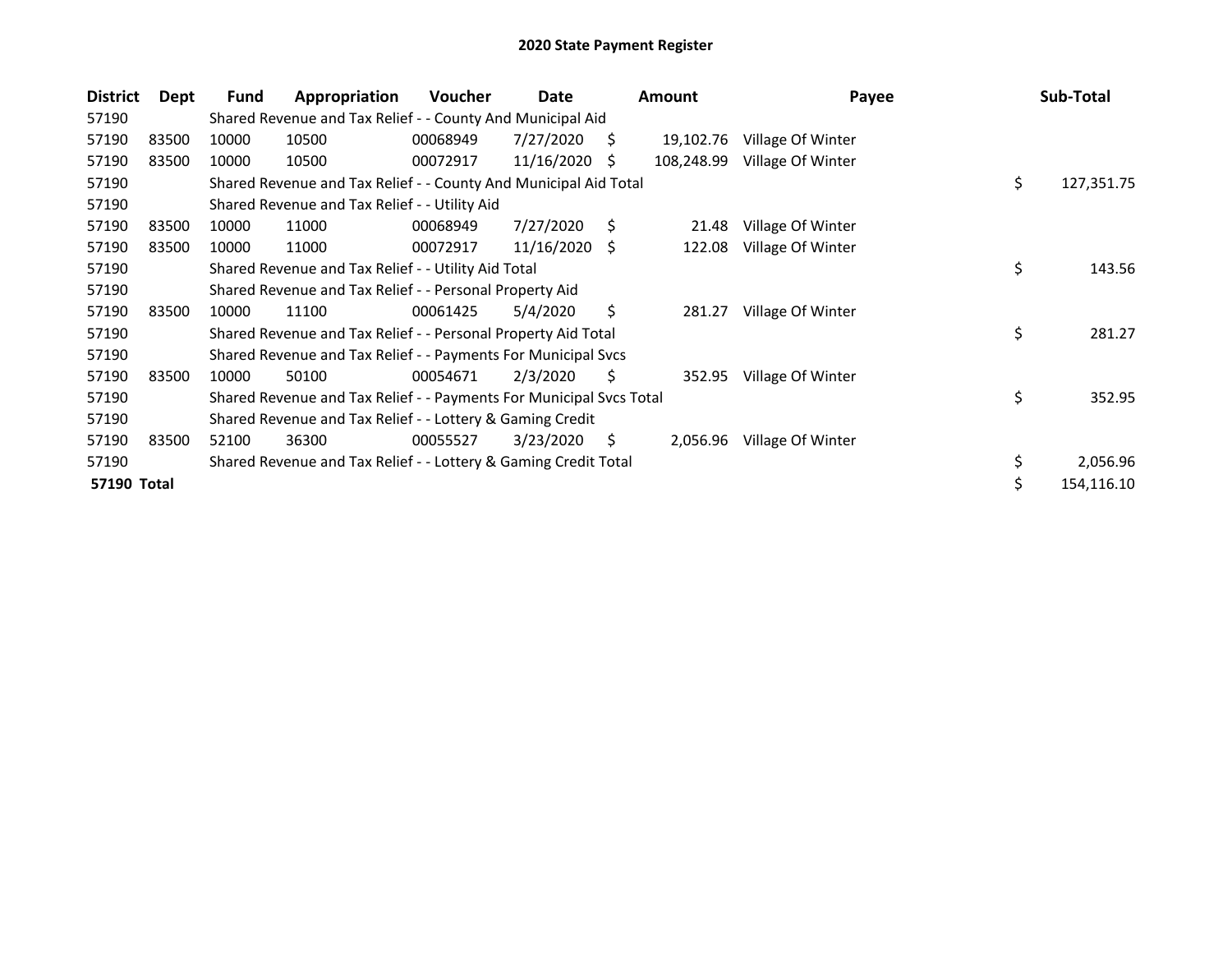| <b>District</b> | <b>Dept</b> | Fund                                                            | Appropriation                                                      | Voucher  | <b>Date</b> |    | <b>Amount</b> | Payee                 |    | Sub-Total |
|-----------------|-------------|-----------------------------------------------------------------|--------------------------------------------------------------------|----------|-------------|----|---------------|-----------------------|----|-----------|
| 57236           |             | Dept of Safety & Prof Services - - Fire Dues Distribution       |                                                                    |          |             |    |               |                       |    |           |
| 57236           | 16500       | 10000                                                           | 22500                                                              | 00037009 | 7/20/2020   | \$ | 9,163.05      | City Of Hayward       |    |           |
| 57236           |             | Dept of Safety & Prof Services - - Fire Dues Distribution Total | \$                                                                 | 9,163.05 |             |    |               |                       |    |           |
| 57236           |             |                                                                 | Dept of Natural Resources - - Aids In Lieu Of Taxes - Gener        |          |             |    |               |                       |    |           |
| 57236           | 37000       | 10000                                                           | 50300                                                              | 00385878 | 1/28/2020   | \$ | 68.83         | City Of Hayward       |    |           |
| 57236           |             |                                                                 | Dept of Natural Resources - - Aids In Lieu Of Taxes - Gener Total  |          |             |    |               |                       | \$ | 68.83     |
| 57236           |             |                                                                 | Dept of Natural Resources - - Gen Program Ops-State Funds          |          |             |    |               |                       |    |           |
| 57236           | 37000       | 21200                                                           | 16100                                                              | 00381737 | 1/23/2020   | \$ | 24.60         | City Of Hayward       |    |           |
| 57236           | 37000       | 21200                                                           | 16100                                                              | 00389565 | 2/13/2020   | \$ | 25.36         | City Of Hayward       |    |           |
| 57236           | 37000       | 21200                                                           | 16100                                                              | 00393970 | 3/4/2020    | \$ | 24.60         | City Of Hayward       |    |           |
| 57236           | 37000       | 21200                                                           | 16100                                                              | 00399776 | 4/6/2020    | \$ | 46.66         | City Of Hayward       |    |           |
| 57236           | 37000       | 21200                                                           | 16100                                                              | 00407836 | 5/5/2020    | \$ | 82.29         | City Of Hayward       |    |           |
| 57236           | 37000       | 21200                                                           | 16100                                                              | 00414213 | 6/5/2020    | \$ | 24.60         | City Of Hayward       |    |           |
| 57236           | 37000       | 21200                                                           | 16100                                                              | 00423262 | 7/8/2020    | \$ | 24.60         | City Of Hayward       |    |           |
| 57236           | 37000       | 21200                                                           | 16100                                                              | 00428076 | 8/6/2020    | \$ | 24.60         | City Of Hayward       |    |           |
| 57236           | 37000       | 21200                                                           | 16100                                                              | 00433573 | 9/30/2020   | \$ | 24.60         | City Of Hayward       |    |           |
| 57236           | 37000       | 21200                                                           | 16100                                                              | 00439845 | 10/7/2020   | \$ | 49.20         | City Of Hayward       |    |           |
| 57236           | 37000       | 21200                                                           | 16100                                                              | 00451287 | 12/9/2020   | \$ | 35.63         | City Of Hayward       |    |           |
| 57236           |             | Dept of Natural Resources - - Gen Program Ops-State Funds Total |                                                                    |          |             |    |               |                       |    | 386.74    |
| 57236           |             |                                                                 | Dept of Natural Resources - - General Program Operations --        |          |             |    |               |                       |    |           |
| 57236           | 37000       | 21200                                                           | 25400                                                              | 00409973 | 5/14/2020   | \$ | 91.98         | City Of Hayward       |    |           |
| 57236           | 37000       | 21200                                                           | 25400                                                              | 00418035 | 6/16/2020   | \$ | 121.42        | City Of Hayward       |    |           |
| 57236           | 37000       | 21200                                                           | 25400                                                              | 00423765 | 7/14/2020   | \$ | 95.71         | City Of Hayward       |    |           |
| 57236           | 37000       | 21200                                                           | 25400                                                              | 00440555 | 10/9/2020   | \$ | 125.15        | City Of Hayward       |    |           |
| 57236           | 37000       | 21200                                                           | 25400                                                              | 00449122 | 11/24/2020  | \$ | 91.98         | City Of Hayward       |    |           |
| 57236           | 37000       | 21200                                                           | 25400                                                              | 00453775 | 12/23/2020  | -S | 95.63         | City Of Hayward       |    |           |
| 57236           |             |                                                                 | Dept of Natural Resources - - General Program Operations -- Total  |          |             |    |               |                       | \$ | 621.87    |
| 57236           |             |                                                                 | Dept of Natural Resources - - Aids In Lieu Of Taxes - Sum S        |          |             |    |               |                       |    |           |
| 57236           | 37000       | 21200                                                           | 57900                                                              | 00403682 | 4/21/2020   | \$ | 3.49          | City Of Hayward       |    |           |
| 57236           |             |                                                                 | Dept of Natural Resources - - Aids In Lieu Of Taxes - Sum S Total  |          |             |    |               |                       | \$ | 3.49      |
| 57236           |             |                                                                 | Dept of Natural Resources - - Resaids - Urban Forestry Grant       |          |             |    |               |                       |    |           |
| 57236           | 37000       | 21200                                                           | 58700                                                              | 00437960 | 10/2/2020   | \$ | 5,000.00      | City Of Hayward       |    |           |
| 57236           |             |                                                                 | Dept of Natural Resources - - Resaids - Urban Forestry Grant Total |          |             |    |               |                       | \$ | 5,000.00  |
| 57236           |             |                                                                 | Dept of Natural Resources - - GPO--State Funds                     |          |             |    |               |                       |    |           |
| 57236           | 37000       | 21200                                                           | 86100                                                              | 00388629 | 2/7/2020    | \$ |               | 95.71 City Of Hayward |    |           |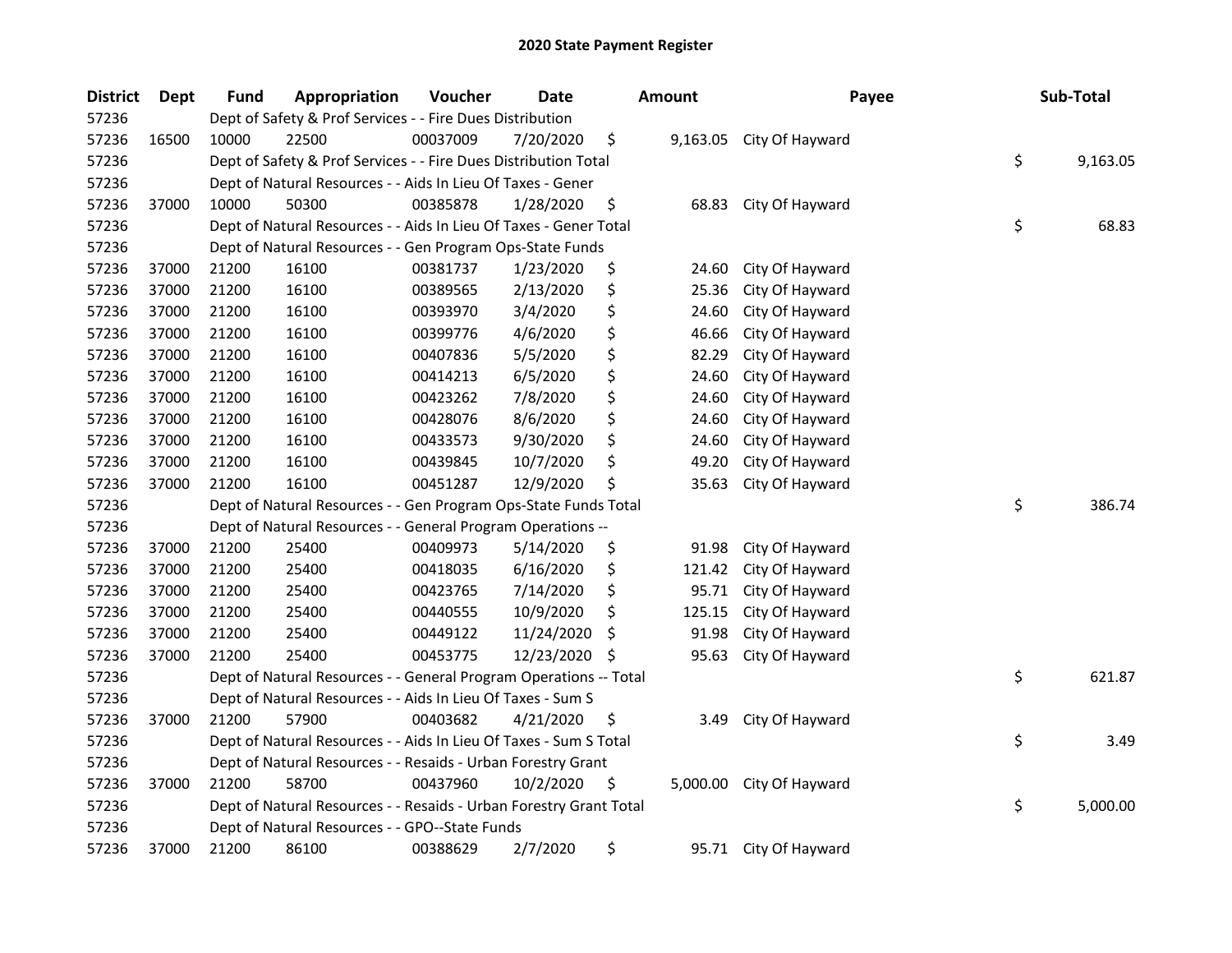| <b>District</b> | <b>Dept</b> | <b>Fund</b> | Appropriation                                                      | Voucher  | Date       | <b>Amount</b>   | Payee           | Sub-Total        |
|-----------------|-------------|-------------|--------------------------------------------------------------------|----------|------------|-----------------|-----------------|------------------|
| 57236           | 37000       | 21200       | 86100                                                              | 00394123 | 3/5/2020   | \$<br>84.68     | City Of Hayward |                  |
| 57236           | 37000       | 21200       | 86100                                                              | 00394603 | 3/6/2020   | \$<br>72.33     | City Of Hayward |                  |
| 57236           | 37000       | 21200       | 86100                                                              | 00400297 | 4/7/2020   | \$<br>81.03     | City Of Hayward |                  |
| 57236           | 37000       | 21200       | 86100                                                              | 00408328 | 5/14/2020  | \$<br>35.63     | City Of Hayward |                  |
| 57236           | 37000       | 21200       | 86100                                                              | 00418321 | 6/18/2020  | \$<br>35.63     | City Of Hayward |                  |
| 57236           | 37000       | 21200       | 86100                                                              | 00423597 | 7/14/2020  | \$<br>35.63     | City Of Hayward |                  |
| 57236           | 37000       | 21200       | 86100                                                              | 00428364 | 8/7/2020   | \$<br>35.63     | City Of Hayward |                  |
| 57236           | 37000       | 21200       | 86100                                                              | 00428668 | 8/13/2020  | \$<br>84.68     | City Of Hayward |                  |
| 57236           | 37000       | 21200       | 86100                                                              | 00434607 | 9/11/2020  | \$<br>106.74    | City Of Hayward |                  |
| 57236           | 37000       | 21200       | 86100                                                              | 00434780 | 9/16/2020  | \$<br>24.60     | City Of Hayward |                  |
| 57236           | 37000       | 21200       | 86100                                                              | 00440553 | 10/9/2020  | \$<br>24.60     | City Of Hayward |                  |
| 57236           | 37000       | 21200       | 86100                                                              | 00440554 | 10/9/2020  | \$<br>35.63     | City Of Hayward |                  |
| 57236           | 37000       | 21200       | 86100                                                              | 00446340 | 11/10/2020 | \$<br>11.03     | City Of Hayward |                  |
| 57236           | 37000       | 21200       | 86100                                                              | 00453746 | 12/23/2020 | \$<br>24.60     | City Of Hayward |                  |
| 57236           |             |             | Dept of Natural Resources - - GPO--State Funds Total               |          |            |                 |                 | \$<br>788.15     |
| 57236           |             |             | Dept of Natural Resources - - Fin Asst For Responsible Units       |          |            |                 |                 |                  |
| 57236           | 37000       | 27400       | 67000                                                              | 00412725 | 5/29/2020  | \$<br>7,197.03  | City Of Hayward |                  |
| 57236           |             |             | Dept of Natural Resources - - Fin Asst For Responsible Units Total |          |            |                 |                 | \$<br>7,197.03   |
| 57236           |             |             | WI Dept of Transportation - - Trns Aids To Mnc.-Sf                 |          |            |                 |                 |                  |
| 57236           | 39500       | 21100       | 19100                                                              | 00476956 | 1/6/2020   | \$<br>44,801.79 | City Of Hayward |                  |
| 57236           | 39500       | 21100       | 19100                                                              | 00506811 | 4/6/2020   | \$<br>44,801.79 | City Of Hayward |                  |
| 57236           | 39500       | 21100       | 19100                                                              | 00543803 | 7/6/2020   | \$<br>44,801.79 | City Of Hayward |                  |
| 57236           | 39500       | 21100       | 19100                                                              | 00586629 | 10/5/2020  | \$<br>44,801.79 | City Of Hayward |                  |
| 57236           |             |             | WI Dept of Transportation - - Trns Aids To Mnc.-Sf Total           |          |            |                 |                 | \$<br>179,207.16 |
| 57236           |             |             | Department of Justice - - Law Enforcement Train, Local             |          |            |                 |                 |                  |
| 57236           | 45500       | 10000       | 23100                                                              | 00091224 | 12/2/2020  | \$<br>1,280.00  | City Of Hayward |                  |
| 57236           |             |             | Department of Justice - - Law Enforcement Train, Local Total       |          |            |                 |                 | \$<br>1,280.00   |
| 57236           |             |             | Department of Military Affairs - - Federal Aid-Service Contracts   |          |            |                 |                 |                  |
| 57236           | 46500       | 10000       | 14100                                                              | 00073661 | 2/14/2020  | \$<br>98.42     | City Of Hayward |                  |
| 57236           | 46500       | 10000       | 14100                                                              | 00075181 | 3/11/2020  | \$<br>107.65    | City Of Hayward |                  |
| 57236           | 46500       | 10000       | 14100                                                              | 00076160 | 4/10/2020  | \$<br>98.42     | City Of Hayward |                  |
| 57236           | 46500       | 10000       | 14100                                                              | 00077275 | 5/8/2020   | \$<br>116.88    | City Of Hayward |                  |
| 57236           | 46500       | 10000       | 14100                                                              | 00078283 | 6/4/2020   | \$<br>89.19     | City Of Hayward |                  |
| 57236           | 46500       | 10000       | 14100                                                              | 00080237 | 7/9/2020   | \$<br>116.88    | City Of Hayward |                  |
| 57236           | 46500       | 10000       | 14100                                                              | 00081302 | 8/6/2020   | \$<br>107.65    | City Of Hayward |                  |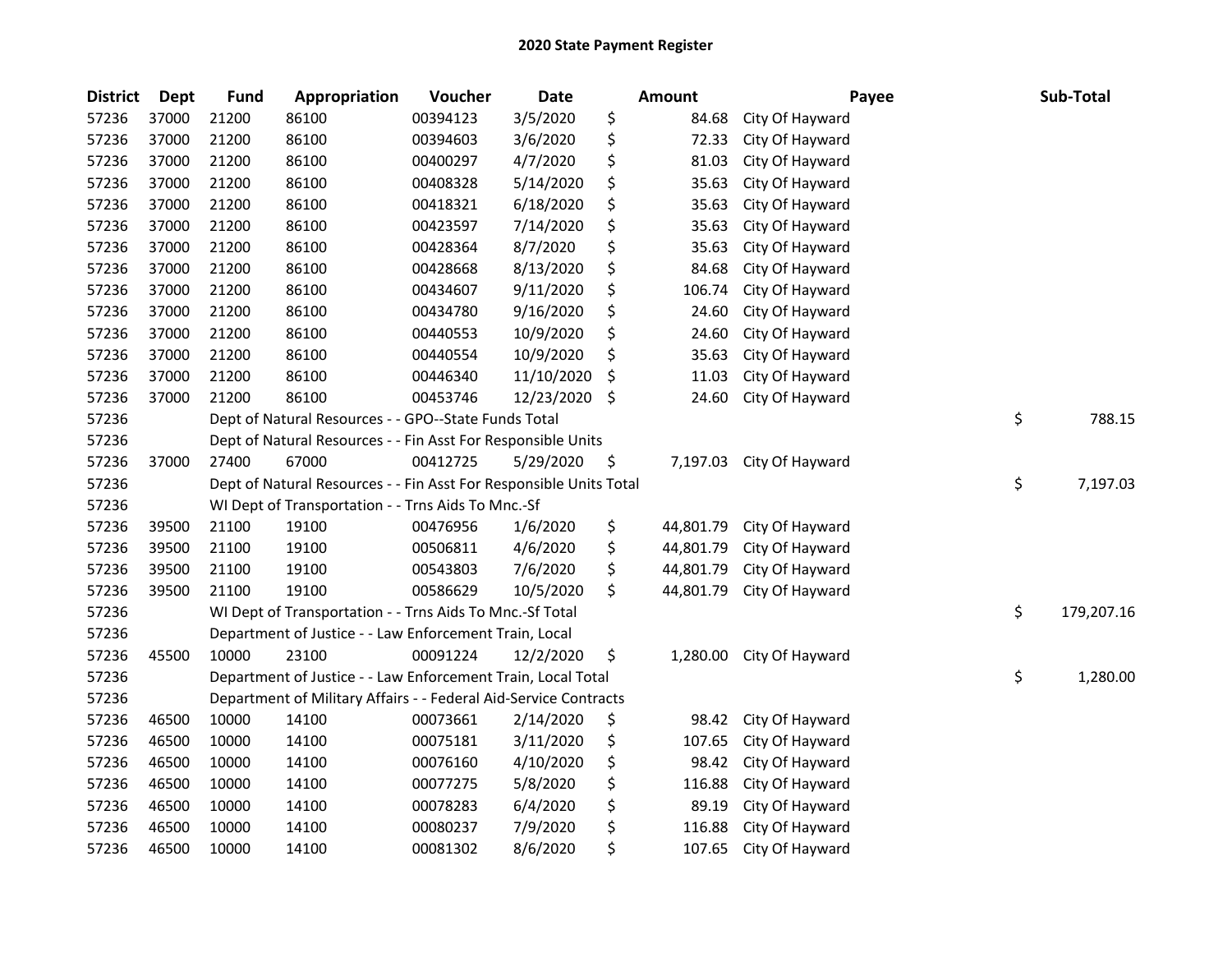| <b>Dept</b> | <b>Fund</b>                                                             | Appropriation | Voucher  | Date                                          |                                                                                                                                                                                                                                      | Amount                                                                                                                                                                                                                                          | Payee                                                                                                                                                                                                                                                                                                                                                                                                                                                                                                                  |                       | Sub-Total    |
|-------------|-------------------------------------------------------------------------|---------------|----------|-----------------------------------------------|--------------------------------------------------------------------------------------------------------------------------------------------------------------------------------------------------------------------------------------|-------------------------------------------------------------------------------------------------------------------------------------------------------------------------------------------------------------------------------------------------|------------------------------------------------------------------------------------------------------------------------------------------------------------------------------------------------------------------------------------------------------------------------------------------------------------------------------------------------------------------------------------------------------------------------------------------------------------------------------------------------------------------------|-----------------------|--------------|
| 46500       | 10000                                                                   | 14100         | 00082434 | 9/4/2020                                      | \$                                                                                                                                                                                                                                   | 98.42                                                                                                                                                                                                                                           | City Of Hayward                                                                                                                                                                                                                                                                                                                                                                                                                                                                                                        |                       |              |
| 46500       | 10000                                                                   | 14100         | 00083919 | 10/6/2020                                     | \$                                                                                                                                                                                                                                   | 98.42                                                                                                                                                                                                                                           | City Of Hayward                                                                                                                                                                                                                                                                                                                                                                                                                                                                                                        |                       |              |
| 46500       | 10000                                                                   | 14100         | 00085128 | 11/6/2020                                     | \$                                                                                                                                                                                                                                   | 98.42                                                                                                                                                                                                                                           | City Of Hayward                                                                                                                                                                                                                                                                                                                                                                                                                                                                                                        |                       |              |
| 46500       | 10000                                                                   | 14100         | 00086801 |                                               | Ŝ.                                                                                                                                                                                                                                   | 98.42                                                                                                                                                                                                                                           | City Of Hayward                                                                                                                                                                                                                                                                                                                                                                                                                                                                                                        |                       |              |
|             |                                                                         |               |          |                                               |                                                                                                                                                                                                                                      |                                                                                                                                                                                                                                                 |                                                                                                                                                                                                                                                                                                                                                                                                                                                                                                                        | \$                    | 1,128.77     |
|             |                                                                         |               |          |                                               |                                                                                                                                                                                                                                      |                                                                                                                                                                                                                                                 |                                                                                                                                                                                                                                                                                                                                                                                                                                                                                                                        |                       |              |
| 50500       | 10000                                                                   | 74300         | 00122245 | 5/15/2020                                     | \$                                                                                                                                                                                                                                   | 390,276.87                                                                                                                                                                                                                                      | City Of Hayward                                                                                                                                                                                                                                                                                                                                                                                                                                                                                                        |                       |              |
| 50500       | 10000                                                                   | 74300         | 00123656 | 6/16/2020                                     | \$                                                                                                                                                                                                                                   | 494,800.00                                                                                                                                                                                                                                      | City Of Hayward                                                                                                                                                                                                                                                                                                                                                                                                                                                                                                        |                       |              |
| 50500       | 10000                                                                   | 74300         | 00126045 | 8/4/2020                                      | \$                                                                                                                                                                                                                                   | 89,923.13                                                                                                                                                                                                                                       | City Of Hayward                                                                                                                                                                                                                                                                                                                                                                                                                                                                                                        |                       |              |
| 50500       | 10000                                                                   | 74300         | 00128855 | 9/22/2020                                     | \$                                                                                                                                                                                                                                   | 25,000.00                                                                                                                                                                                                                                       | City Of Hayward                                                                                                                                                                                                                                                                                                                                                                                                                                                                                                        |                       |              |
|             |                                                                         |               |          |                                               |                                                                                                                                                                                                                                      |                                                                                                                                                                                                                                                 |                                                                                                                                                                                                                                                                                                                                                                                                                                                                                                                        | \$                    | 1,000,000.00 |
|             |                                                                         |               |          |                                               |                                                                                                                                                                                                                                      |                                                                                                                                                                                                                                                 |                                                                                                                                                                                                                                                                                                                                                                                                                                                                                                                        |                       |              |
| 83500       | 10000                                                                   | 10100         | 00068950 | 7/27/2020                                     | \$                                                                                                                                                                                                                                   | 10,540.06                                                                                                                                                                                                                                       | City Of Hayward                                                                                                                                                                                                                                                                                                                                                                                                                                                                                                        |                       |              |
|             |                                                                         |               |          |                                               |                                                                                                                                                                                                                                      |                                                                                                                                                                                                                                                 |                                                                                                                                                                                                                                                                                                                                                                                                                                                                                                                        | \$                    | 10,540.06    |
|             |                                                                         |               |          |                                               |                                                                                                                                                                                                                                      |                                                                                                                                                                                                                                                 |                                                                                                                                                                                                                                                                                                                                                                                                                                                                                                                        |                       |              |
| 83500       | 10000                                                                   | 10500         | 00068950 | 7/27/2020                                     | S                                                                                                                                                                                                                                    | 11,347.35                                                                                                                                                                                                                                       | City Of Hayward                                                                                                                                                                                                                                                                                                                                                                                                                                                                                                        |                       |              |
| 83500       | 10000                                                                   | 10500         | 00072918 |                                               |                                                                                                                                                                                                                                      | 64,301.68                                                                                                                                                                                                                                       | City Of Hayward                                                                                                                                                                                                                                                                                                                                                                                                                                                                                                        |                       |              |
|             |                                                                         |               |          |                                               |                                                                                                                                                                                                                                      |                                                                                                                                                                                                                                                 |                                                                                                                                                                                                                                                                                                                                                                                                                                                                                                                        | \$                    | 75,649.03    |
|             |                                                                         |               |          |                                               |                                                                                                                                                                                                                                      |                                                                                                                                                                                                                                                 |                                                                                                                                                                                                                                                                                                                                                                                                                                                                                                                        |                       |              |
| 83500       | 10000                                                                   | 10900         | 00066011 | 7/27/2020                                     | \$                                                                                                                                                                                                                                   | 6,375.83                                                                                                                                                                                                                                        | City Of Hayward                                                                                                                                                                                                                                                                                                                                                                                                                                                                                                        |                       |              |
|             | Shared Revenue and Tax Relief - - Exempt Computer Aid Total             |               |          |                                               |                                                                                                                                                                                                                                      |                                                                                                                                                                                                                                                 | \$                                                                                                                                                                                                                                                                                                                                                                                                                                                                                                                     | 6,375.83              |              |
|             |                                                                         |               |          |                                               |                                                                                                                                                                                                                                      |                                                                                                                                                                                                                                                 |                                                                                                                                                                                                                                                                                                                                                                                                                                                                                                                        |                       |              |
| 83500       | 10000                                                                   | 11000         | 00068950 | 7/27/2020                                     | \$                                                                                                                                                                                                                                   | 5,971.77                                                                                                                                                                                                                                        | City Of Hayward                                                                                                                                                                                                                                                                                                                                                                                                                                                                                                        |                       |              |
| 83500       | 10000                                                                   | 11000         | 00072918 |                                               |                                                                                                                                                                                                                                      | 53,268.18                                                                                                                                                                                                                                       | City Of Hayward                                                                                                                                                                                                                                                                                                                                                                                                                                                                                                        |                       |              |
|             |                                                                         |               |          |                                               |                                                                                                                                                                                                                                      |                                                                                                                                                                                                                                                 |                                                                                                                                                                                                                                                                                                                                                                                                                                                                                                                        | \$                    | 59,239.95    |
|             |                                                                         |               |          |                                               |                                                                                                                                                                                                                                      |                                                                                                                                                                                                                                                 |                                                                                                                                                                                                                                                                                                                                                                                                                                                                                                                        |                       |              |
| 83500       | 10000                                                                   | 11100         | 00061426 | 5/4/2020                                      | \$                                                                                                                                                                                                                                   |                                                                                                                                                                                                                                                 | City Of Hayward                                                                                                                                                                                                                                                                                                                                                                                                                                                                                                        |                       |              |
|             |                                                                         |               |          |                                               |                                                                                                                                                                                                                                      |                                                                                                                                                                                                                                                 |                                                                                                                                                                                                                                                                                                                                                                                                                                                                                                                        | \$                    | 15,315.28    |
|             | Shared Revenue and Tax Relief - - State Aid; Video Service Provider Fee |               |          |                                               |                                                                                                                                                                                                                                      |                                                                                                                                                                                                                                                 |                                                                                                                                                                                                                                                                                                                                                                                                                                                                                                                        |                       |              |
| 83500       | 10000                                                                   | 11200         | 00064420 | 7/27/2020                                     | \$.                                                                                                                                                                                                                                  | 4,595.03                                                                                                                                                                                                                                        | City Of Hayward                                                                                                                                                                                                                                                                                                                                                                                                                                                                                                        |                       |              |
|             |                                                                         |               |          |                                               |                                                                                                                                                                                                                                      |                                                                                                                                                                                                                                                 |                                                                                                                                                                                                                                                                                                                                                                                                                                                                                                                        | \$                    | 4,595.03     |
|             | Shared Revenue and Tax Relief - - Payments For Municipal Svcs           |               |          |                                               |                                                                                                                                                                                                                                      |                                                                                                                                                                                                                                                 |                                                                                                                                                                                                                                                                                                                                                                                                                                                                                                                        |                       |              |
| 83500       | 10000                                                                   | 50100         | 00054628 | 2/3/2020                                      | \$                                                                                                                                                                                                                                   |                                                                                                                                                                                                                                                 | City Of Hayward                                                                                                                                                                                                                                                                                                                                                                                                                                                                                                        |                       |              |
|             |                                                                         |               |          |                                               |                                                                                                                                                                                                                                      |                                                                                                                                                                                                                                                 |                                                                                                                                                                                                                                                                                                                                                                                                                                                                                                                        | \$                    | 9,080.51     |
|             |                                                                         |               |          |                                               |                                                                                                                                                                                                                                      |                                                                                                                                                                                                                                                 |                                                                                                                                                                                                                                                                                                                                                                                                                                                                                                                        |                       |              |
|             | <b>District</b>                                                         |               |          | Shared Revenue and Tax Relief - - Utility Aid | Shared Revenue and Tax Relief - - Exempt Computer Aid<br>Shared Revenue and Tax Relief - - Utility Aid Total<br>Shared Revenue and Tax Relief - - Personal Property Aid<br>Shared Revenue and Tax Relief - - Lottery & Gaming Credit | 12/18/2020<br>Department of Administration - - Federal Aid, Local Assistance<br>Shared Revenue and Tax Relief - - County And Municipal Aid<br>11/16/2020 \$<br>$11/16/2020$ \$<br>Shared Revenue and Tax Relief - - Personal Property Aid Total | Department of Military Affairs - - Federal Aid-Service Contracts Total<br>Department of Administration - - Federal Aid, Local Assistance Total<br>Shared Revenue and Tax Relief - - Expenditure Restraint Program<br>Shared Revenue and Tax Relief - - Expenditure Restraint Program Total<br>Shared Revenue and Tax Relief - - County And Municipal Aid Total<br>Shared Revenue and Tax Relief - - State Aid; Video Service Provider Fee Total<br>Shared Revenue and Tax Relief - - Payments For Municipal Svcs Total | 15,315.28<br>9,080.51 |              |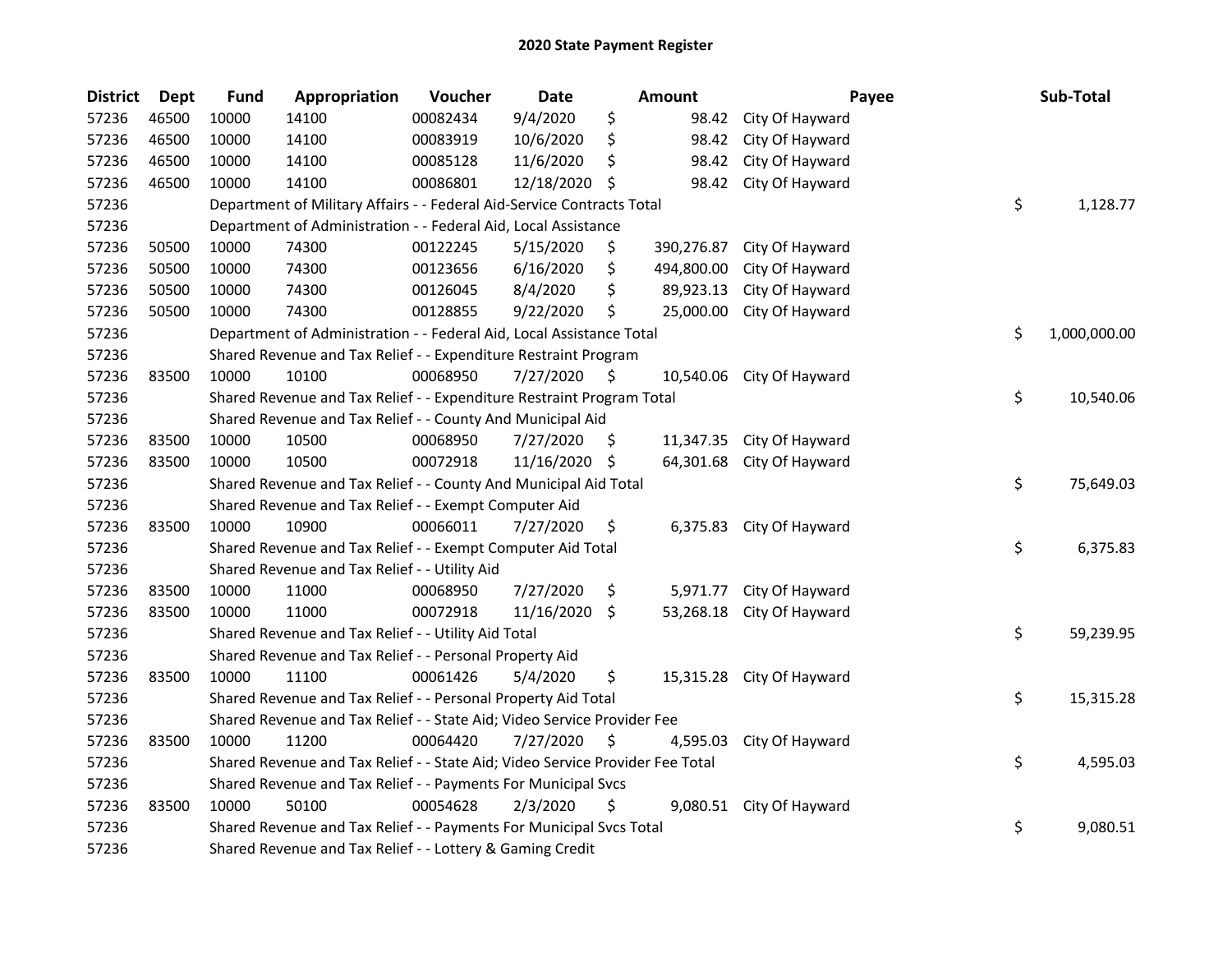| District Dept |          | Fund  | <b>Appropriation</b> | <b>Voucher</b> | Date         |  | Amount       | <b>Pavee</b>             | Sub-Total |
|---------------|----------|-------|----------------------|----------------|--------------|--|--------------|--------------------------|-----------|
| 57236         | 83500    | 52100 | 36300                | 00055528       | 3/23/2020 \$ |  |              | 4,393.44 City Of Hayward |           |
| 57236         | 4.393.44 |       |                      |                |              |  |              |                          |           |
| 57236 Total   |          |       |                      |                |              |  | 1,390,034.22 |                          |           |